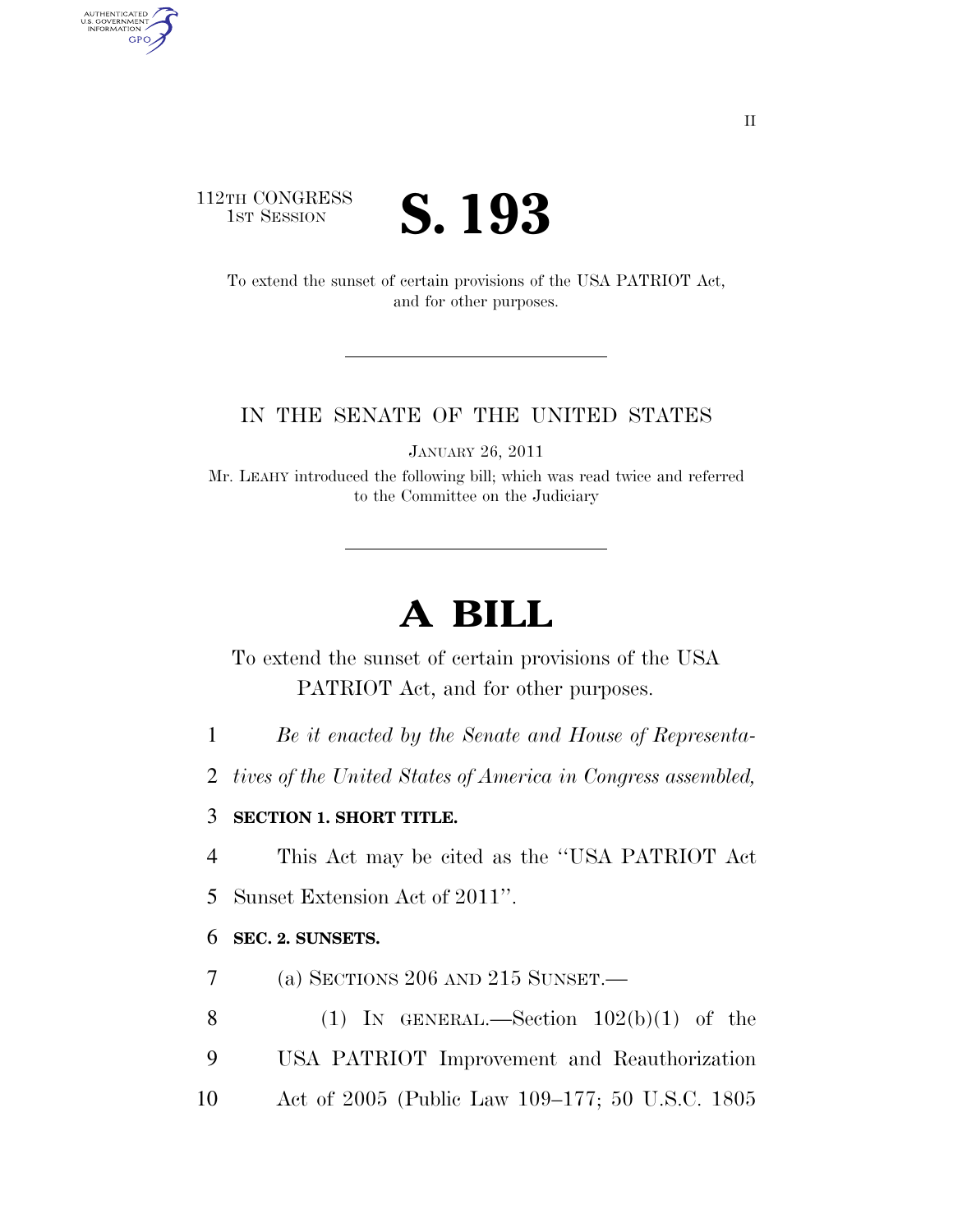| $\mathbf{1}$   | note, 50 U.S.C. 1861 note, and 50 U.S.C. 1862                                                                                                        |
|----------------|------------------------------------------------------------------------------------------------------------------------------------------------------|
| $\overline{2}$ | note) is amended by striking "February, 28, 2011"                                                                                                    |
| 3              | and inserting " December 31, 2013".                                                                                                                  |
| $\overline{4}$ | (2) CONFORMING AMENDMENTS.-                                                                                                                          |
| 5              | (A) IN GENERAL.—The Foreign Intel-                                                                                                                   |
| 6              | ligence Surveillance Act of 1978 (50 U.S.C.                                                                                                          |
| 7              | $1801$ et seq.), as amended by section 3 of this                                                                                                     |
| 8              | Act, is amended—                                                                                                                                     |
| 9              | (i) in the table of contents in the first                                                                                                            |
| 10             | section, by striking the items relating to                                                                                                           |
| 11             | title V and sections 501, 502, and 503 and                                                                                                           |
| 12             | inserting the following:                                                                                                                             |
|                | "TITLE V—ACCESS TO CERTAIN BUSINESS RECORDS FOR<br>FOREIGN INTELLIGENCE PURPOSES                                                                     |
|                | "Sec. 501. Definitions.<br>"Sec. 502. Access to certain business records for foreign intelligence and inter-<br>national terrorism investigations."; |
| 13             | (ii) in title $V$ (50 U.S.C. 1861 et                                                                                                                 |
| 14             | $seq.$ )—                                                                                                                                            |
| 15             | (I) in the title heading, by strik-                                                                                                                  |
| 16             | ing "AND OTHER TANGIBLE                                                                                                                              |
| 17             | THINGS"; and                                                                                                                                         |
| 18             | $(II)$ by striking section 503; and                                                                                                                  |
| 19             | (iii) in section $601(a)(1)(D)$ (50                                                                                                                  |
| 20             | U.S.C. $1871(a)(1)(D)$ , by striking "sec-                                                                                                           |
| 21             | tion $501$ ;" and inserting "section $502$ or                                                                                                        |
| 22             | under section 501 pursuant to section                                                                                                                |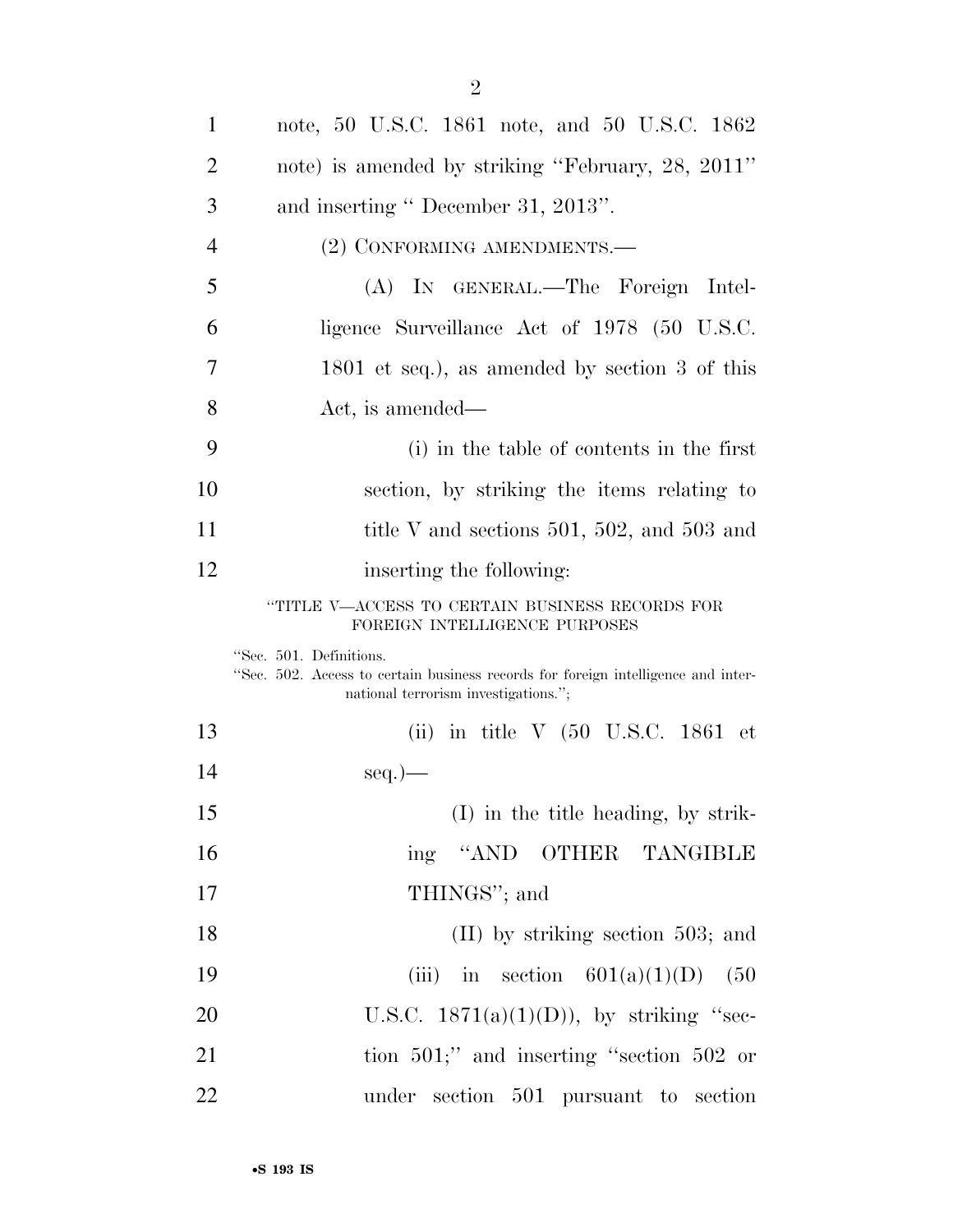| $\mathbf{1}$   | $102(b)(2)$ of the USA PATRIOT Improve-              |
|----------------|------------------------------------------------------|
| $\overline{2}$ | ment and Reauthorization Act of 2005                 |
| 3              | (Public Law 109-177; 50 U.S.C. 1861)                 |
| $\overline{4}$ | note);".                                             |
| 5              | (B) APPLICATION UNDER SECTION 404 OF                 |
| 6              | THE FISA AMENDMENTS ACT OF 2008.-Section             |
| 7              | $404(b)(4)(A)$ of the FISA Amendments Act of         |
| 8              | 2008 (Public Law 110–261; 122 Stat. 2477) is         |
| 9              | amended by striking the period at the end and        |
| 10             | inserting ", except that paragraph $(1)(D)$ of       |
| 11             | such section $601(a)$ shall be applied as if it read |
| 12             | as follows:                                          |
| 13             | " $(D)$ access to records under section 502          |
| 14             | under section 501 pursuant to section<br><b>or</b>   |
| 15             | $102(b)(2)$ of the USA PATRIOT Improvement           |
| 16             | and Reauthorization Act of 2005 (Public Law          |
| 17             | 109–177; 50 U.S.C. 1861 note);'.''.                  |
| 18             | (C) EFFECTIVE DATE.—The amendments                   |
| 19             | made by this paragraph shall take effect on De-      |
| 20             | cember 31, 2013.                                     |
| 21             | (b) INDIVIDUAL TERRORISTS AS AGENTS OF FOR-          |
| 22             | EIGN POWERS.                                         |
| 23             | $(1)$ EXTENSION OF SUNSET.—Section $6001(b)$         |
| 24             | of the Intelligence Reform and Terrorism Prevention  |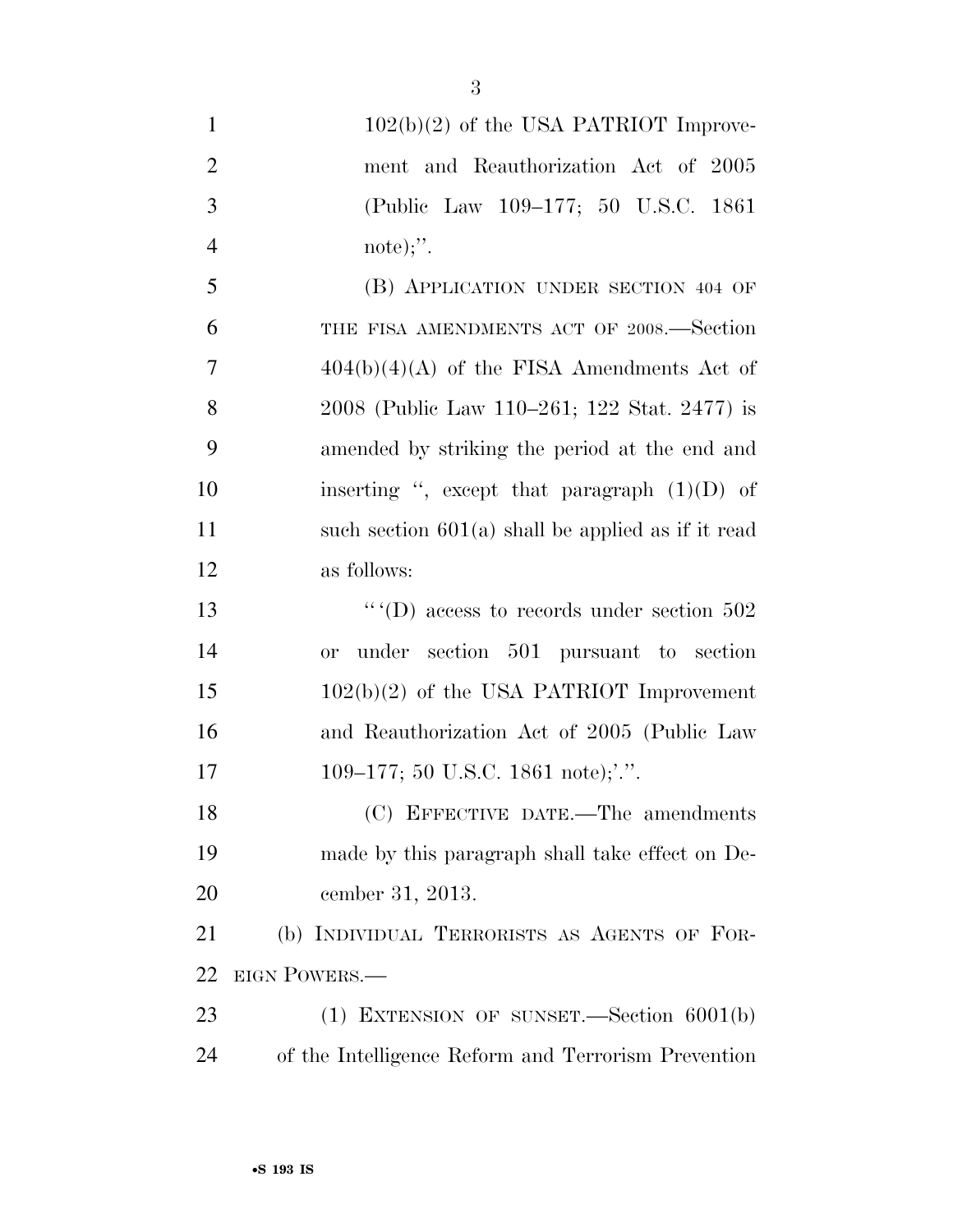| $1 -$ | Act of 2004 (Public Law 108–458; 50 U.S.C. 1801) |
|-------|--------------------------------------------------|
| 2     | note) is amended to read as follows:             |
|       | $3$ "(b) SUNSET.                                 |

4 "(1) REPEAL.—Subparagraph (C) of section 101(b)(1) of the Foreign Intelligence Surveillance 6 Act of 1978 (50 U.S.C. 1801(b)(1)), as added by subsection (a), is repealed effective December 31, 2013.

9 "(2) TRANSITION PROVISION.—Notwithstanding paragraph (1), subparagraph (C) of section 101(b)(1) of the Foreign Intelligence Surveillance Act of 1978 (50 U.S.C. 1801(b)(1)) shall continue to apply on and after December 31, 2013, with re- spect to any particular foreign intelligence investiga- tion or with respect to any particular offense or po- tential offense that began or occurred before Decem-ber 31, 2013.''.

18 (2) CONFORMING AMENDMENT.

19 (A) IN GENERAL.—Section  $601(a)(2)$  of the Foreign Intelligence Surveillance Act of 1978 (50 U.S.C. 1871(a)(2)) is amended by striking the semicolon at the end and inserting ''pursuant to subsection (b)(2) of section 6001 of the Intelligence Reform and Terrorism Pre-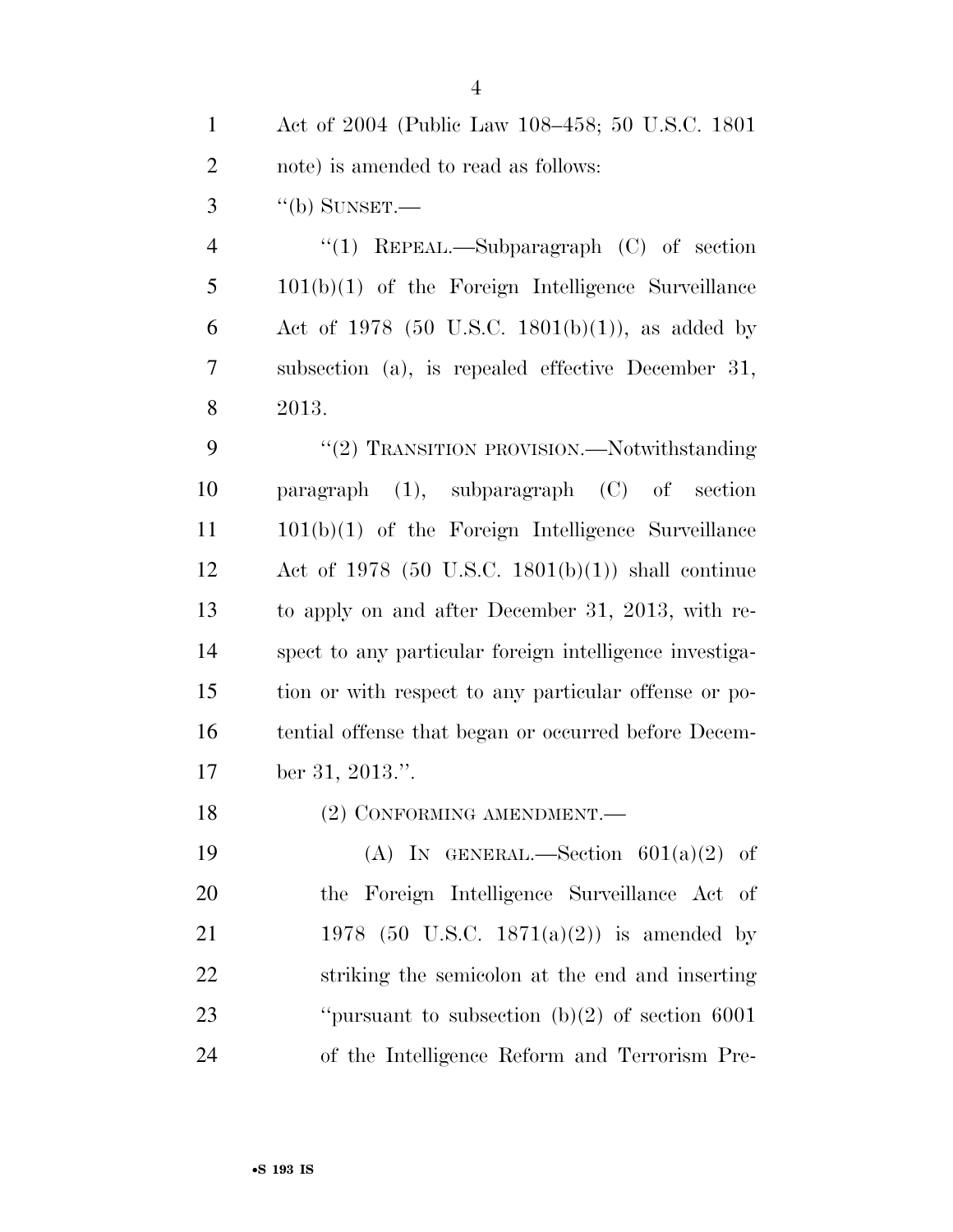| $\mathbf{1}$   | vention Act of $2004$ (Public Law $108-458$ ; 50   |
|----------------|----------------------------------------------------|
| $\overline{2}$ | U.S.C. $1801$ note);".                             |
| 3              | (B) EFFECTIVE DATE.—The amendment                  |
| $\overline{4}$ | made by subparagraph $(A)$ shall take effect on    |
| 5              | December 31, 2013.                                 |
| 6              | (c) NATIONAL SECURITY LETTERS.—                    |
| 7              | (1) REPEAL.—Effective on December<br>- 31,         |
| 8              | $2013-$                                            |
| 9              | $(A)$ section 2709 of title 18, United States      |
| 10             | Code, is amended to read as such provision         |
| 11             | read on October 25, 2001;                          |
| 12             | $(B)$ section 1114(a)(5) of the Right to Fi-       |
| 13             | nancial Privacy Act of 1978 (12 U.S.C.             |
| 14             | $3414(a)(5)$ is amended to read as such provi-     |
| 15             | sion read on October 25, 2001;                     |
| 16             | $(C)$ subsections (a) and (b) of section 626       |
| 17             | of the Fair Credit Reporting Act (15 U.S.C.        |
| 18             | 1681u) are amended to read as subsections (a)      |
| 19             | and (b), respectively, of the second of the 2 sec- |
| 20             | tions designated as section 624 of such Act (15)   |
| 21             | U.S.C. 1681u) (relating to disclosure to the       |
| 22             | Federal Bureau of Investigation for counter-       |
| 23             | intelligence purposes), as added by section 601    |
| 24             | of the Intelligence Authorization Act for Fiscal   |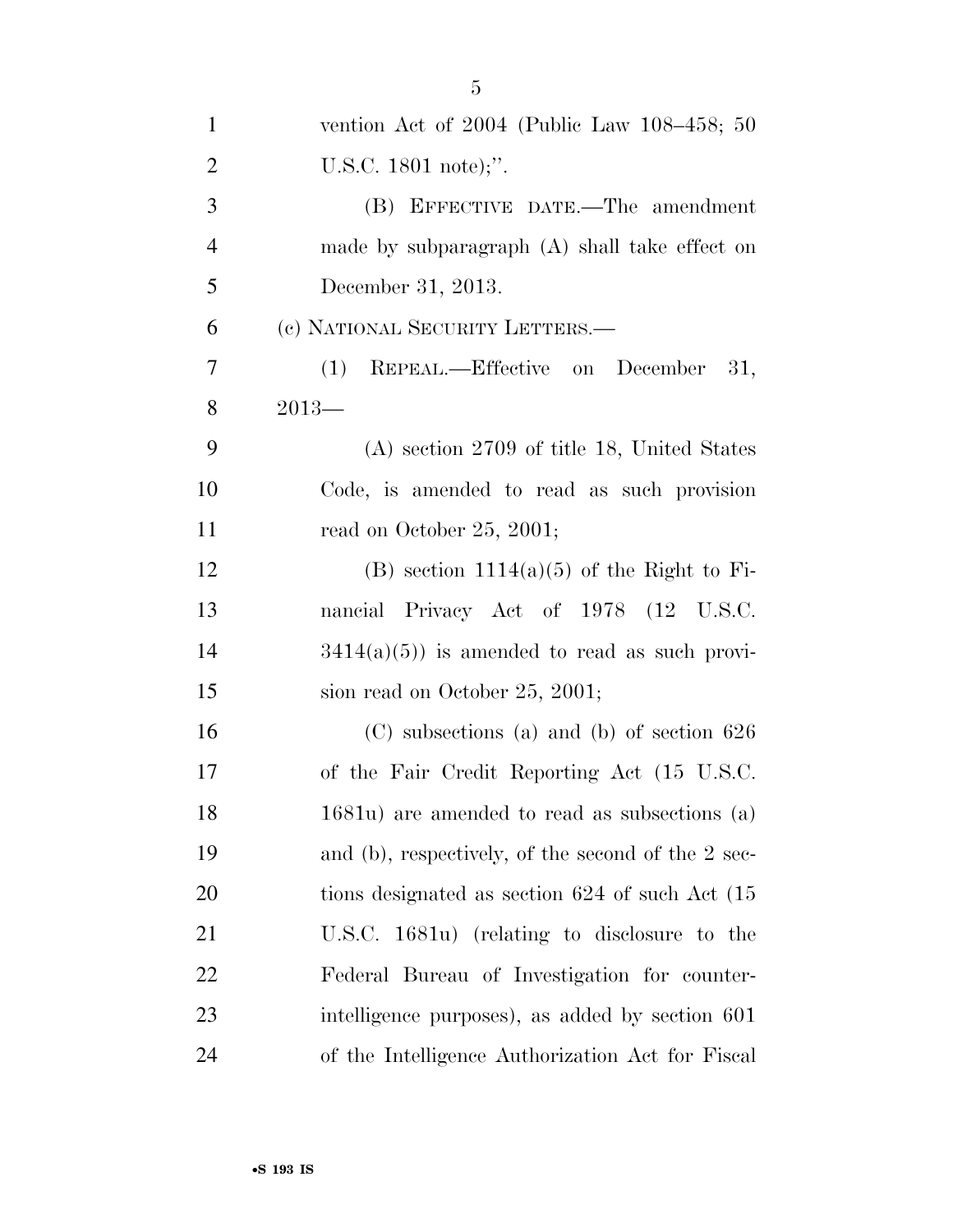| $\mathbf{1}$   | Year 1996 (Public Law 104-93; 109 Stat.                |
|----------------|--------------------------------------------------------|
| $\overline{2}$ | 974), read on October 25, 2001;                        |
| 3              | (D) section 627 of the Fair Credit Report-             |
| $\overline{4}$ | ing Act $(15 \text{ U.S.C. } 1681v)$ is repealed; and  |
| 5              | (E) section 802 of the National Security               |
| 6              | Act of $1947$ (50 U.S.C. 436) is amended to            |
| 7              | read as such provision read on October 25,             |
| 8              | 2001.                                                  |
| 9              | (2) TRANSITION PROVISION.-Notwithstanding              |
| 10             | paragraph $(1)$ , the provisions of law referred to in |
| 11             | paragraph $(1)$ , as in effect on December 30, 2013,   |
| 12             | shall continue to apply on and after December 31,      |
| 13             | 2013, with respect to any particular foreign intel-    |
| 14             | ligence investigation or with respect to any par-      |
| 15             | ticular offense or potential offense that began or oc- |
| 16             | curred before December 31, 2013.                       |
| 17             | (3)<br>TECHNICAL AND CONFORMING AMEND-                 |
| 18             | MENTS.-Effective December 31, 2013-                    |
| 19             | $(A)$ section 3511 of title 18, United States          |
| 20             | Code, is amended—                                      |
| 21             | (i) in subsections (a), (c), and (d), by               |
| 22             | striking "or $627(a)$ " each place it appears;         |
| 23             | and                                                    |
| 24             | (ii) in subsection (b) $(1)(A)$ , as amend-            |
| 25             | ed by section $6(b)$ of this Act, by striking          |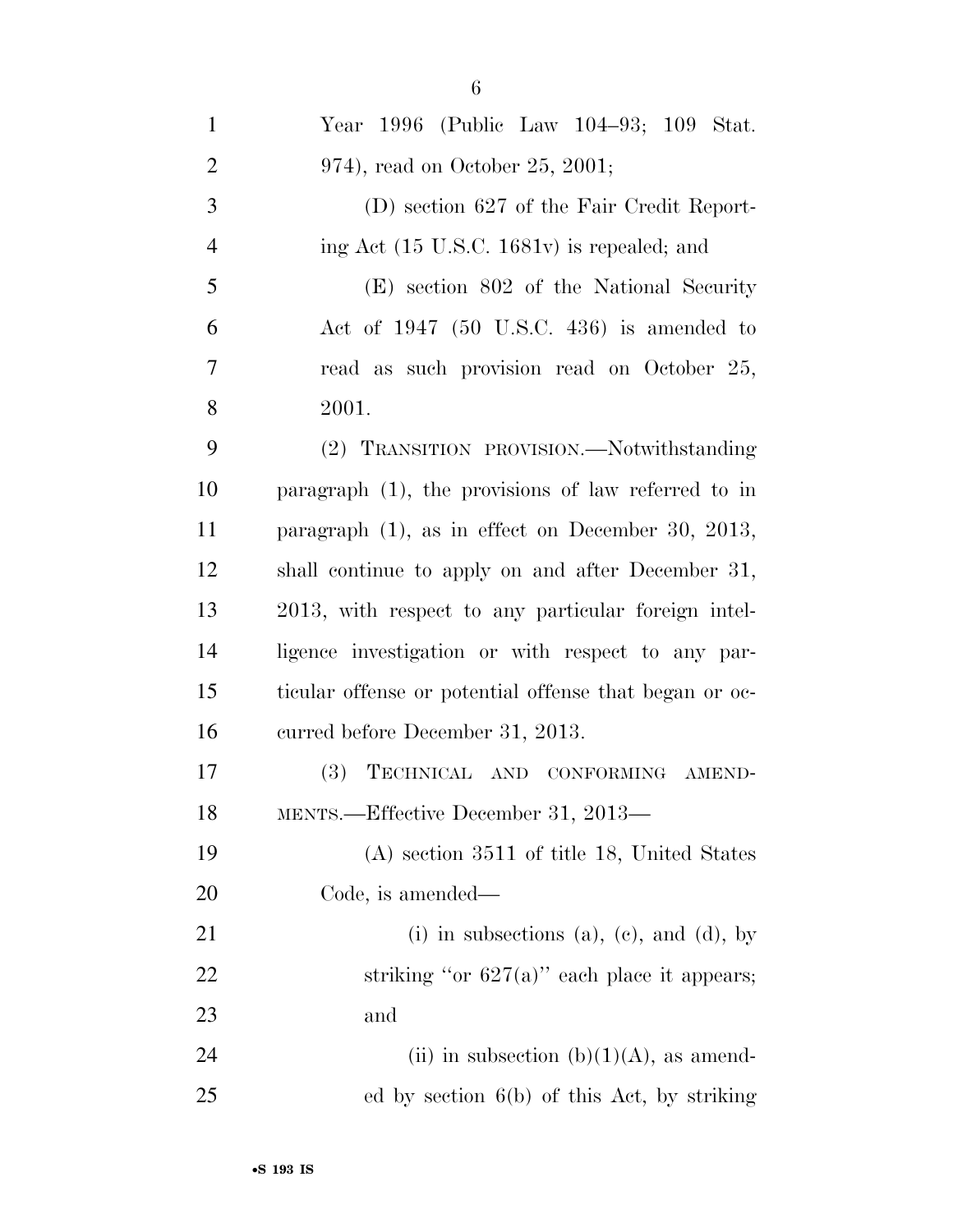| $\mathbf{1}$   | "section 626 or 627 of the Fair Credit Re-           |
|----------------|------------------------------------------------------|
| $\overline{2}$ | porting Act (15 U.S.C. 1681u and 1681v)"             |
| 3              | and inserting "section 626 of the Fair               |
| $\overline{4}$ | Credit Reporting Act $(15 \text{ U.S.C. } 1681u)$ "; |
| 5              | $(B)$ section 118 $(e)$ of the USA PATRIOT           |
| 6              | Improvement and Reauthorization Act of 2005          |
| 7              | $(18 \text{ U.S.C. } 3511 \text{ note})$ is amended— |
| 8              | (i) in subparagraph $(C)$ , by adding                |
| 9              | "and" at the end;                                    |
| 10             | (ii) in subparagraph $(D)$ , by striking             |
| 11             | "; and" and inserting a period; and                  |
| 12             | (iii) by striking subparagraph $(E)$ ;               |
| 13             | and                                                  |
| 14             | (C) the table of sections for the Fair Cred-         |
| 15             | it Reporting Act (15 U.S.C. 1681 et seq.) is         |
| 16             | amended by striking the item relating to section     |
| 17             | 627.                                                 |
| 18             | SEC. 3. ORDERS FOR ACCESS TO CERTAIN BUSINESS        |
| 19             | RECORDS AND TANGIBLE THINGS.                         |
| 20             | (a) IN GENERAL.—Section 501 of the Foreign Intel-    |
| 21             | ligence Surveillance Act of 1978 (50 U.S.C. 1861) is |
| 22             | amended—                                             |
| 23             | (1) in the section heading, by inserting " $AND$     |
| 24             | <b>OTHER TANGIBLE THINGS"</b> after "CERTAIN         |
| 25             | <b>BUSINESS RECORDS";</b>                            |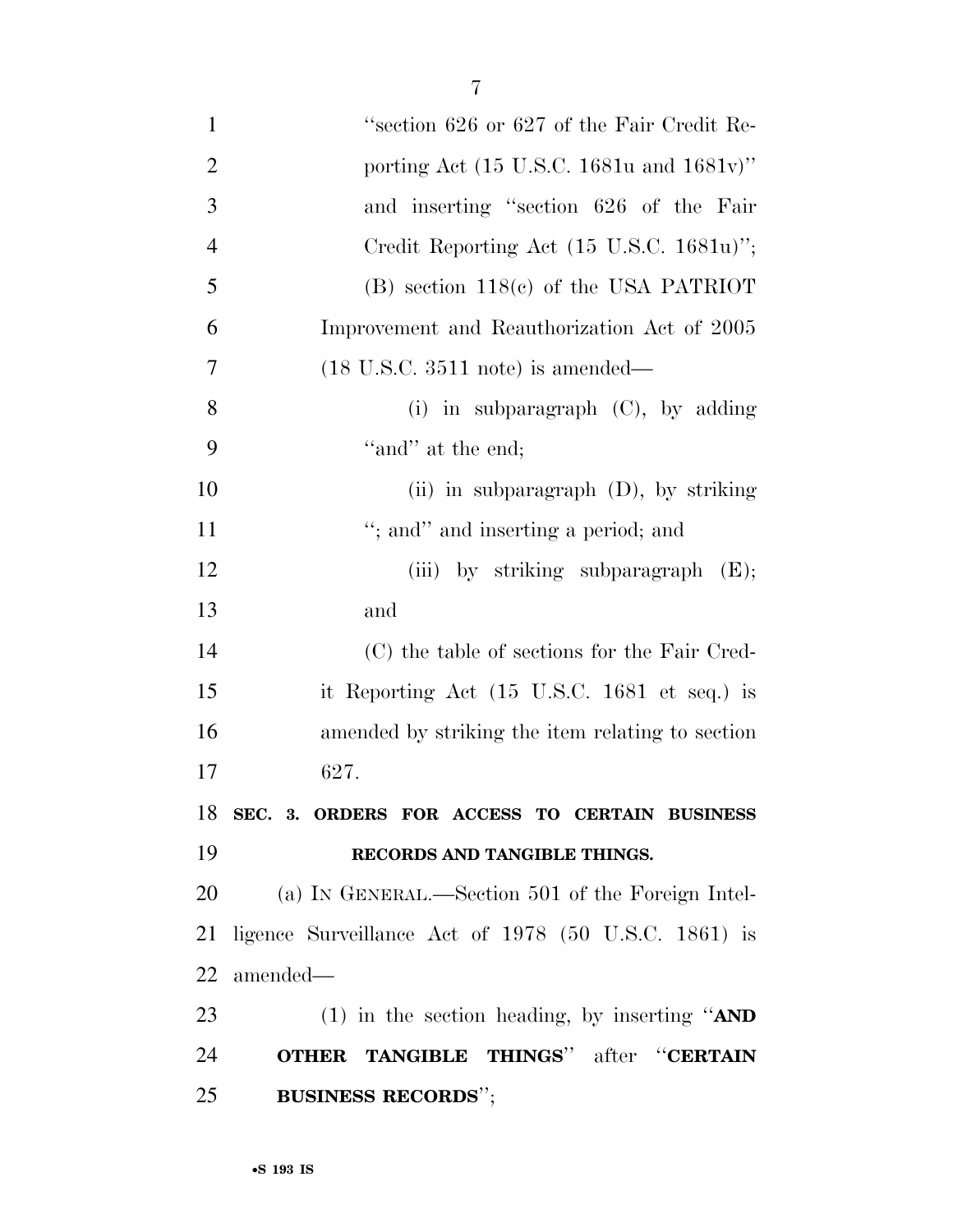| $\mathbf{1}$   | $(2)$ in subsection $(b)(2)$ —                        |
|----------------|-------------------------------------------------------|
| $\overline{2}$ | $(A)$ in subparagraph $(A)$ —                         |
| 3              | (i) by striking "a statement of facts                 |
| $\overline{4}$ | showing" and inserting "a statement of                |
| 5              | the facts and circumstances relied upon by            |
| 6              | the applicant to justify the belief of the ap-        |
| 7              | plicant"; and                                         |
| 8              | (ii) by striking "clandestine intel-                  |
| 9              | ligence activities," and all that follows and         |
| 10             | inserting "clandestine intelligence activi-           |
| 11             | ties;"; and                                           |
| 12             | (B) by striking subparagraph (B) and in-              |
| 13             | serting the following:                                |
| 14             | $\lq\lq (B)$ if the records sought are the circula-   |
| 15             | tion records or patron lists of a library (as de-     |
| 16             | fined in section $213(1)$ of the Library Services     |
| 17             | and Technology Act $(20 \text{ U.S.C. } 9122(1))$ , a |
| 18             | statement of facts showing that there are rea-        |
| 19             | sonable grounds to believe that the records           |
| <b>20</b>      | sought—                                               |
| 21             | "(i) are relevant to an authorized in-                |
| 22             | vestigation (other than a threat assess-              |
| 23             | ment) conducted in accordance with sub-               |
| 24             | section $(a)(2)$ to obtain foreign intelligence       |
| 25             | information not concerning<br>United<br>a             |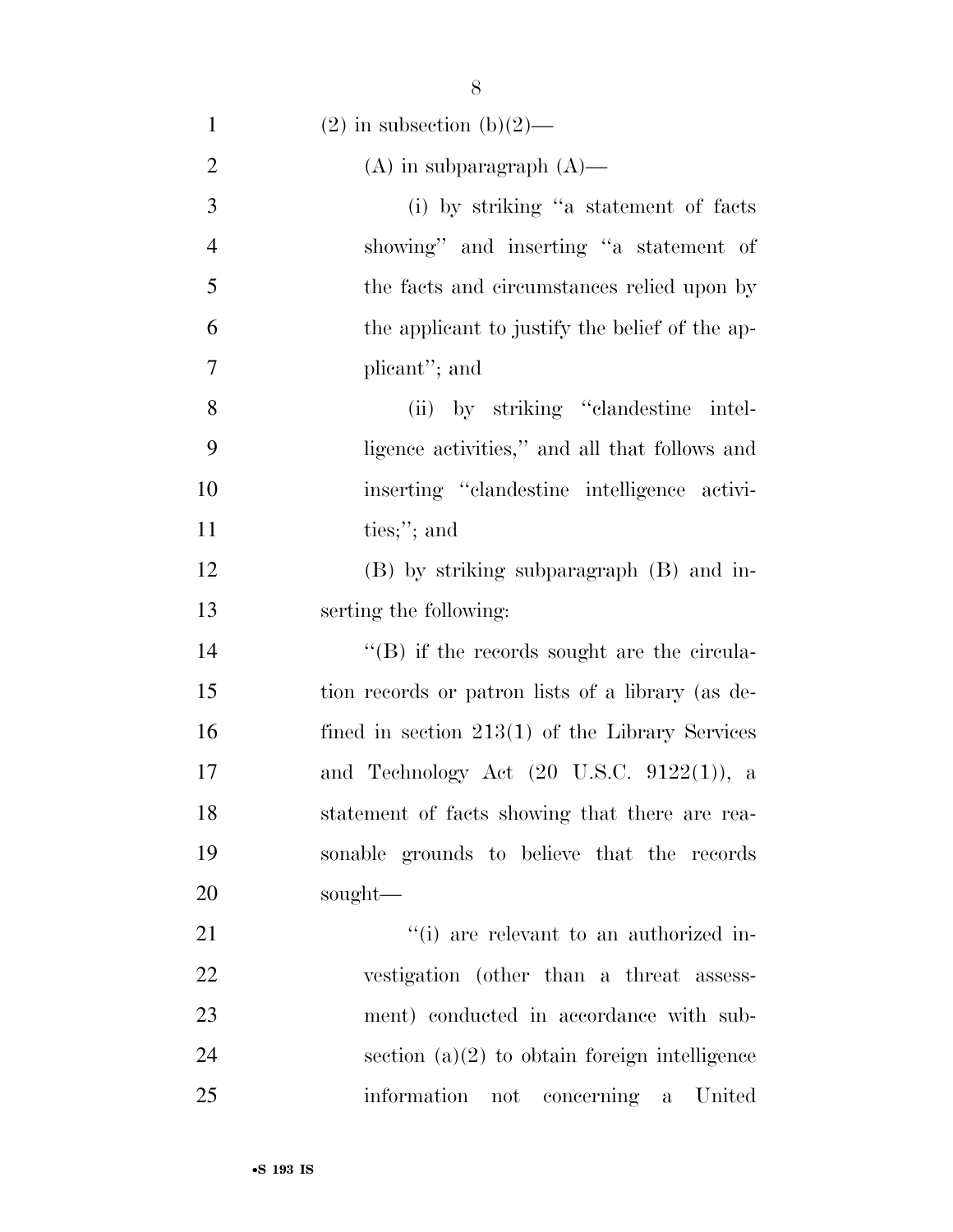| $\mathbf{1}$   | States person or to protect against inter-              |
|----------------|---------------------------------------------------------|
| $\overline{2}$ | national terrorism or clandestine intel-                |
| 3              | ligence activities; and                                 |
| $\overline{4}$ | $``(ii)(I)$ pertain to a foreign power or               |
| 5              | an agent of a foreign power;                            |
| 6              | "(II) are relevant to the activities of                 |
| 7              | a suspected agent of a foreign power who                |
| 8              | is the subject of such authorized investiga-            |
| 9              | tion; or                                                |
| 10             | "(III) pertain to an individual in con-                 |
| 11             | tact with, or known to, a suspected agent               |
| 12             | of a foreign power; and                                 |
| 13             | $\lq\lq$ a statement of proposed minimization           |
| 14             | procedures."; and                                       |
| 15             | $(3)$ in subsection $(e)(1)$ —                          |
| 16             | (A) by inserting "and that the proposed                 |
| 17             | minimization procedures meet the definition of          |
| 18             | minimization procedures under subsection (g)"           |
| 19             | after "subsections (a) and (b)";                        |
| 20             | (B) by inserting ", and directing that the              |
| 21             | minimization procedures be followed" after "re-         |
| 22             | lease of tangible things"; and                          |
| 23             | (C) by striking the second sentence.                    |
| 24             | TRANSITION PROCEDURES.-Notwithstanding<br>(b)           |
| 25             | the amendments made by this Act, an order entered under |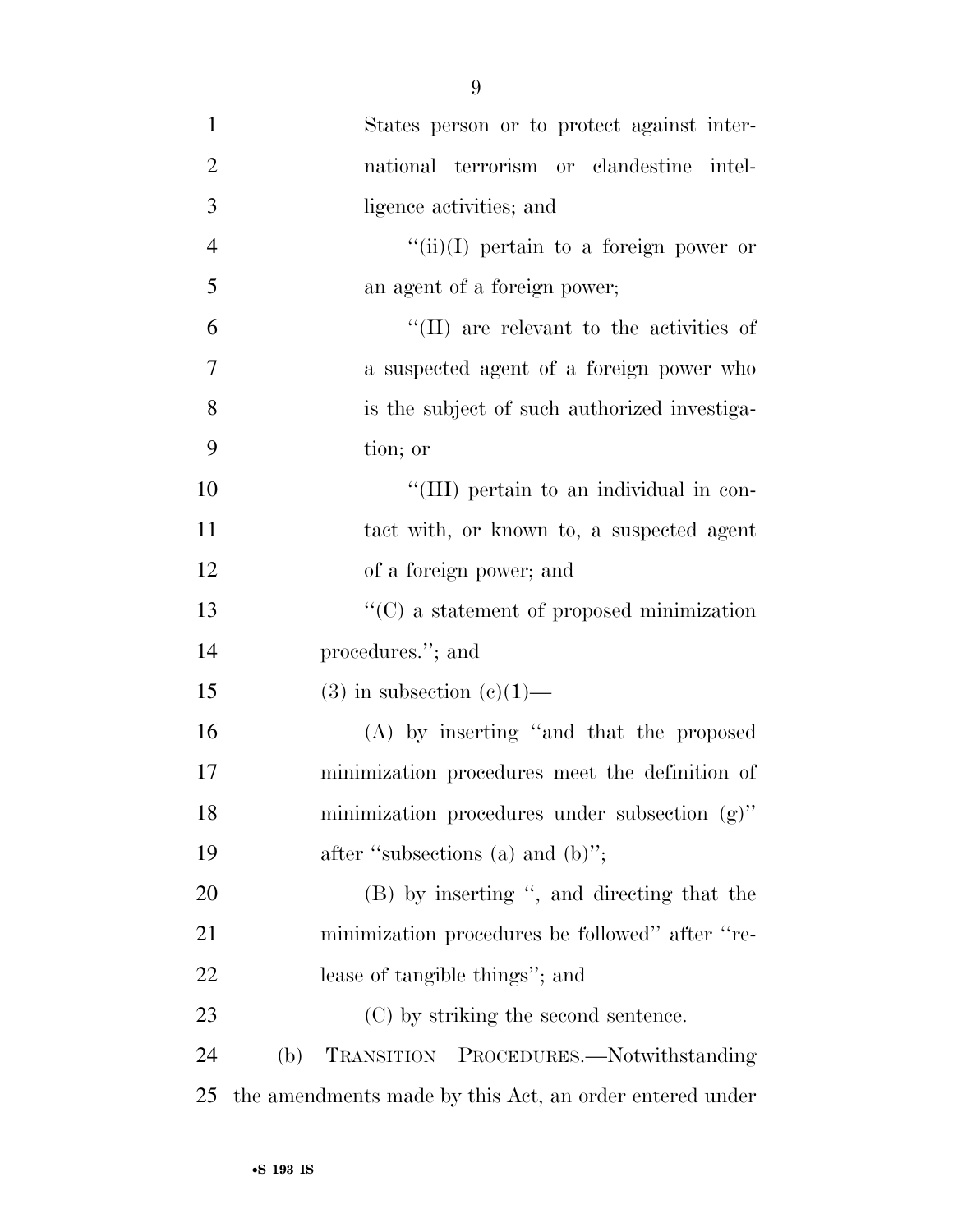section 501(c)(1) of the Foreign Intelligence Surveillance 2 Act of 1978 (50 U.S.C. 1861(c)(1)) that is in effect on the effective date of the amendments made by this section shall remain in effect until the expiration of the order. (c) TECHNICAL AND CONFORMING AMENDMENTS.— (1) DEFINITIONS.—Title V of the Foreign In- telligence Surveillance Act of 1978 (50 U.S.C. 1861 et seq.) is amended by adding at the end the fol-lowing:

#### **''SEC. 503. DEFINITIONS.**

 ''In this title, the terms 'Attorney General', 'foreign intelligence information', 'international terrorism', 'per- son', 'United States', and 'United States person' have the meanings given such terms in section 101.''.

 (2) TITLE HEADING.—Title V of the Foreign Intelligence Surveillance Act of 1978 (50 U.S.C. 1861 et seq.) is amended in the title heading by in- serting ''AND OTHER TANGIBLE THINGS'' after ''CERTAIN BUSINESS RECORDS''.

20 (3) TABLE OF CONTENTS.—The table of con- tents in the first section of the Foreign Intelligence Surveillance Act of 1978 (50 U.S.C. 1801 et seq.) is amended—

 (A) by striking the items relating to title V and section 501 and inserting the following: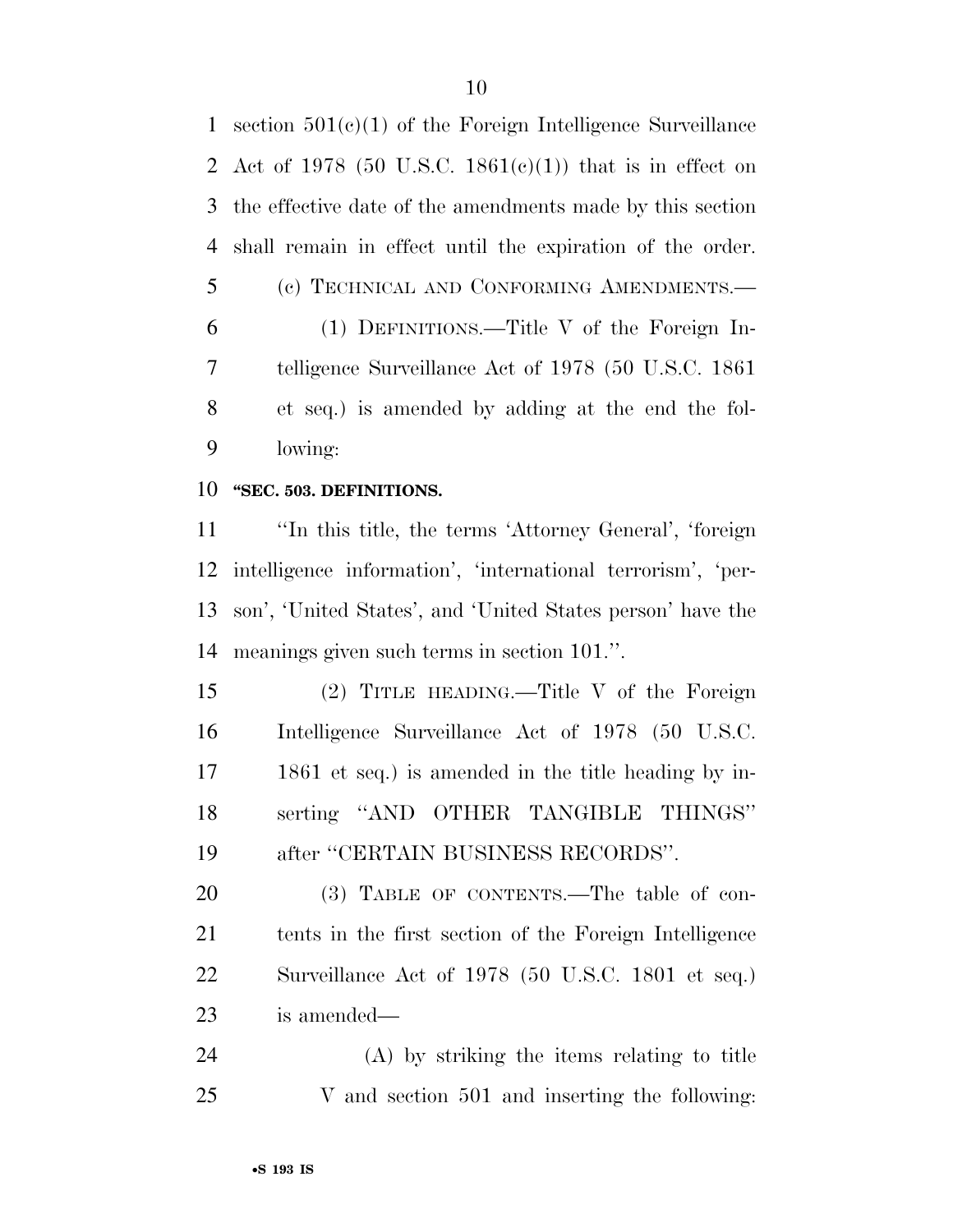|    | "TITLE V—ACCESS TO CERTAIN BUSINESS RECORDS AND OTHER<br>TANGIBLE THINGS FOR FOREIGN INTELLIGENCE PURPOSES                                                           |
|----|----------------------------------------------------------------------------------------------------------------------------------------------------------------------|
|    | "Sec. 501. Access to certain business records and other tangible things for for-<br>eign intelligence purposes and international terrorism investiga-<br>$tions.$ "; |
| 1  | and                                                                                                                                                                  |
| 2  | (B) by inserting after the item relating to                                                                                                                          |
| 3  | section 502 the following:                                                                                                                                           |
|    | "Sec. 503. Definitions.".                                                                                                                                            |
| 4  | SEC. 4. ORDERS FOR PEN REGISTERS AND TRAP AND                                                                                                                        |
| 5  | <b>DEVICES</b><br><b>FOREIGN</b><br><b>TRACE</b><br><b>FOR</b><br><b>INTEL-</b>                                                                                      |
| 6  | <b>LIGENCE PURPOSES.</b>                                                                                                                                             |
| 7  | (a) APPLICATION.—Section $402(e)$ of the Foreign In-                                                                                                                 |
| 8  | telligence Surveillance Act of 1978 (50 U.S.C. 1842 $(c)$ )                                                                                                          |
| 9  | is amended—                                                                                                                                                          |
| 10 | $(1)$ in paragraph $(1)$ , by striking "and" at the                                                                                                                  |
| 11 | end;                                                                                                                                                                 |
| 12 | $(2)$ in paragraph $(2)$ —                                                                                                                                           |
| 13 | $(A)$ by striking "a certification by the ap-                                                                                                                        |
| 14 | plicant" and inserting "a statement of the facts                                                                                                                     |
| 15 | and circumstances relied upon by the applicant                                                                                                                       |
| 16 | to justify the belief of the applicant"; and                                                                                                                         |
| 17 | (B) by striking the period at the end and                                                                                                                            |
| 18 | inserting "; and"; and                                                                                                                                               |
| 19 | $(3)$ by adding at the end the following:                                                                                                                            |
| 20 | $\cdot\cdot\cdot(3)$ a statement of whether minimization pro-                                                                                                        |
| 21 | cedures are being proposed and, if so, a statement                                                                                                                   |
| 22 | of the proposed minimization procedures.".                                                                                                                           |
|    |                                                                                                                                                                      |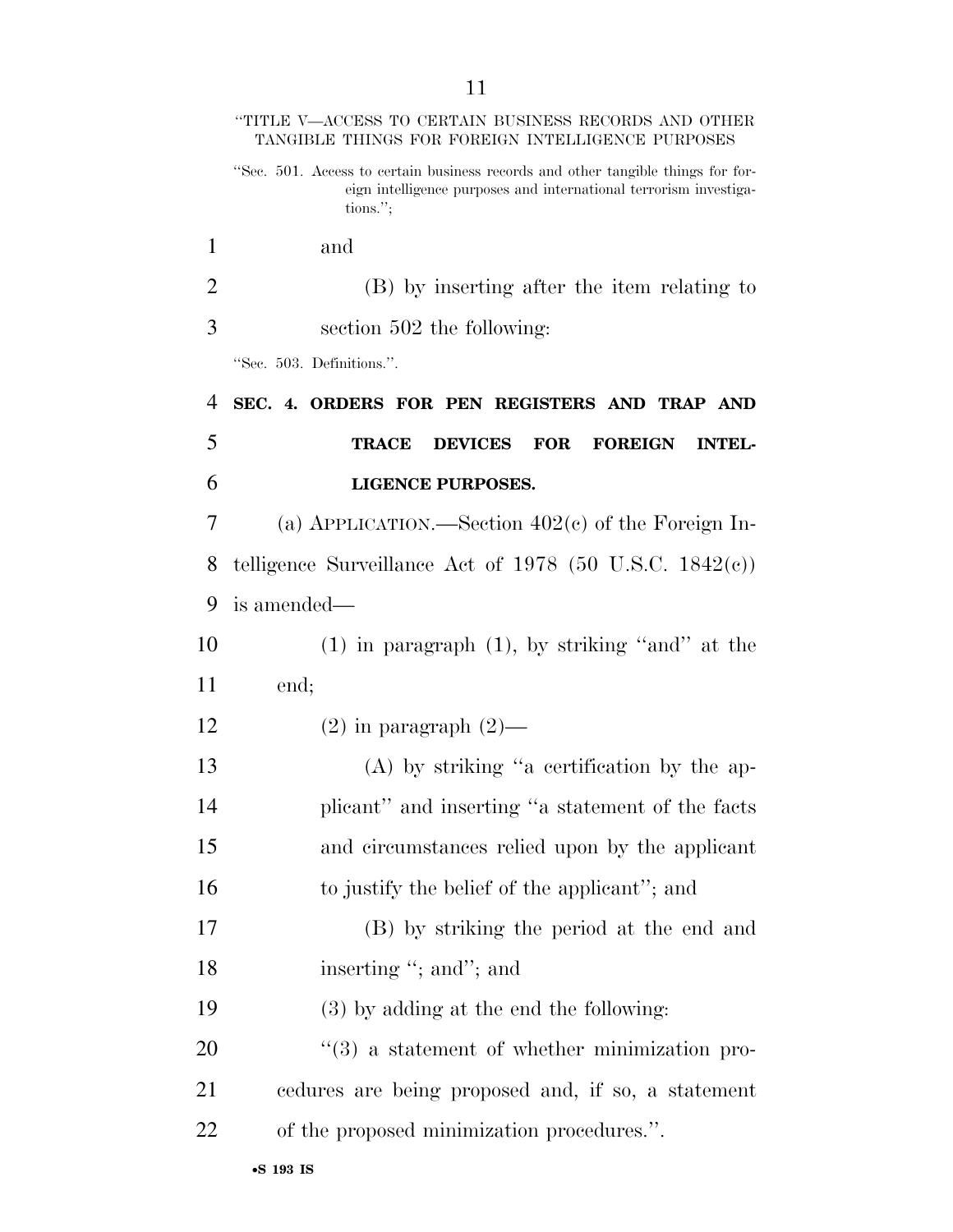(b) MINIMIZATION.—

 (1) DEFINITION.—Section 401 of the Foreign Intelligence Surveillance Act of 1978 (50 U.S.C. 1841) is amended by adding at the end the fol-lowing:

 ''(4) The term 'minimization procedures' means—

8 ''(A) specific procedures, that are reason- ably designed in light of the purpose and tech- nique of an order for the installation and use of a pen register or trap and trace device, to minimize the retention, and prohibit the dis- semination, of nonpublicly available information known to concern unconsenting United States persons consistent with the need of the United States to obtain, produce, and disseminate for-eign intelligence information;

18 ''(B) procedures that require that nonpub- licly available information, which is not foreign intelligence information shall not be dissemi- nated in a manner that identifies any United States person, without such person's consent, unless such person's identity is necessary to un- derstand foreign intelligence information or as-sess its importance; and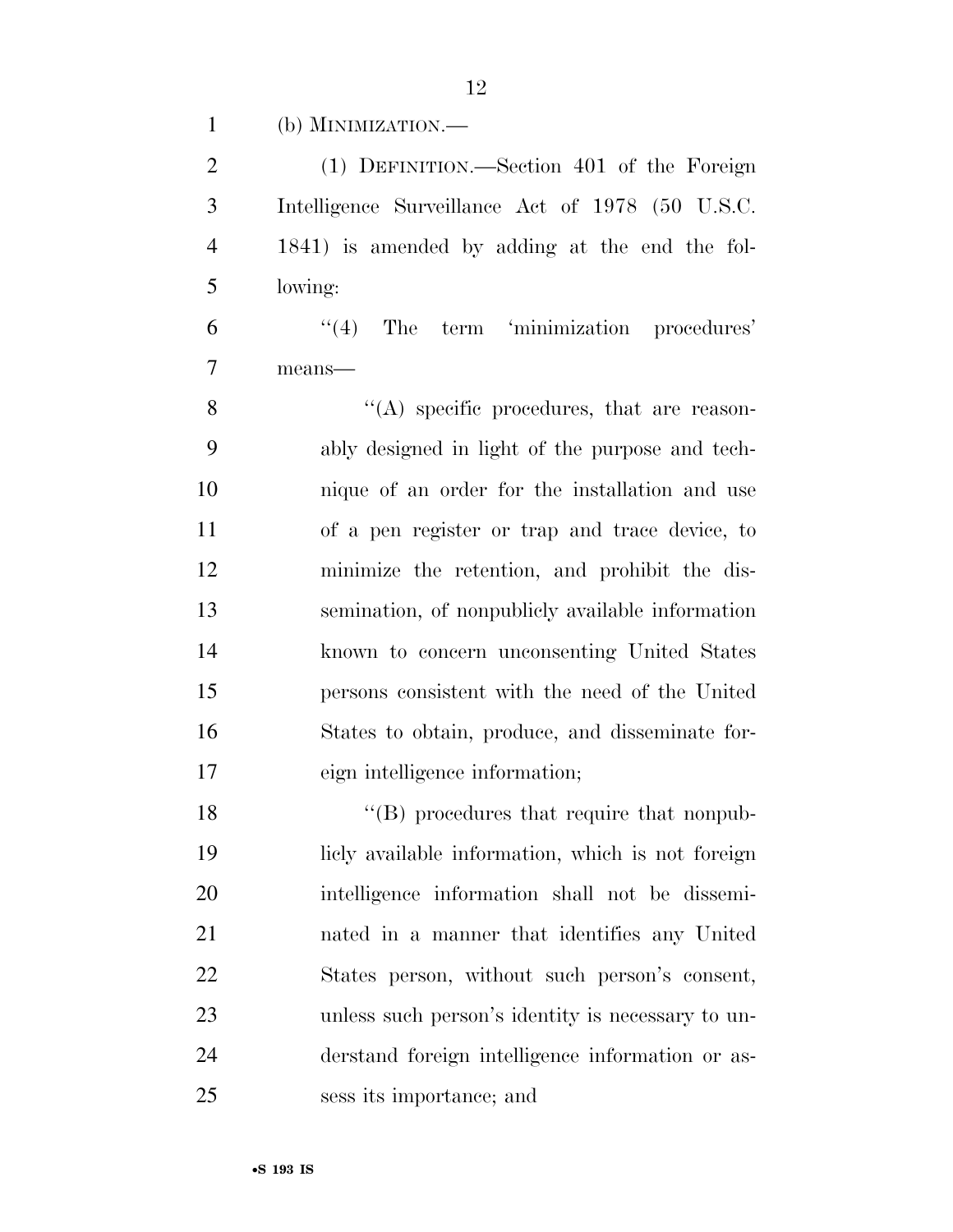| $\mathbf{1}$   | "(C) notwithstanding subparagraphs $(A)$                 |
|----------------|----------------------------------------------------------|
| $\overline{2}$ | and (B), procedures that allow for the retention         |
| 3              | and dissemination of information that is evi-            |
| $\overline{4}$ | dence of a crime which has been, is being, or            |
| 5              | is about to be committed and that is to be re-           |
| 6              | tained or disseminated for law enforcement pur-          |
| 7              | poses.".                                                 |
| 8              | (2) PEN REGISTERS AND TRAP AND TRACE DE-                 |
| 9              | VICES.—Section 402 of the Foreign Intelligence Sur-      |
| 10             | veillance Act of $1978$ (50 U.S.C. 1842) is amend-       |
| 11             | $ed$ —                                                   |
| 12             | (A) in subsection (d)(1), by striking "the               |
| 13             | judge finds" and all that follows and inserting          |
| 14             | the following: "the judge finds—                         |
| 15             | "(A) that the application satisfies the require-         |
| 16             | ments of this section; and                               |
| 17             | $\lq\lq (B)$ that, if there are exceptional cir-         |
| 18             | cumstances justifying the use of minimization proce-     |
| 19             | dures in a particular case, the proposed minimiza-       |
| 20             | tion procedures meet the definition of minimization      |
| 21             | procedures under this title."; and                       |
| 22             | (B) by adding at the end the following:                  |
| 23             | "(h) At or before the end of the period of time for      |
| 24             | which the installation and use of a pen register or trap |
| 25             | and trace device is approved under an order or an exten- |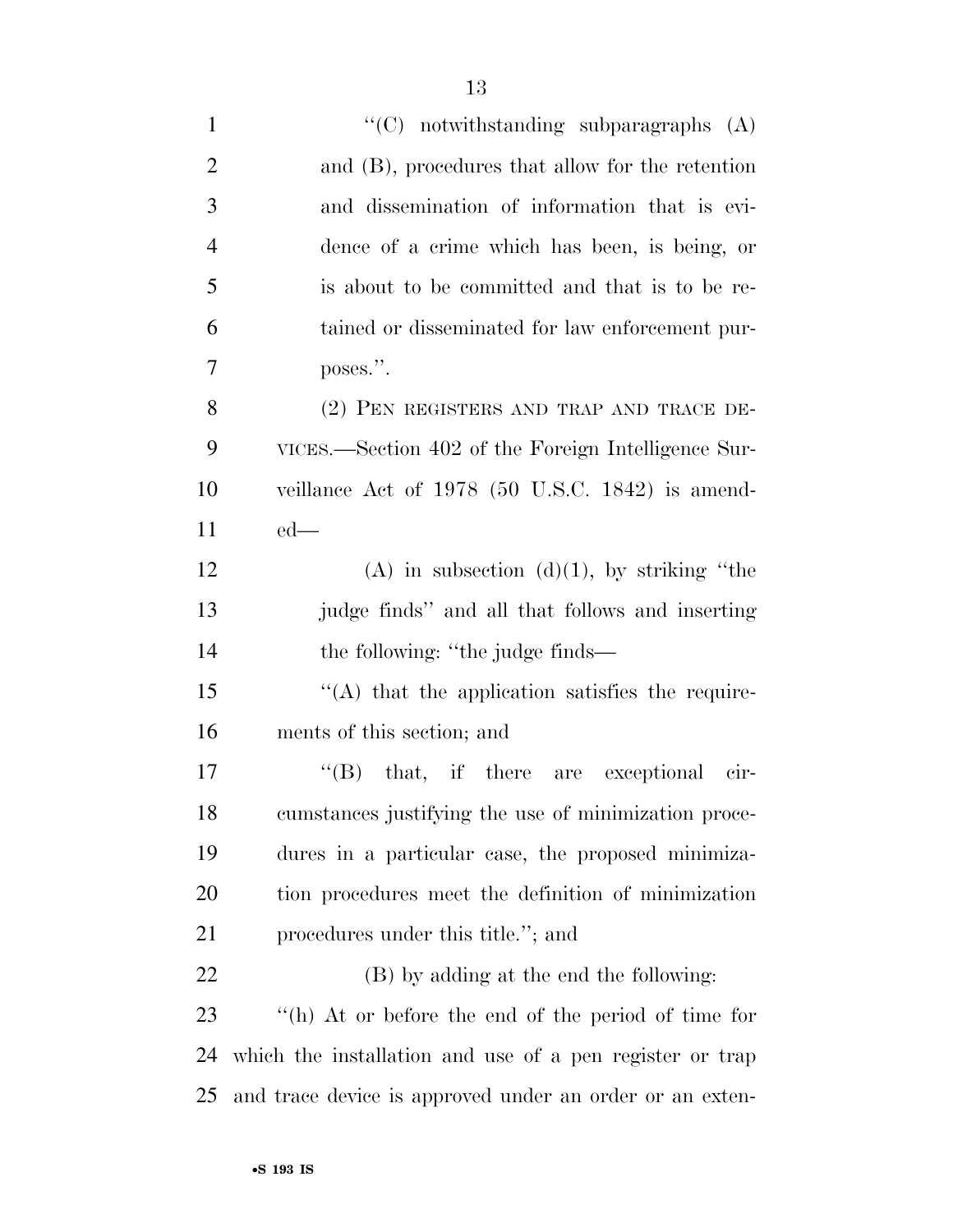| $\mathbf{1}$ | sion under this section, the judge may assess compliance       |
|--------------|----------------------------------------------------------------|
| 2            | with any applicable minimization procedures by reviewing       |
| 3            | the circumstances under which information concerning           |
| 4            | United States persons was retained or disseminated.".          |
| 5            | (3) EMERGENCIES.—Section 403 of the For-                       |
| 6            | eign Intelligence Surveillance Act of 1978<br>(50)             |
| 7            | U.S.C. 1843) is amended—                                       |
| 8            | $(A)$ by redesignating subsection $(c)$ as sub-                |
| 9            | section $(d)$ ; and                                            |
| 10           | (B) by inserting after subsection (b) the                      |
| 11           | following:                                                     |
| 12           | $\lq\lq$ (c) If the Attorney General authorizes the emer-      |
| 13           | gency installation and use of a pen register or trap and       |
| 14           | trace device under this section, the Attorney General shall    |
| 15           | require that minimization procedures be followed, if appro-    |
|              | 16 priate.".                                                   |
| 17           | (4) USE OF INFORMATION.—Section $405(a)(1)$                    |
| 18           | of the Foreign Intelligence Surveillance Act of 1978           |
| 19           | $(50 \text{ U.S.C. } 1845(a)(1))$ is amended by striking "pro- |
| 20           | visions of this section" and inserting "minimization           |
| 21           | procedures required under this title".                         |
| 22           | (c) TRANSITION PROCEDURES.                                     |
| 23           | (1) ORDERS IN EFFECT.—Notwithstanding the                      |
| 24           | amendments made by this Act, an order entered                  |
| 25           | under section $402(d)(1)$ of the Foreign Intelligence          |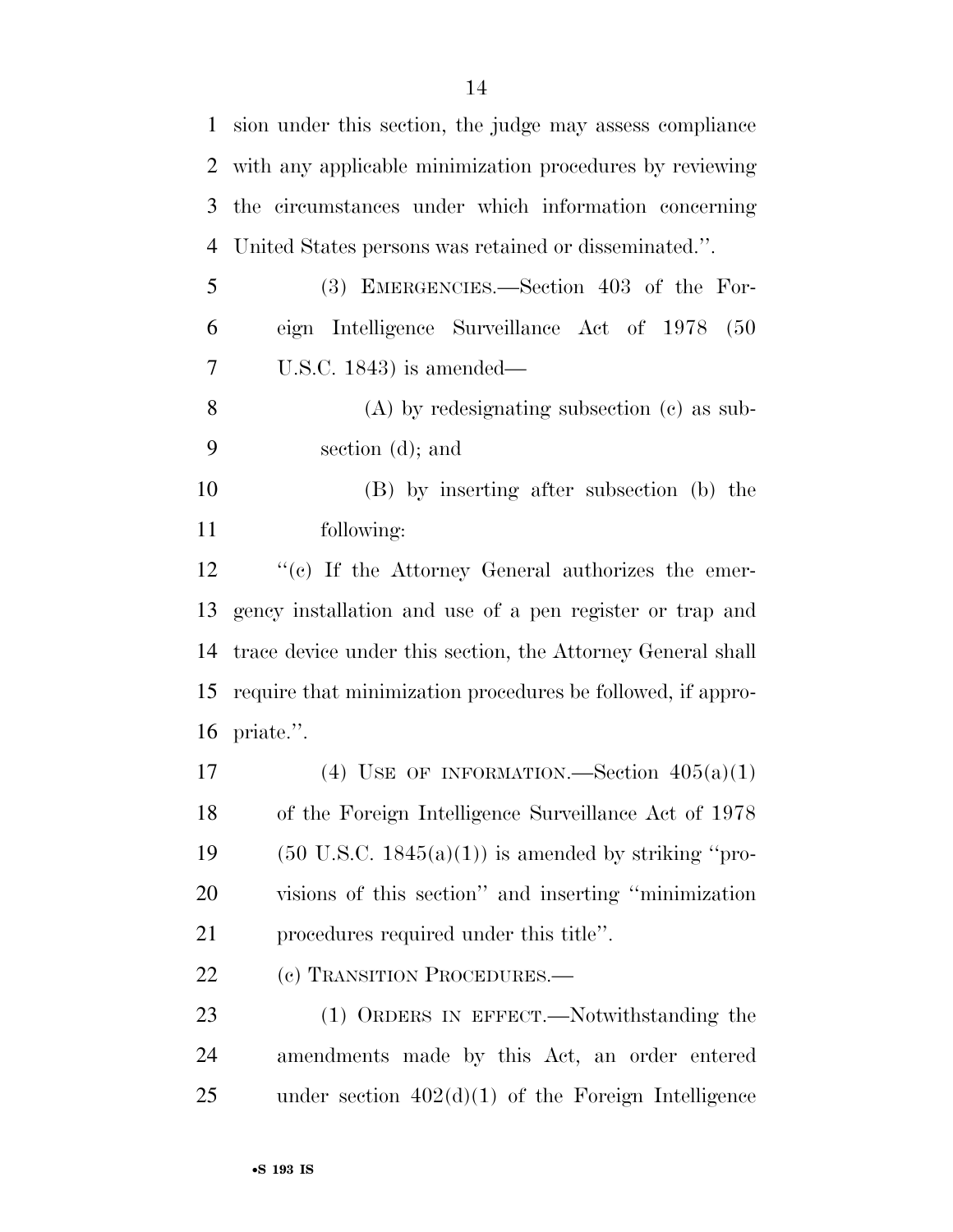| $\mathbf{1}$   | Surveillance Act of 1978 (50 U.S.C. 1842 $(d)(1)$ )    |
|----------------|--------------------------------------------------------|
| $\overline{2}$ | that is in effect on the effective date of the amend-  |
| 3              | ments made by this section shall remain in effect      |
| $\overline{4}$ | until the expiration of the order.                     |
| 5              | $(2)$ EXTENSIONS.—A request for an extension           |
| 6              | of an order referred to in paragraph (1) shall be      |
| 7              | subject to the requirements of the Foreign Intel-      |
| 8              | ligence Surveillance Act of 1978 (50 U.S.C. 1801 et    |
| 9              | seq.), as amended by this Act.                         |
| 10             | SEC. 5. LIMITATIONS ON DISCLOSURE OF NATIONAL SECU-    |
| 11             | <b>RITY LETTERS.</b>                                   |
| 12             | (a) IN GENERAL.—Section 2709 of title 18, United       |
|                |                                                        |
| 13             | States Code, is amended by striking subsection (c) and |
| 14             | inserting the following:                               |
| 15             | "(c) PROHIBITION OF CERTAIN DISCLOSURE.-               |
| 16             | $\lq(1)$ PROHIBITION.—                                 |
| 17             | "(A) IN GENERAL.—If a certification is                 |
| 18             | issued under subparagraph (B) and notice of            |
| 19             | the right to judicial review under paragraph $(3)$     |
| 20             | is provided, no wire or electronic communica-          |
| 21             | tion service provider, or officer, employee, or        |
| <u>22</u>      | agent thereof, that receives a request under           |
| 23             | subsection (a), shall disclose to any person that      |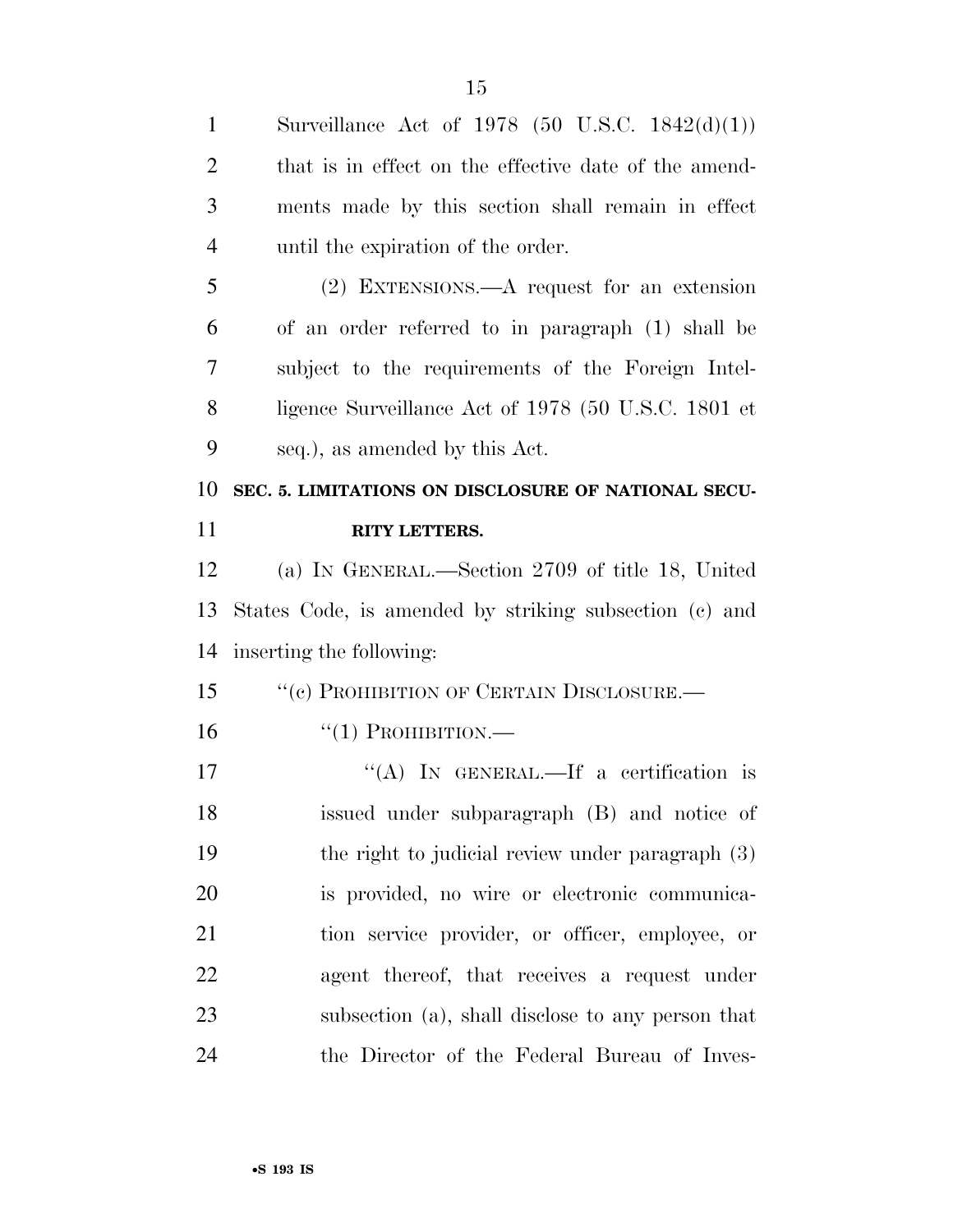| $\mathbf{1}$   | tigation has sought or obtained access to infor-   |
|----------------|----------------------------------------------------|
| $\overline{2}$ | mation or records under this section.              |
| 3              | "(B) CERTIFICATION.—The requirements               |
| $\overline{4}$ | of subparagraph (A) shall apply if the Director    |
| 5              | of the Federal Bureau of Investigation, or a       |
| 6              | designee of the Director whose rank shall be no    |
| 7              | lower than Deputy Assistant Director at Bu-        |
| 8              | reau headquarters or a Special Agent in Charge     |
| 9              | of a Bureau field office, certifies that, absent a |
| 10             | prohibition of disclosure under this subsection,   |
| 11             | there may result—                                  |
| 12             | "(i) a danger to the national security             |
| 13             | of the United States;                              |
| 14             | interference with a criminal,<br>``(ii)            |
| 15             | counterterrorism, or counterintelligence in-       |
| 16             | vestigation;                                       |
| 17             | "(iii) interference with diplomatic re-            |
| 18             | lations; or                                        |
| 19             | "(iv) danger to the life or physical               |
| 20             | safety of any person.                              |
| 21             | $"(2)$ EXCEPTION.—                                 |
| 22             | "(A) IN GENERAL.—A wire or electronic              |
| 23             | communication service provider, or officer, em-    |
| 24             | ployee, or agent thereof, that receives a request  |
| 25             | under subsection (a) may disclose information      |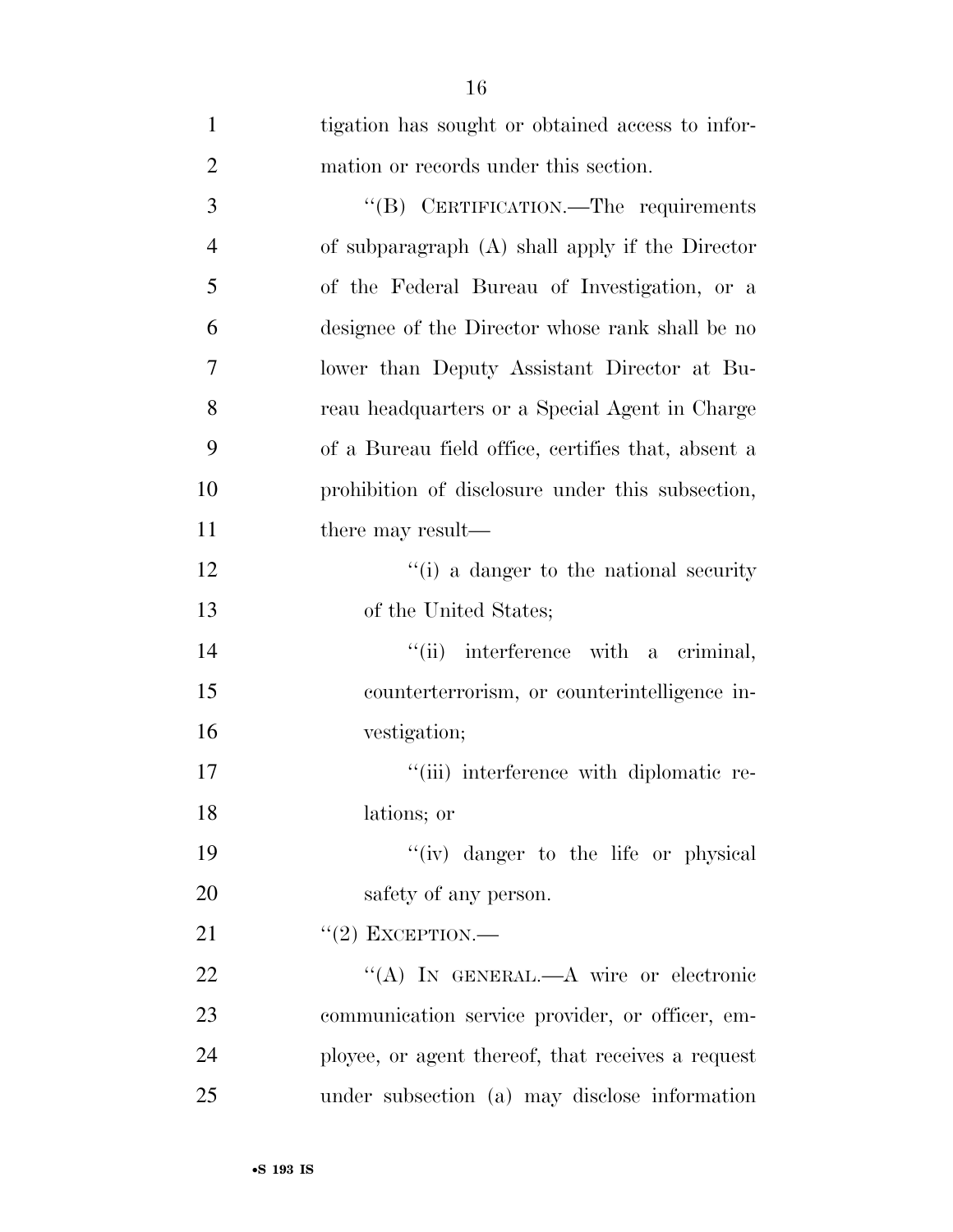| $\mathbf{1}$   | otherwise subject to any applicable nondisclo-     |
|----------------|----------------------------------------------------|
| $\overline{2}$ | sure requirement to-                               |
| 3              | "(i) those persons to whom disclosure              |
| $\overline{4}$ | is necessary in order to comply with the re-       |
| 5              | quest;                                             |
| 6              | "(ii) an attorney in order to obtain               |
| 7              | legal advice or assistance regarding the re-       |
| 8              | quest; or                                          |
| 9              | "(iii) other persons as permitted by               |
| 10             | the Director of the Federal Bureau of In-          |
| 11             | vestigation or the designee of the Director.       |
| 12             | "(B) PERSONS NECESSARY FOR COMPLI-                 |
| 13             | ANCE.—Upon a request by the Director of the        |
| 14             | Federal Bureau of Investigation or the designee    |
| 15             | of the Director, those persons to whom disclo-     |
| 16             | sure will be made under subparagraph $(A)(i)$ or   |
| 17             | to whom such disclosure was made before the        |
| 18             | request shall be identified to the Director or the |
| 19             | designee.                                          |
| 20             | "(C) NONDISCLOSURE REQUIREMENT.— $A$               |
| 21             | person to whom disclosure is made under sub-       |
| 22             | paragraph (A) shall be subject to the nondisclo-   |
| $23\,$         | sure requirements applicable to a person to        |

whom a request is issued under subsection (a)

•**S 193 IS**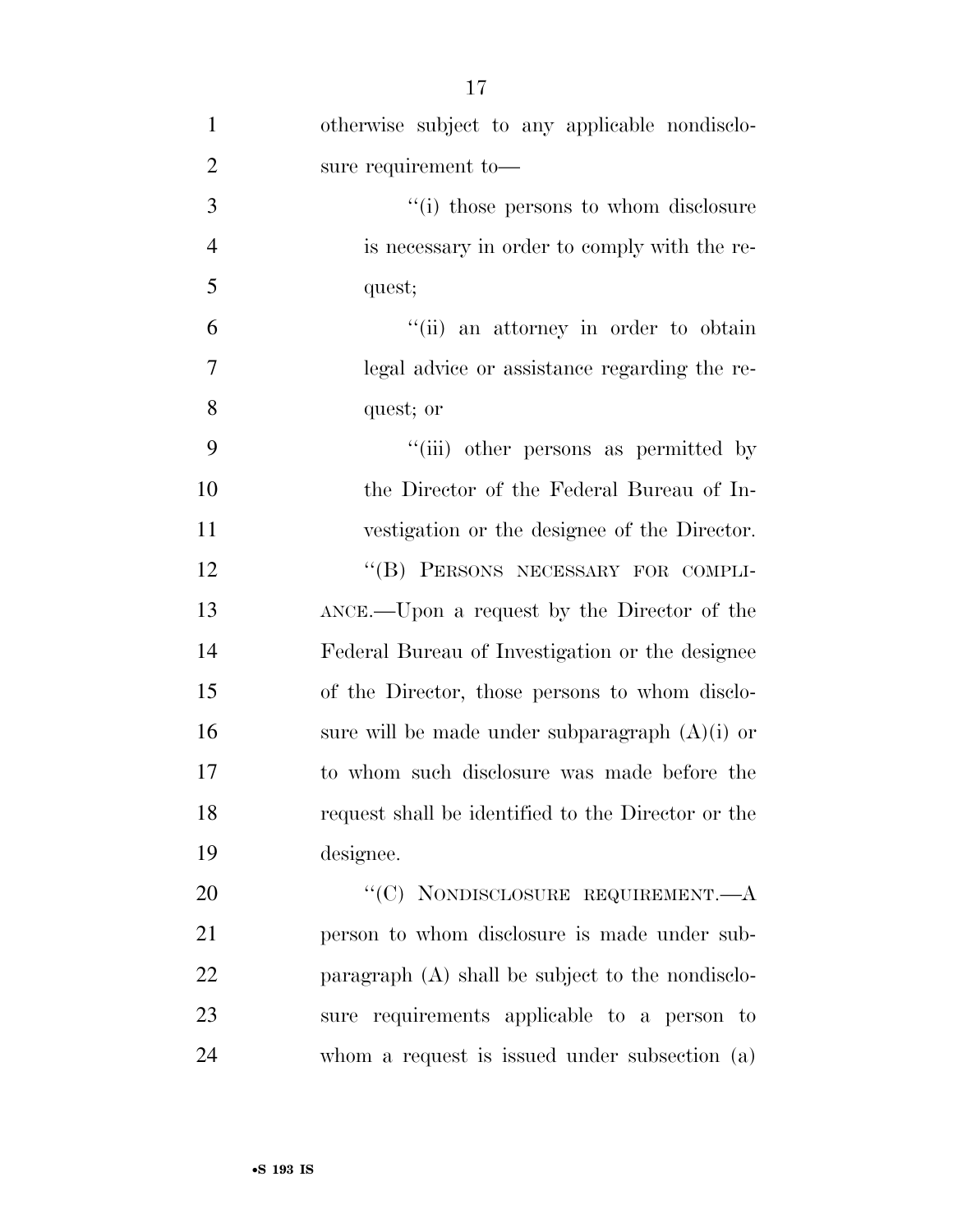| $\mathbf{1}$   | in the same manner as the person to whom the       |
|----------------|----------------------------------------------------|
| $\overline{2}$ | request is issued.                                 |
| 3              | "(D) NOTICE.—Any recipient that dis-               |
| $\overline{4}$ | closes to a person described in subparagraph       |
| 5              | (A) information otherwise subject to a non-        |
| 6              | disclosure requirement shall inform the person     |
| $\overline{7}$ | of the applicable nondisclosure requirement.       |
| 8              | "(3) RIGHT TO JUDICIAL REVIEW.—                    |
| 9              | "(A) IN GENERAL.—A wire or electronic              |
| 10             | communications service provider that receives a    |
| 11             | request under subsection (a) shall have the        |
| 12             | right to judicial review of any applicable non-    |
| 13             | disclosure requirement.                            |
| 14             | "(B) NOTIFICATION.—A request under                 |
| 15             | subsection (a) shall state that if the recipient   |
| 16             | wishes to have a court review a nondisclosure      |
| 17             | requirement, the recipient shall notify the Gov-   |
| 18             | ernment.                                           |
| 19             | "(C) INITIATION OF PROCEEDINGS.—If a               |
| 20             | recipient of a request under subsection (a)        |
| 21             | makes a notification under subparagraph (B),       |
| 22             | the Government shall initiate judicial review      |
| 23             | under the procedures established in section        |
| 24             | 3511 of this title, unless an appropriate official |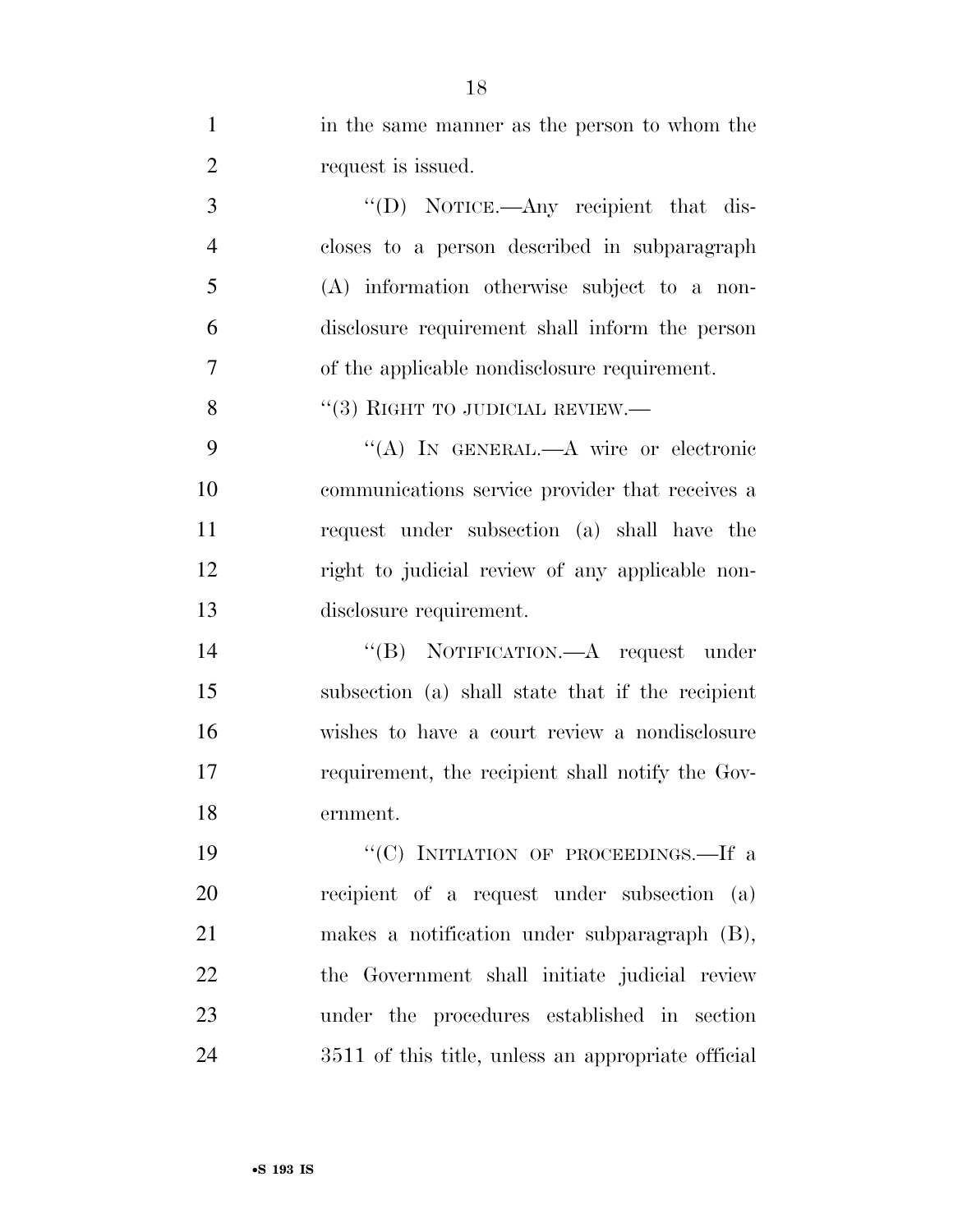| $\mathbf{1}$   | of the Federal Bureau of the Investigation             |
|----------------|--------------------------------------------------------|
| $\overline{2}$ | makes a notification under paragraph (4).              |
| 3              | "(4) TERMINATION.—In the case of any request           |
| $\overline{4}$ | for which a recipient has submitted a notification     |
| 5              | under paragraph $(3)(B)$ , if the facts supporting a   |
| 6              | nondisclosure requirement cease to exist, an appro-    |
| 7              | priate official of the Federal Bureau of Investigation |
| 8              | shall promptly notify the wire or electronic service   |
| 9              | provider, or officer, employee, or agent thereof, sub- |
| 10             | ject to the nondisclosure requirement that the non-    |
| 11             | disclosure requirement is no longer in effect.".       |
| 12             | (b) IDENTITY OF FINANCIAL INSTITUTIONS AND             |
| 13             | CREDIT REPORTS.—Section 626 of the Fair Credit Re-     |
| 14             | porting Act (15 U.S.C. 1681u) is amended by striking   |
| 15             | subsection (d) and inserting the following:            |
| 16             | "(d) PROHIBITION OF CERTAIN DISCLOSURE.—               |
| 17             | $\lq(1)$ PROHIBITION.—                                 |
| 18             | "(A) IN GENERAL.—If a certification is                 |
| 19             | issued under subparagraph (B) and notice of            |
| 20             | the right to judicial review under paragraph $(3)$     |
| 21             | is provided, no consumer reporting agency, or          |
| 22             | officer, employee, or agent thereof, that receives     |
| 23             | a request or order under subsection $(a)$ , $(b)$ , or |
| 24             | (c), shall disclose or specify in any consumer re-     |
| 25             | port, that the Federal Bureau of Investigation         |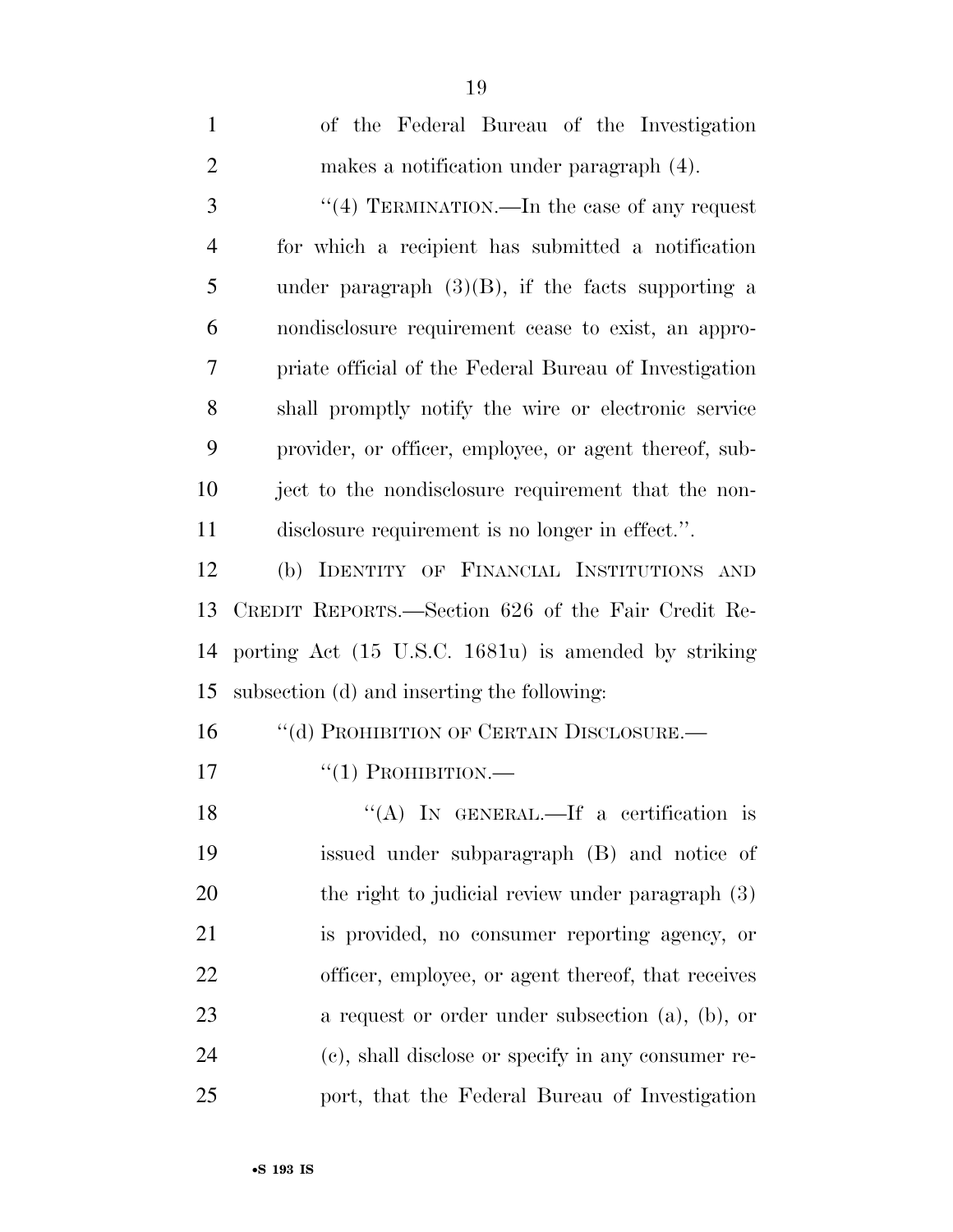| $\mathbf{1}$   | has sought or obtained access to information or           |
|----------------|-----------------------------------------------------------|
| $\overline{2}$ | records under subsection $(a)$ , $(b)$ , or $(c)$ .       |
| 3              | "(B) CERTIFICATION.—The requirements                      |
| $\overline{4}$ | of subparagraph (A) shall apply if the Director           |
| 5              | of the Federal Bureau of Investigation, or a              |
| 6              | designee of the Director whose rank shall be no           |
| 7              | lower than Deputy Assistant Director at Bu-               |
| 8              | reau headquarters or a Special Agent in Charge            |
| 9              | of a Bureau field office, certifies that, absent a        |
| 10             | prohibition of disclosure under this subsection,          |
| 11             | there may result—                                         |
| 12             | "(i) a danger to the national security                    |
| 13             | of the United States;                                     |
| 14             | interference with a criminal,<br>``(ii)                   |
| 15             | counterterrorism, or counterintelligence in-              |
| 16             | vestigation;                                              |
| 17             | "(iii) interference with diplomatic re-                   |
| 18             | lations; or                                               |
| 19             | "(iv) danger to the life or physical                      |
| 20             | safety of any person.                                     |
| 21             | $``(2)$ EXCEPTION.—                                       |
| 22             | "(A) IN GENERAL.—A consumer reporting                     |
| 23             | agency, or officer, employee, or agent thereof,           |
| 24             | that receives a request or order under sub-               |
| 25             | section $(a)$ , $(b)$ , or $(c)$ may disclose information |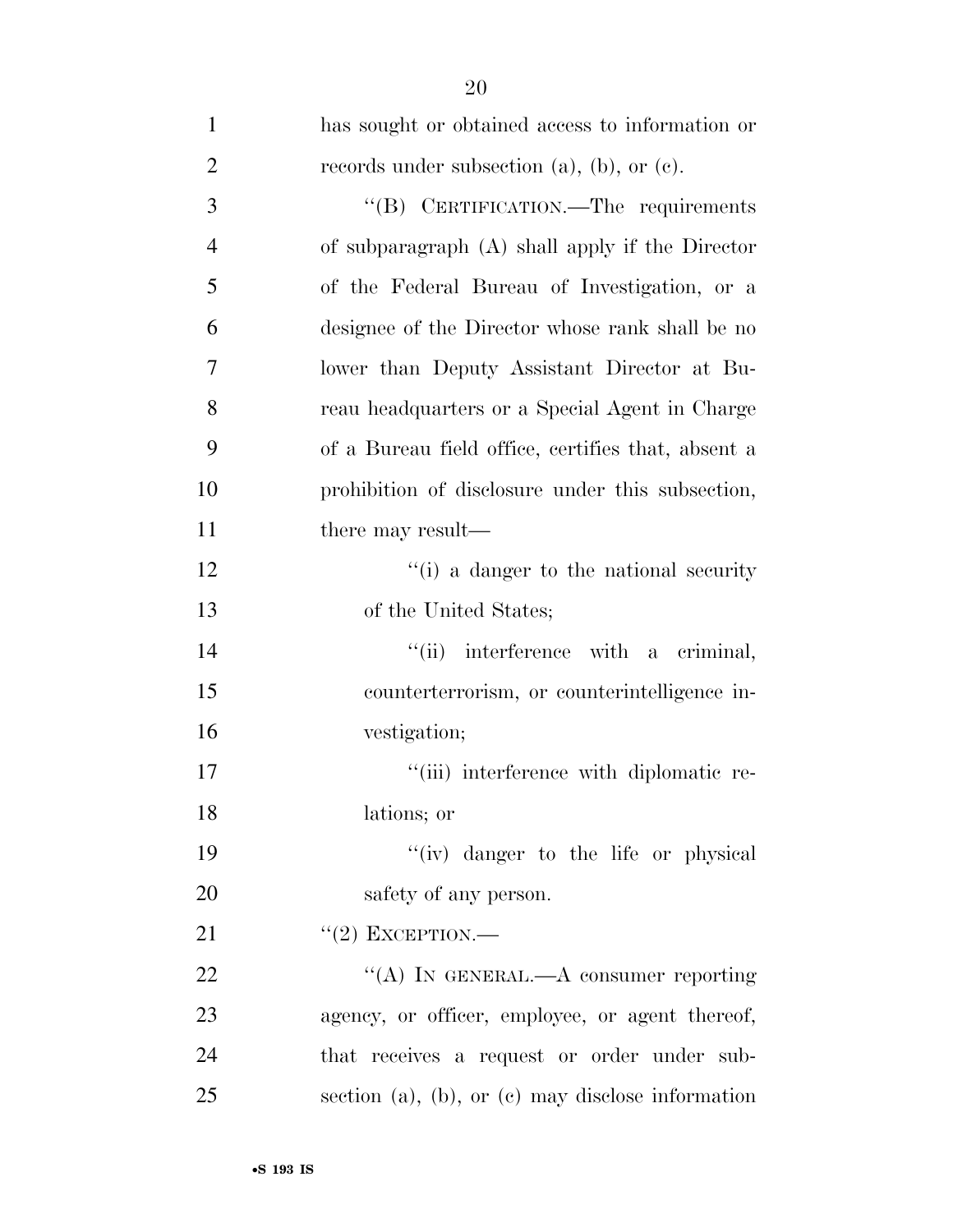| $\mathbf{1}$   | otherwise subject to any applicable nondisclo-     |
|----------------|----------------------------------------------------|
| $\overline{2}$ | sure requirement to-                               |
| 3              | "(i) those persons to whom disclosure              |
| $\overline{4}$ | is necessary in order to comply with the re-       |
| 5              | quest or order;                                    |
| 6              | "(ii) an attorney in order to obtain               |
| $\tau$         | legal advice or assistance regarding the re-       |
| 8              | quest or order; or                                 |
| 9              | "(iii) other persons as permitted by               |
| 10             | the Director of the Federal Bureau of In-          |
| 11             | vestigation or the designee of the Director.       |
| 12             | "(B) PERSONS NECESSARY FOR COMPLI-                 |
| 13             | ANCE.—Upon a request by the Director of the        |
| 14             | Federal Bureau of Investigation or the designee    |
| 15             | of the Director, those persons to whom disclo-     |
| 16             | sure will be made under subparagraph $(A)(i)$ or   |
| 17             | to whom such disclosure was made before the        |
| 18             | request shall be identified to the Director or the |
| 19             | designee.                                          |
| 20             | "(C) NONDISCLOSURE REQUIREMENT.— $A$               |
| 21             | person to whom disclosure is made under sub-       |
| 22             | paragraph (A) shall be subject to the nondisclo-   |
| 23             | sure requirements applicable to a person to        |
| 24             | whom a request or order is issued under sub-       |
| 25             | section (a), (b), or (c) in the same manner as     |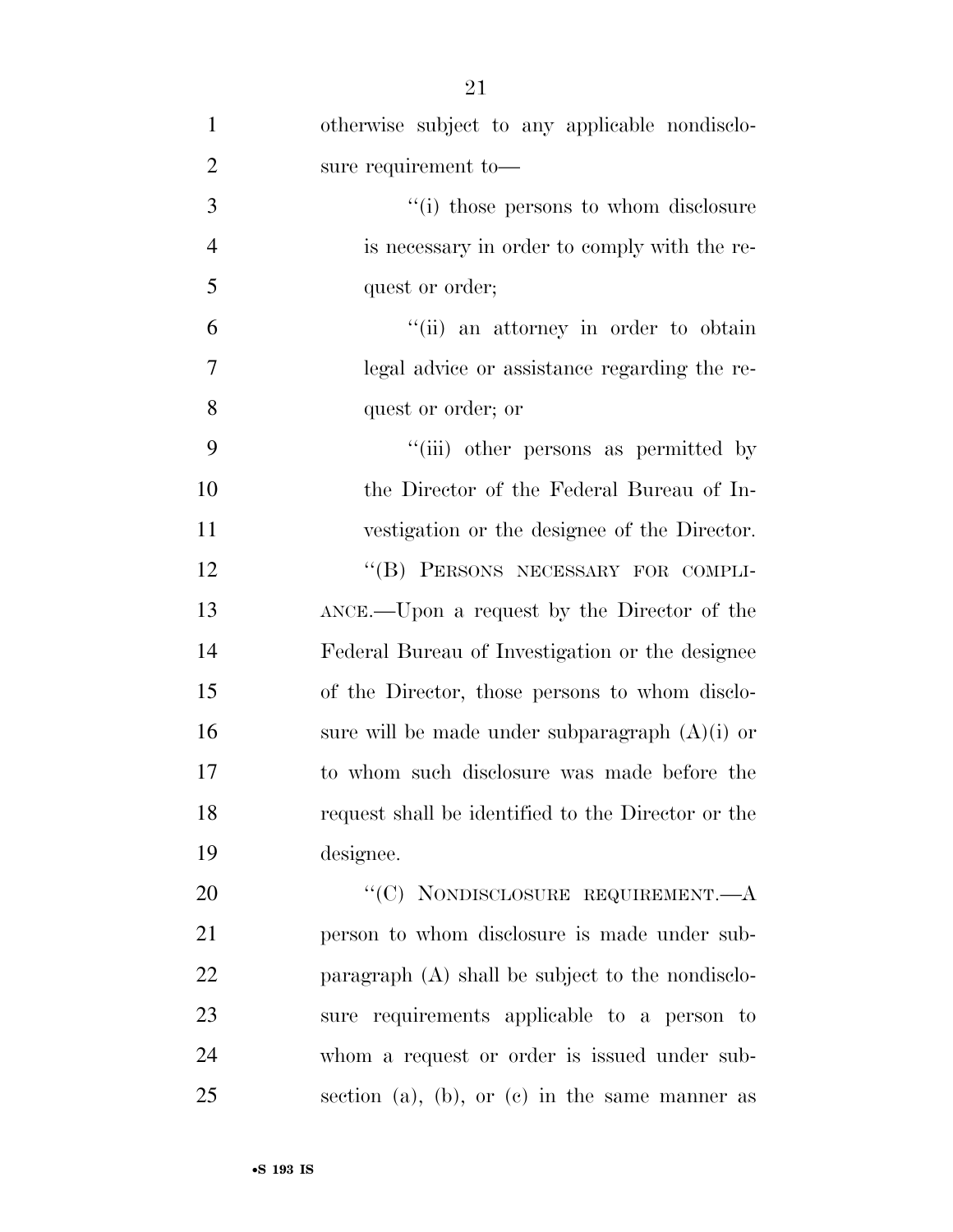| $\mathbf{1}$   | the person to whom the request or order is                 |
|----------------|------------------------------------------------------------|
| $\overline{2}$ | issued.                                                    |
| 3              | "(D) NOTICE.—Any recipient that dis-                       |
| $\overline{4}$ | closes to a person described in subparagraph               |
| 5              | (A) information otherwise subject to a non-                |
| 6              | disclosure requirement shall inform the person             |
| 7              | of the applicable nondisclosure requirement.               |
| 8              | $``(3)$ RIGHT TO JUDICIAL REVIEW.—                         |
| 9              | "(A) IN GENERAL.—A consumer reporting                      |
| 10             | agency that receives a request or order under              |
| 11             | subsection (a), (b), or (c) shall have the right           |
| 12             | to judicial review of any applicable nondisclo-            |
| 13             | sure requirement.                                          |
| 14             | "(B) NOTIFICATION.—A request or order                      |
| 15             | under subsection $(a)$ , $(b)$ , or $(c)$ shall state that |
| 16             | if the recipient wishes to have a court review a           |
| 17             | nondisclosure requirement, the recipient shall             |
| 18             | notify the Government.                                     |
| 19             | "(C) INITIATION OF PROCEEDINGS.—If a                       |
| 20             | recipient of a request or order under subsection           |
| 21             | $(a)$ , $(b)$ , or $(c)$ makes a notification under sub-   |
| 22             | paragraph (B), the Government shall initiate               |
| 23             | judicial review under the procedures established           |
| 24             | in section 3511 of title 18, United States Code,           |
| 25             | unless an appropriate official of the Federal              |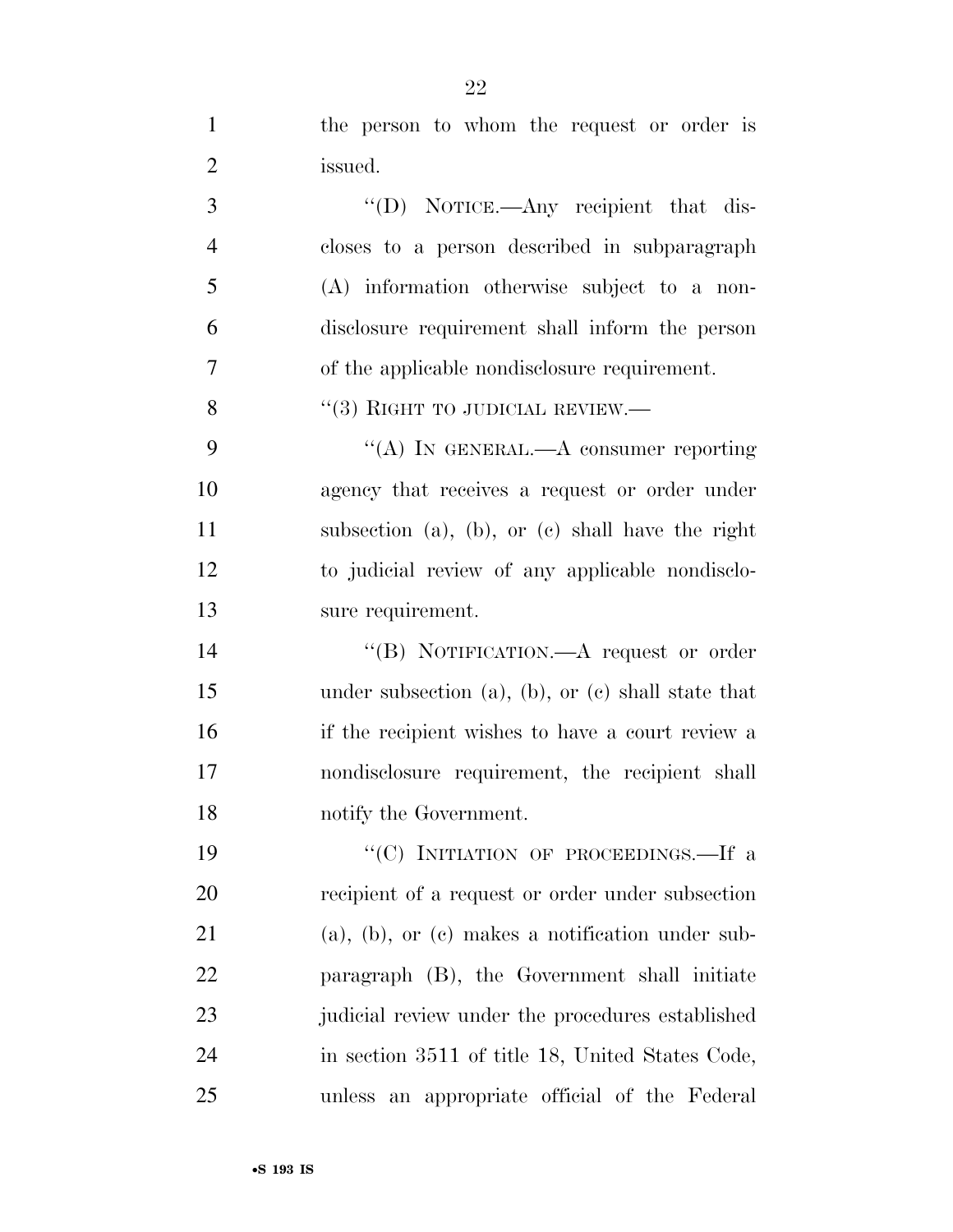Bureau of Investigation makes a notification 2 under paragraph  $(4)$ .

3 "(4) TERMINATION.—In the case of any request or order for which a consumer reporting agency has submitted a notification under paragraph (3)(B), if the facts supporting a nondisclosure requirement cease to exist, an appropriate official of the Federal Bureau of Investigation shall promptly notify the consumer reporting agency, or officer, employee, or agent thereof, subject to the nondisclosure require- ment that the nondisclosure requirement is no longer in effect.''.

 (c) DISCLOSURES TO GOVERNMENTAL AGENCIES FOR COUNTERTERRORISM PURPOSES.—Section 627 of the Fair Credit Reporting Act (15 U.S.C. 1681v) is amended by striking subsection (c) and inserting the following:

17 <sup>''</sup>(c) PROHIBITION OF CERTAIN DISCLOSURE.

18  $\frac{1}{2}$   $\frac{1}{2}$  PROHIBITION.

 ''(A) IN GENERAL.—If a certification is issued under subparagraph (B) and notice of 21 the right to judicial review under paragraph (3) is provided, no consumer reporting agency, or officer, employee, or agent thereof, that receives a request under subsection (a), shall disclose to any person or specify in any consumer report,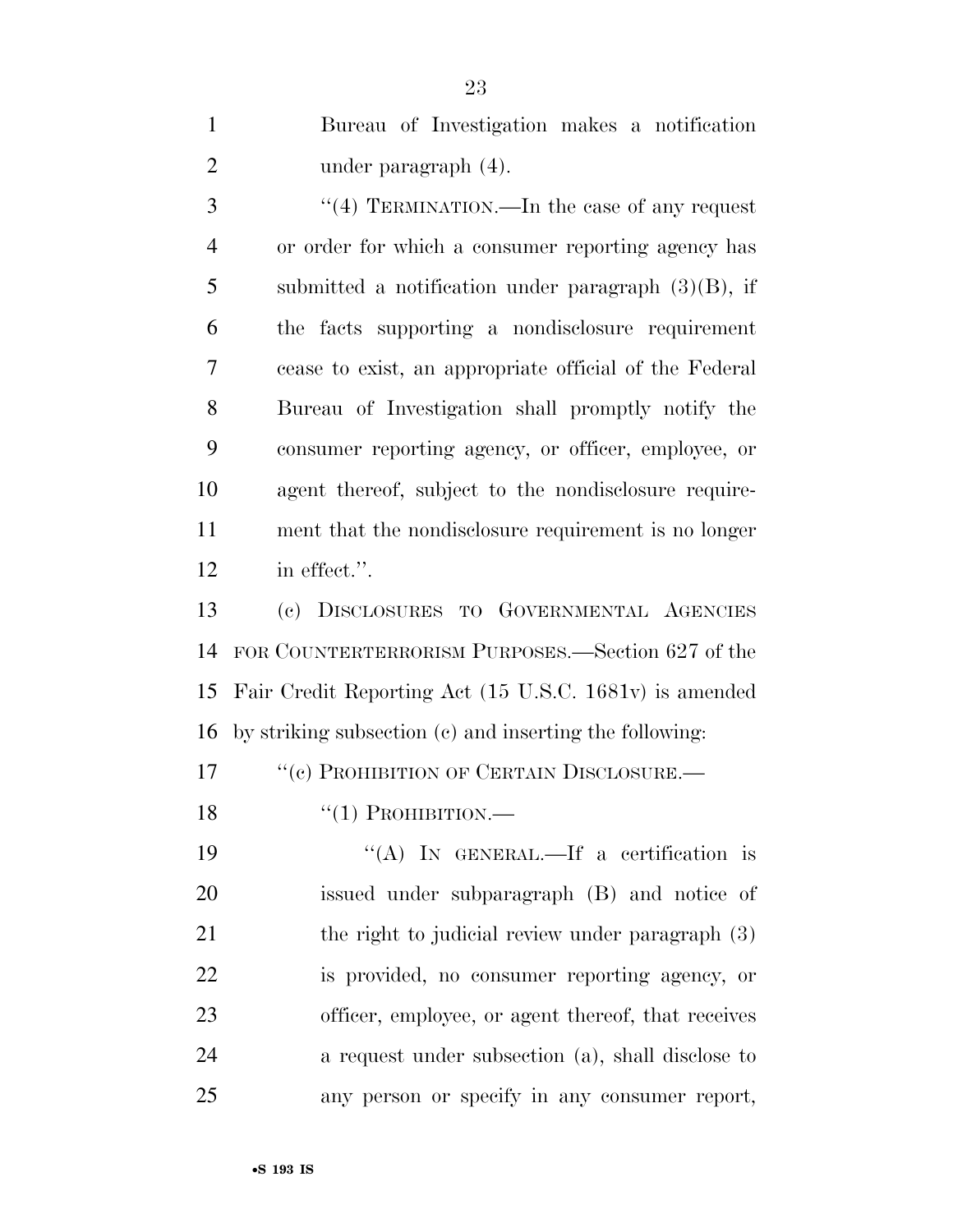| $\mathbf{1}$   | that a government agency has sought or ob-         |
|----------------|----------------------------------------------------|
| $\overline{2}$ | tained access to information under subsection      |
| 3              | (a).                                               |
| $\overline{4}$ | "(B) CERTIFICATION.—The requirements               |
| 5              | of subparagraph (A) shall apply if the head of     |
| 6              | a government agency authorized to conduct in-      |
| $\overline{7}$ | vestigations of, or intelligence or counterintel-  |
| 8              | ligence activities or analysis related to, inter-  |
| 9              | national terrorism, or a designee, certifies that, |
| 10             | absent a prohibition of disclosure under this      |
| 11             | subsection, there may result—                      |
| 12             | "(i) a danger to the national security             |
| 13             | of the United States;                              |
| 14             | "(ii) interference with a criminal,                |
| 15             | counterterrorism, or counterintelligence in-       |
| 16             | vestigation;                                       |
| 17             | "(iii) interference with diplomatic re-            |
| 18             | lations; or                                        |
| 19             | "(iv) danger to the life or physical               |
| 20             | safety of any person.                              |
| 21             | $"(2)$ EXCEPTION.—                                 |
| 22             | "(A) IN GENERAL.—A consumer reporting              |
| 23             | agency, or officer, employee, or agent thereof,    |
| 24             | that receives a request under subsection (a)       |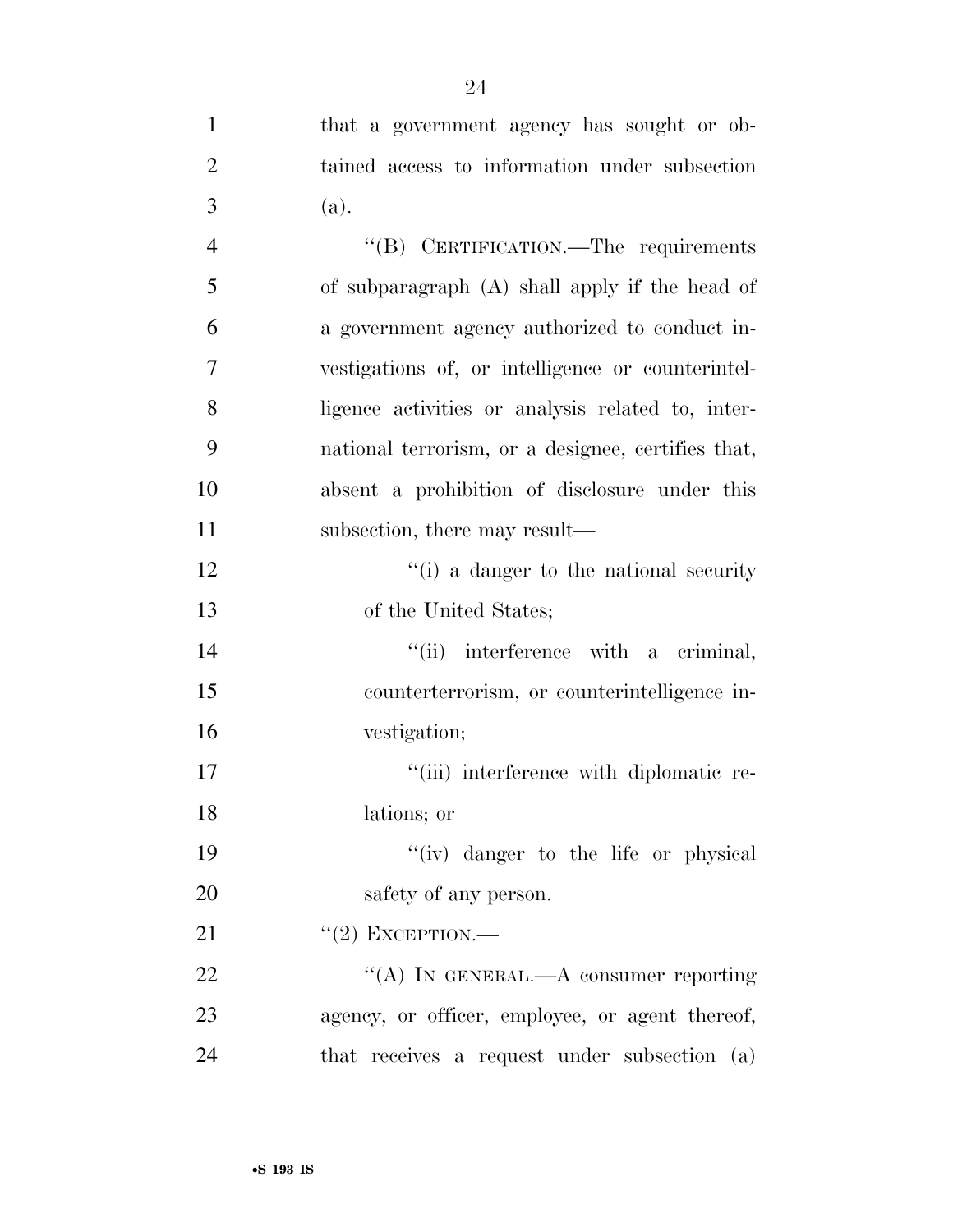| $\mathbf{1}$   | may disclose information otherwise subject to |
|----------------|-----------------------------------------------|
| $\overline{2}$ | any applicable nondisclosure requirement to—  |
| 3              | "(i) those persons to whom disclosure         |
| $\overline{4}$ | is necessary in order to comply with the re-  |
| 5              | quest;                                        |
| 6              | "(ii) an attorney in order to obtain          |
| 7              | legal advice or assistance regarding the re-  |
| 8              | quest; or                                     |
| 9              | "(iii) other persons as permitted by          |
|                |                                               |

 the head of the government agency author-11 ized to conduct investigations of, or intel- ligence or counterintelligence activities or analysis related to, international terrorism, or a designee.

15 "(B) PERSONS NECESSARY FOR COMPLI- ANCE.—Upon a request by the head of a gov- ernment agency authorized to conduct inves- tigations of, or intelligence or counterintel- ligence activities or analysis related to, inter- national terrorism, or a designee, those persons to whom disclosure will be made under subpara- graph (A)(i) or to whom such disclosure was made before the request shall be identified to the head of the government agency or the des-ignee.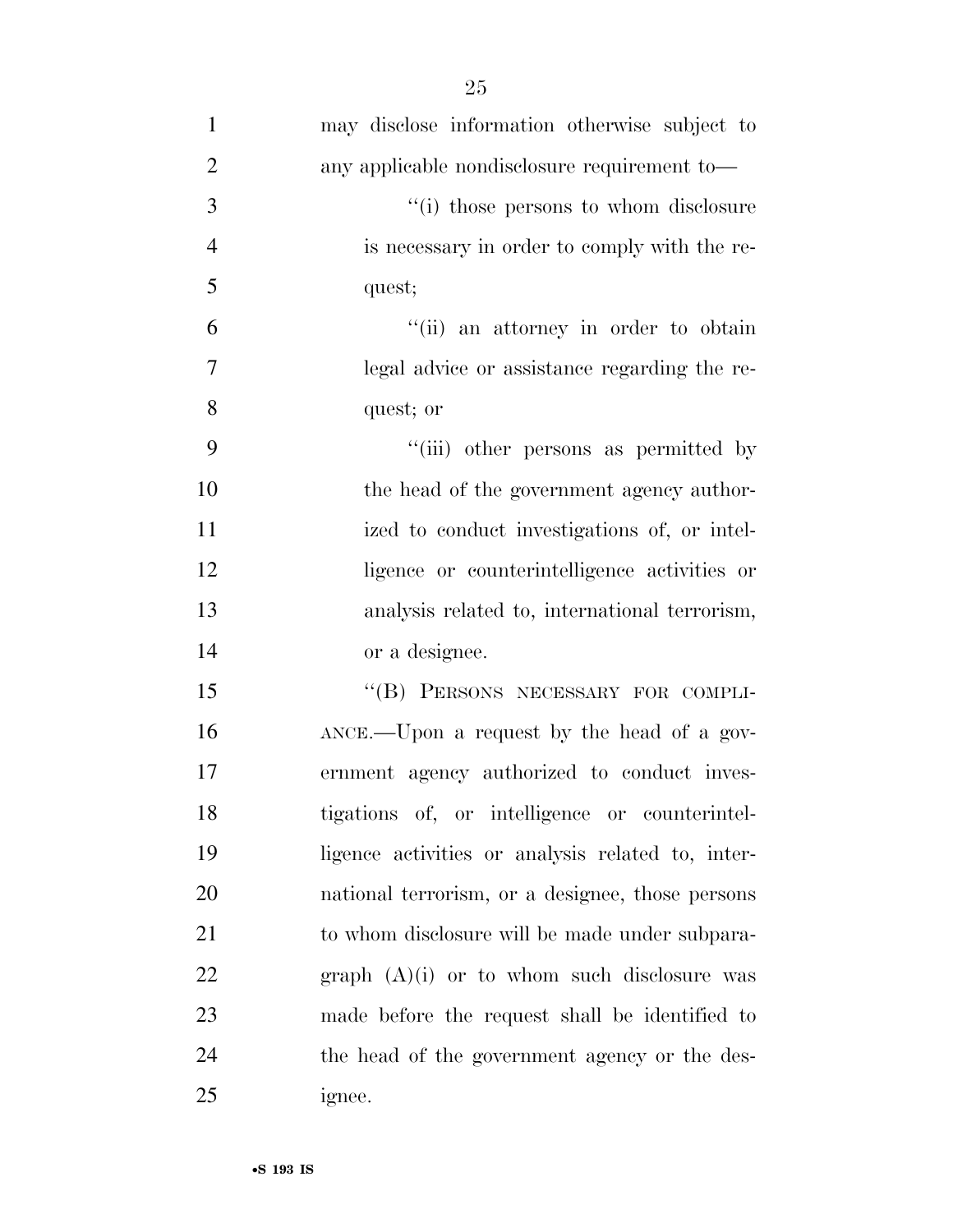| $\mathbf{1}$   | "(C) NONDISCLOSURE REQUIREMENT.—A                  |
|----------------|----------------------------------------------------|
| $\overline{2}$ | person to whom disclosure is made under sub-       |
| 3              | paragraph (A) shall be subject to the nondisclo-   |
| $\overline{4}$ | sure requirements applicable to a person to        |
| 5              | whom a request is issued under subsection (a)      |
| 6              | in the same manner as the person to whom the       |
| 7              | request is issued.                                 |
| 8              | "(D) NOTICE.—Any recipient that dis-               |
| 9              | closes to a person described in subparagraph       |
| 10             | (A) information otherwise subject to a non-        |
| 11             | disclosure requirement shall inform the person     |
| 12             | of the applicable nondisclosure requirement.       |
| 13             | $``(3)$ RIGHT TO JUDICIAL REVIEW.—                 |
| 14             | "(A) IN GENERAL.—A consumer reporting              |
| 15             | agency that receives a request under subsection    |
| 16             | (a) shall have the right to judicial review of any |
| 17             | applicable nondisclosure requirement.              |
| 18             | "(B) NOTIFICATION.—A request under                 |
| 19             | subsection (a) shall state that if the recipient   |
| 20             | wishes to have a court review a nondisclosure      |
| 21             | requirement, the recipient shall notify the gov-   |
| 22             | ernment.                                           |
| 23             | "(C) INITIATION OF PROCEEDINGS.—If a               |
| 24             | recipient of a request under subsection (a)        |
| 25             | makes a notification under subparagraph (B),       |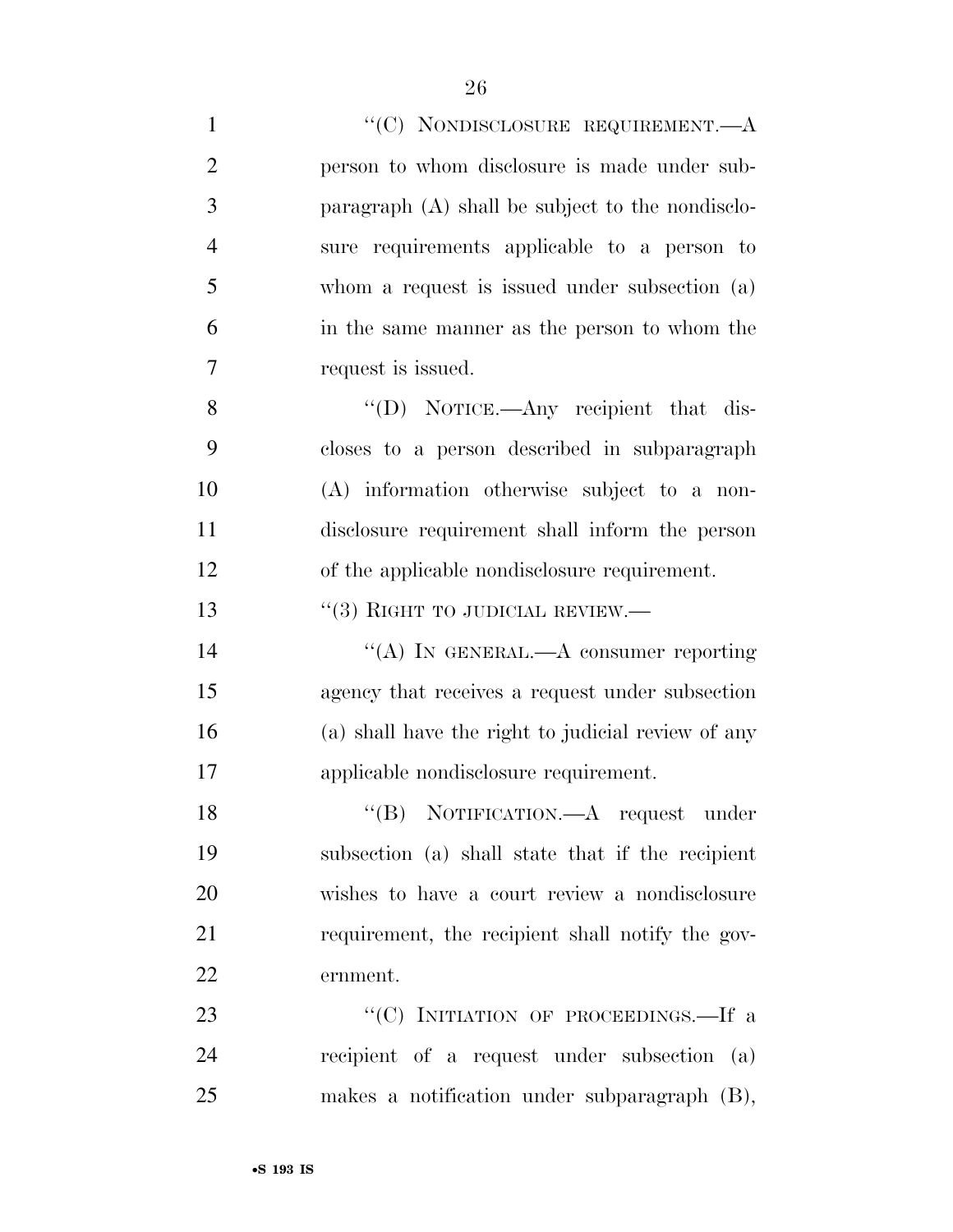the government shall initiate judicial review under the procedures established in section 3511 of title 18, United States Code, unless an appropriate official of the government agency authorized to conduct investigations of, or intel- ligence or counterintelligence activities or anal- ysis related to, international terrorism makes a notification under paragraph (4).

9 "(4) TERMINATION.—In the case of any request for which a consumer reporting agency has sub- mitted a notification under paragraph (3)(B), if the facts supporting a nondisclosure requirement cease to exist, an appropriate official of the government agency authorized to conduct investigations of, or in- telligence or counterintelligence activities or analysis related to, international terrorism shall promptly no- tify the consumer reporting agency, or officer, em- ployee, or agent thereof, subject to the nondisclosure requirement that the nondisclosure requirement is no longer in effect.''.

21 (d) FINANCIAL RECORDS.—Section 1114(a)(5) of the Right to Financial Privacy Act of 1978 (12 U.S.C.  $3414(a)(5)$  is amended by striking subparagraph (D) and inserting the following:

''(D) PROHIBITION OF CERTAIN DISCLOSURE.—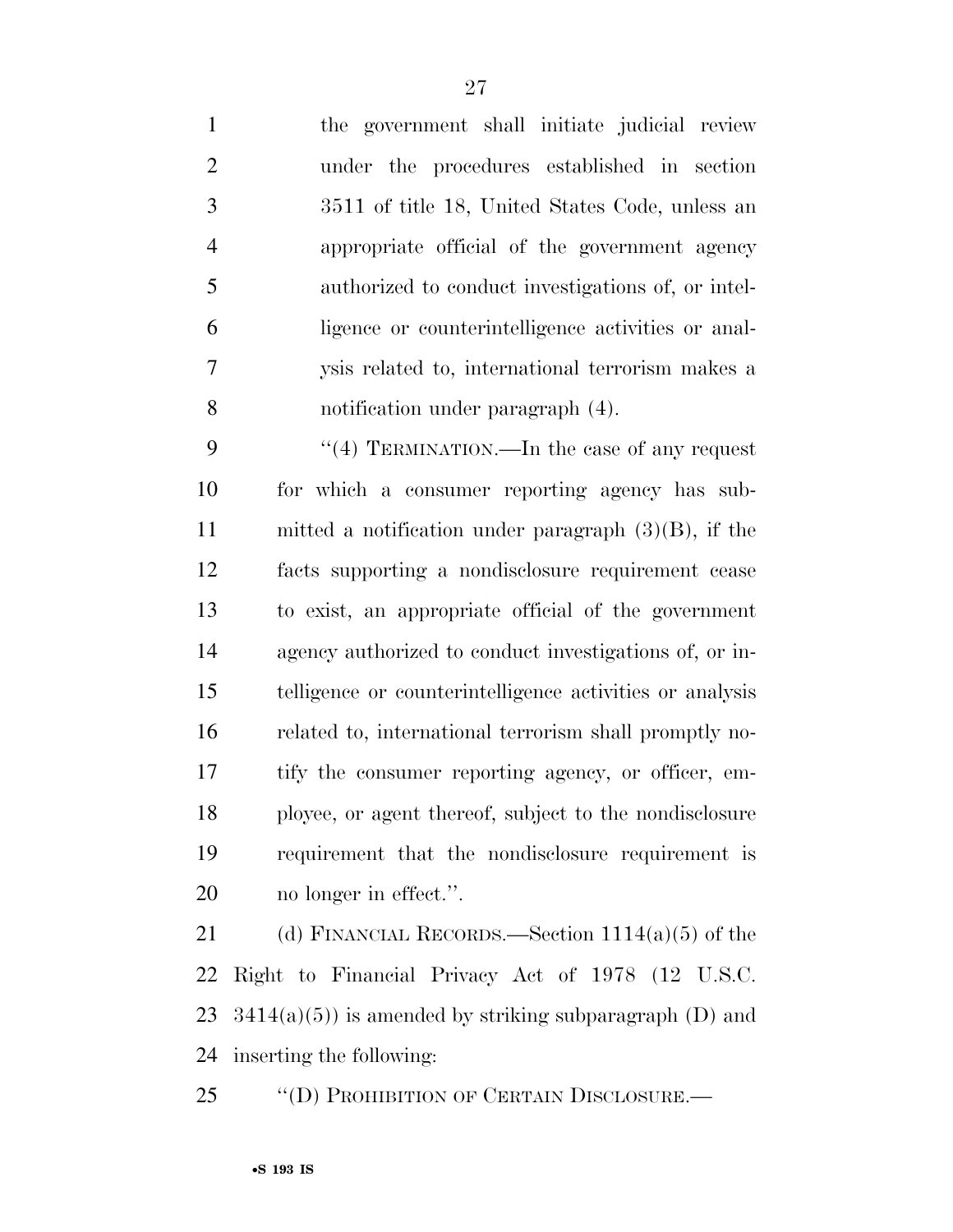1 "(i) PROHIBITION.—

| $\overline{2}$ | "(I) IN GENERAL.—If a certification is              |
|----------------|-----------------------------------------------------|
| 3              | issued under subclause (II) and notice of the       |
| $\overline{4}$ | right to judicial review under clause (iii) is pro- |
| 5              | vided, no financial institution, or officer, em-    |
| 6              | ployee, or agent thereof, that receives a request   |
| $\tau$         | under subparagraph (A), shall disclose to any       |
| 8              | person that the Federal Bureau of Investigation     |
| 9              | has sought or obtained access to information or     |
| 10             | records under subparagraph (A).                     |
| 11             | "(II) CERTIFICATION.—The requirements               |
| 12             | of subclause (I) shall apply if the Director of     |
| 13             | the Federal Bureau of Investigation, or a des-      |
| 14             | ignee of the Director whose rank shall be no        |
| 15             | lower than Deputy Assistant Director at Bu-         |
| 16             | reau headquarters or a Special Agent in Charge      |
| 17             | of a Bureau field office, certifies that, absent a  |
| 18             | prohibition of disclosure under this subpara-       |

- graph, there may result—
- 20  $(aa)$  a danger to the national secu-21 rity of the United States;

22 ''(bb) interference with a criminal, counterterrorism, or counterintelligence in-vestigation;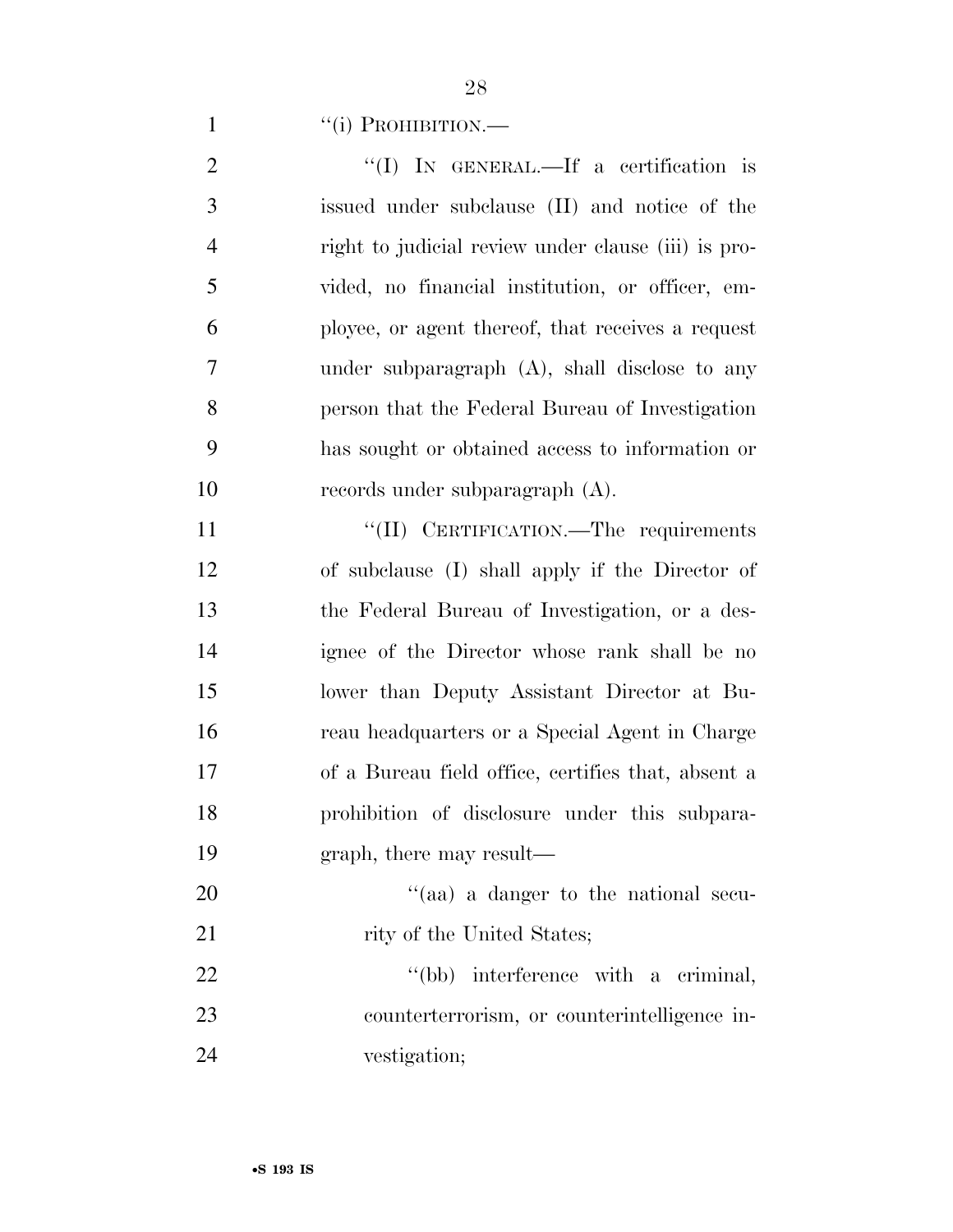| $\mathbf{1}$   | "(cc) interference with diplomatic re-            |
|----------------|---------------------------------------------------|
| $\overline{2}$ | lations; or                                       |
| 3              | "(dd) danger to the life or physical              |
| $\overline{4}$ | safety of any person.                             |
| 5              | $``$ (ii) EXCEPTION.—                             |
| 6              | "(I) IN GENERAL.—A financial institution,         |
| 7              | or officer, employee, or agent thereof, that re-  |
| 8              | ceives a request under subparagraph (A) may       |
| 9              | disclose information otherwise subject to any     |
| 10             | applicable nondisclosure requirement to-          |
| 11             | "(aa) those persons to whom disclo-               |
| 12             | sure is necessary in order to comply with         |
| 13             | the request;                                      |
| 14             | "(bb) an attorney in order to obtain              |
| 15             | legal advice or assistance regarding the re-      |
| 16             | quest; or                                         |
| 17             | "(cc) other persons as permitted by               |
| 18             | the Director of the Federal Bureau of In-         |
| 19             | vestigation or the designee of the Director.      |
| 20             | "(II) PERSONS NECESSARY FOR COMPLI-               |
| 21             | ANCE.—Upon a request by the Director of the       |
| 22             | Federal Bureau of Investigation or the designee   |
| 23             | of the Director, those persons to whom disclo-    |
| 24             | sure will be made under subclause $(I)(aa)$ or to |
| 25             | whom such disclosure was made before the re-      |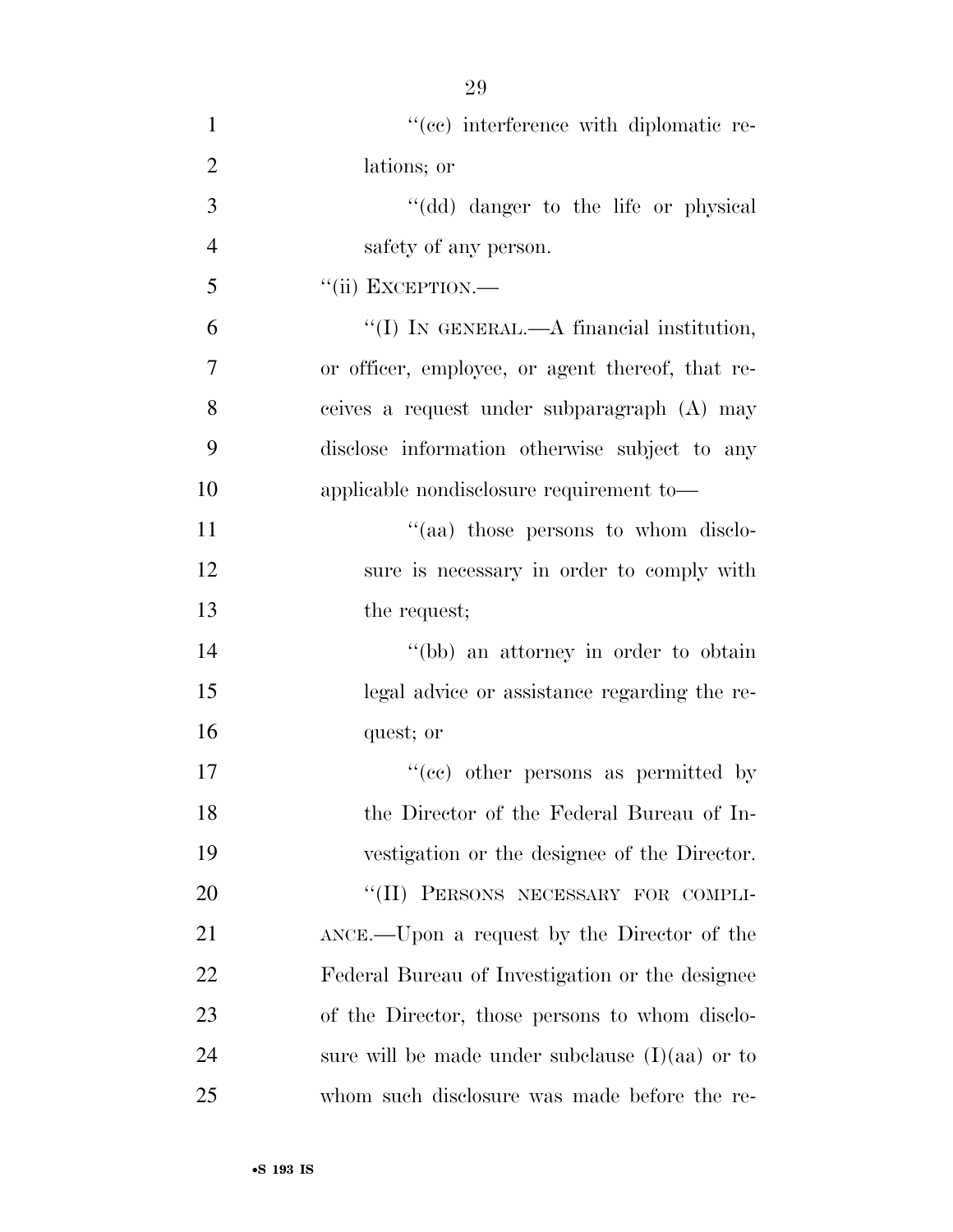quest shall be identified to the Director or the designee. 3 "(III) NONDISCLOSURE REQUIREMENT.— A person to whom disclosure is made under subclause (I) shall be subject to the nondisclo- sure requirements applicable to a person to whom a request is issued under subparagraph (A) in the same manner as the person to whom the request is issued.  $\text{``(IV)}$  NOTICE.—Any recipient that dis-

 closes to a person described in subclause (I) in- formation otherwise subject to a nondisclosure requirement shall inform the person of the ap-plicable nondisclosure requirement.

15 "(iii) RIGHT TO JUDICIAL REVIEW.—

 ''(I) IN GENERAL.—A financial institution 17 that receives a request under subparagraph (A) shall have the right to judicial review of any ap-plicable nondisclosure requirement.

20 "(II) NOTIFICATION.—A request under subparagraph (A) shall state that if the recipi- ent wishes to have a court review a nondisclo- sure requirement, the recipient shall notify the Government.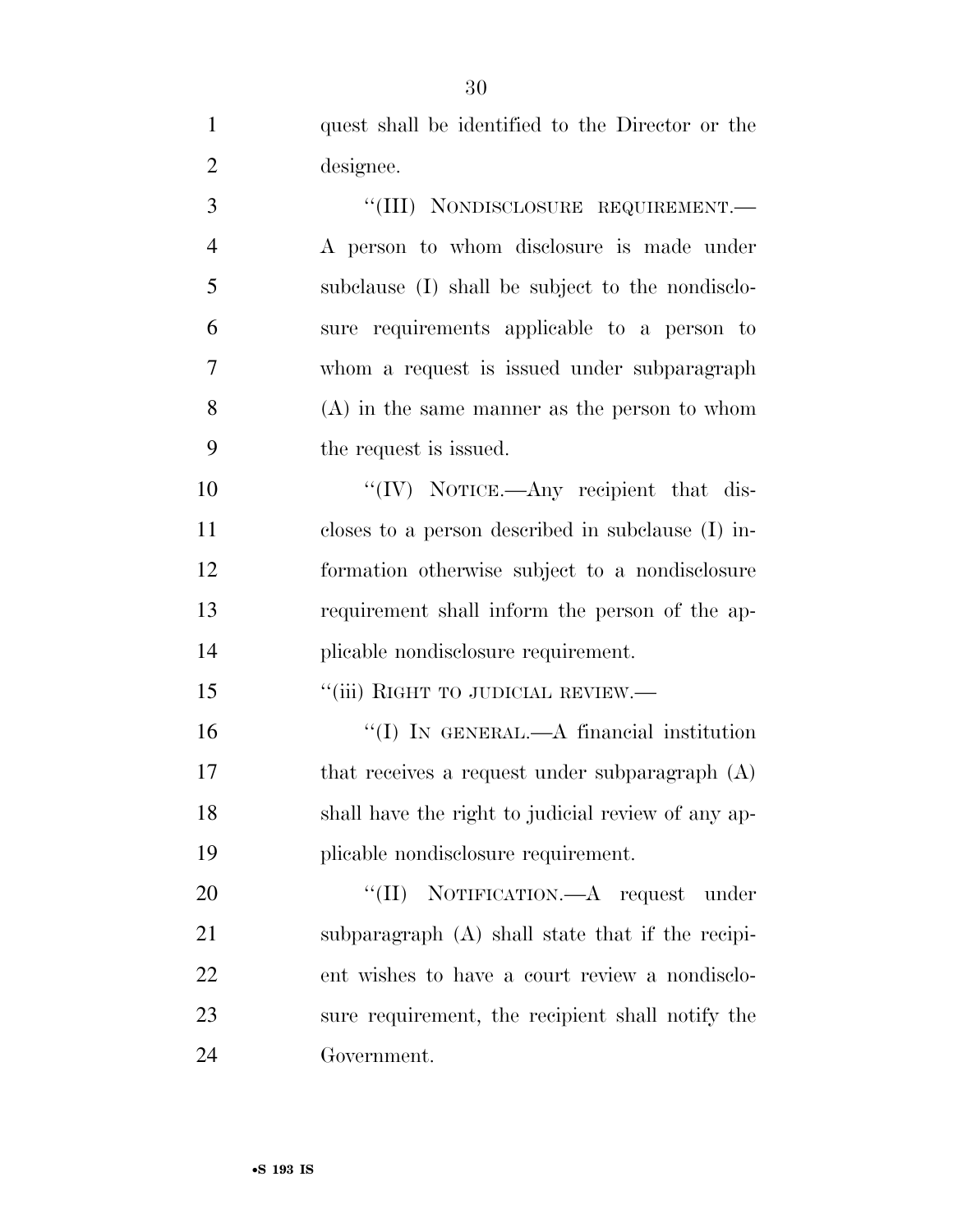1 ""(III) INITIATION OF PROCEEDINGS.—If a recipient of a request under subparagraph (A) makes a notification under subclause (II), the Government shall initiate judicial review under the procedures established in section 3511 of title 18, United States Code, unless an appro- priate official of the Federal Bureau of Inves- tigation makes a notification under clause (iv). 9 "(iv) TERMINATION.—In the case of any re- quest for which a financial institution has submitted 11 a notification under clause  $(iii)(II)$ , if the facts sup- porting a nondisclosure requirement cease to exist, an appropriate official of the Federal Bureau of In- vestigation shall promptly notify the financial insti- tution, or officer, employee, or agent thereof, subject to the nondisclosure requirement that the nondisclo-sure requirement is no longer in effect.''.

 (e) REQUESTS BY AUTHORIZED INVESTIGATIVE AGENCIES.—Section 802 of the National Security Act of 1947 (50 U.S.C. 436), is amended by striking subsection (b) and inserting the following:

#### 22 "(b) PROHIBITION OF CERTAIN DISCLOSURE.—

- 23  $\frac{((1) \text{ PROHIBITION}}{((1) \text{ PROHIBITION}}$
- 24 "(A) IN GENERAL.—If a certification is issued under subparagraph (B) and notice of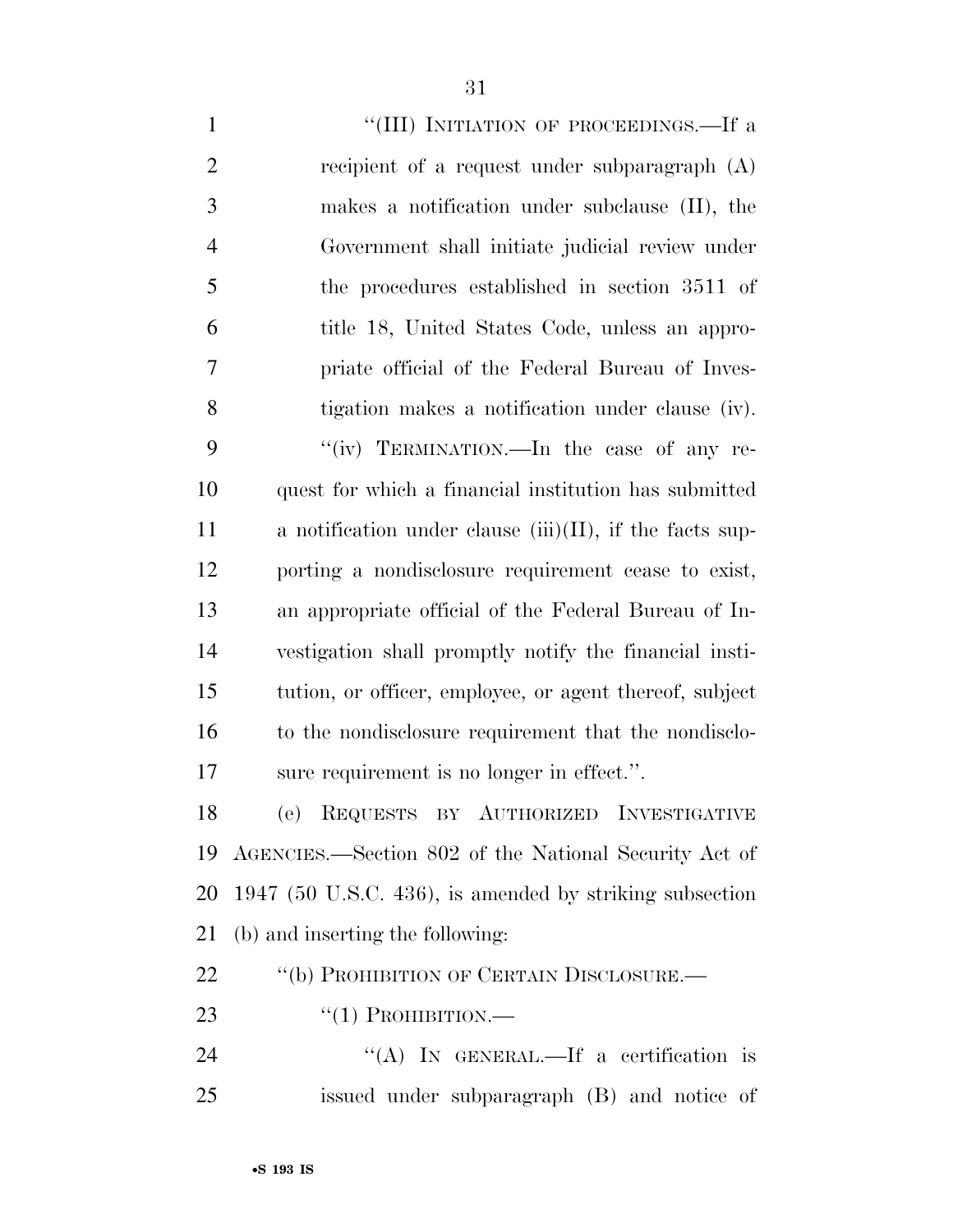| $\mathbf{1}$   | the right to judicial review under paragraph (3)   |
|----------------|----------------------------------------------------|
| $\overline{2}$ | is provided, no governmental or private entity,    |
| 3              | or officer, employee, or agent thereof, that re-   |
| $\overline{4}$ | ceives a request under subsection (a), shall dis-  |
| 5              | close to any person that an authorized inves-      |
| 6              | tigative agency described in subsection (a) has    |
| 7              | sought or obtained access to information under     |
| 8              | subsection (a).                                    |
| 9              | "(B) CERTIFICATION.—The requirements               |
| 10             | of subparagraph (A) shall apply if the head of     |
| 11             | an authorized investigative agency described in    |
| 12             | subsection (a), or a designee, certifies that, ab- |
| 13             | sent a prohibition of disclosure under this sub-   |
| 14             | section, there may result—                         |
| 15             | "(i) a danger to the national security             |
| 16             | of the United States;                              |
| 17             | "(ii) interference with a criminal,                |
| 18             | counterterrorism, or counterintelligence in-       |
| 19             | vestigation;                                       |
| 20             | "(iii) interference with diplomatic re-            |
| 21             | lations; or                                        |
| 22             | "(iv) danger to the life or physical               |
| 23             | safety of any person.                              |
| 24             | $``(2)$ EXCEPTION.—                                |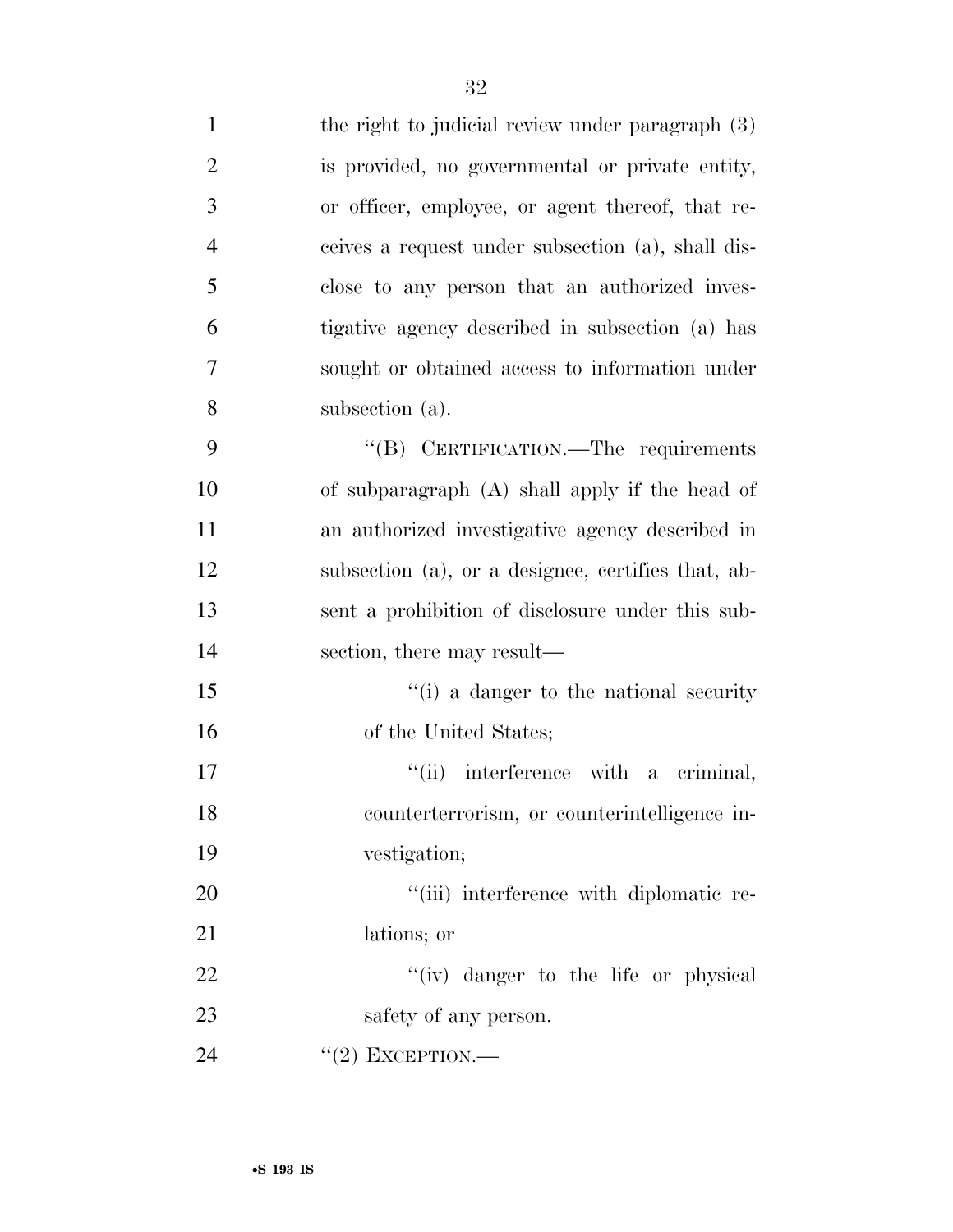| $\mathbf{1}$   | "(A) IN GENERAL.—A governmental or               |
|----------------|--------------------------------------------------|
| $\overline{2}$ | private entity, or officer, employee, or agent   |
| 3              | thereof, that receives a request under sub-      |
| $\overline{4}$ | section (a) may disclose information otherwise   |
| 5              | subject to any applicable nondisclosure require- |
| 6              | ment to-                                         |
| $\overline{7}$ | "(i) those persons to whom disclosure            |
| 8              | is necessary in order to comply with the re-     |
| 9              | quest;                                           |
| 10             | "(ii) an attorney in order to obtain             |
| 11             | legal advice or assistance regarding the re-     |
| 12             | quest; or                                        |
| 13             | "(iii) other persons as permitted by             |
| 14             | the head of the authorized investigative         |
| 15             | agency described in subsection (a).              |
| 16             | "(B) PERSONS NECESSARY FOR COMPLI-               |
| 17             | ANCE.—Upon a request by the head of an au-       |
| 18             | thorized investigative agency described in sub-  |
| 19             | section (a), or a designee, those persons to     |
| 20             | whom disclosure will be made under subpara-      |
| 21             | graph $(A)(i)$ or to whom such disclosure was    |
| 22             | made before the request shall be identified to   |
| 23             | the head of the authorized investigative agency  |
| 24             | or the designee.                                 |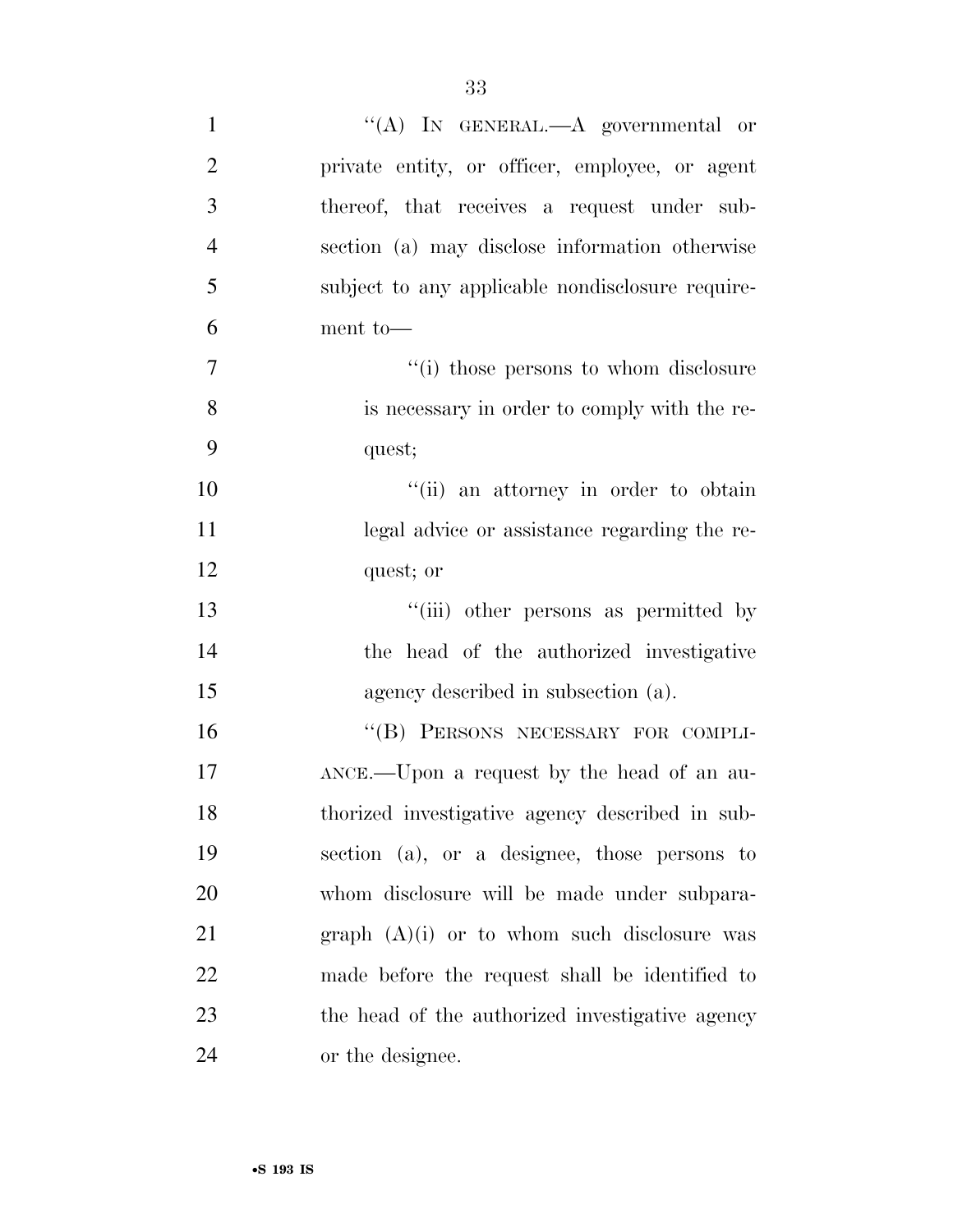| $\mathbf{1}$   | "(C) NONDISCLOSURE REQUIREMENT.—A                 |
|----------------|---------------------------------------------------|
| $\overline{2}$ | person to whom disclosure is made under sub-      |
| 3              | paragraph (A) shall be subject to the nondisclo-  |
| $\overline{4}$ | sure requirements applicable to a person to       |
| 5              | whom a request is issued under subsection (a)     |
| 6              | in the same manner as the person to whom the      |
| 7              | request is issued.                                |
| 8              | "(D) NOTICE.—Any recipient that dis-              |
| 9              | closes to a person described in subparagraph      |
| 10             | (A) information otherwise subject to a non-       |
| 11             | disclosure requirement shall inform the person    |
| 12             | of the applicable nondisclosure requirement.      |
| 13             | $``(3)$ RIGHT TO JUDICIAL REVIEW.—                |
| 14             | "(A) IN GENERAL.—A governmental or                |
| 15             | private entity that receives a request under sub- |
| 16             | section (a) shall have the right to judicial re-  |
| 17             | view of any applicable nondisclosure require-     |
| 18             | ment.                                             |
| 19             | "(B) NOTIFICATION.—A request under                |
| 20             | subsection (a) shall state that if the recipient  |
| 21             | wishes to have a court review a nondisclosure     |
| 22             | requirement, the recipient shall notify the Gov-  |
| 23             | ernment.                                          |
| 24             | "(C) INITIATION OF PROCEEDINGS.—If a              |
| 25             | recipient of a request under subsection (a)       |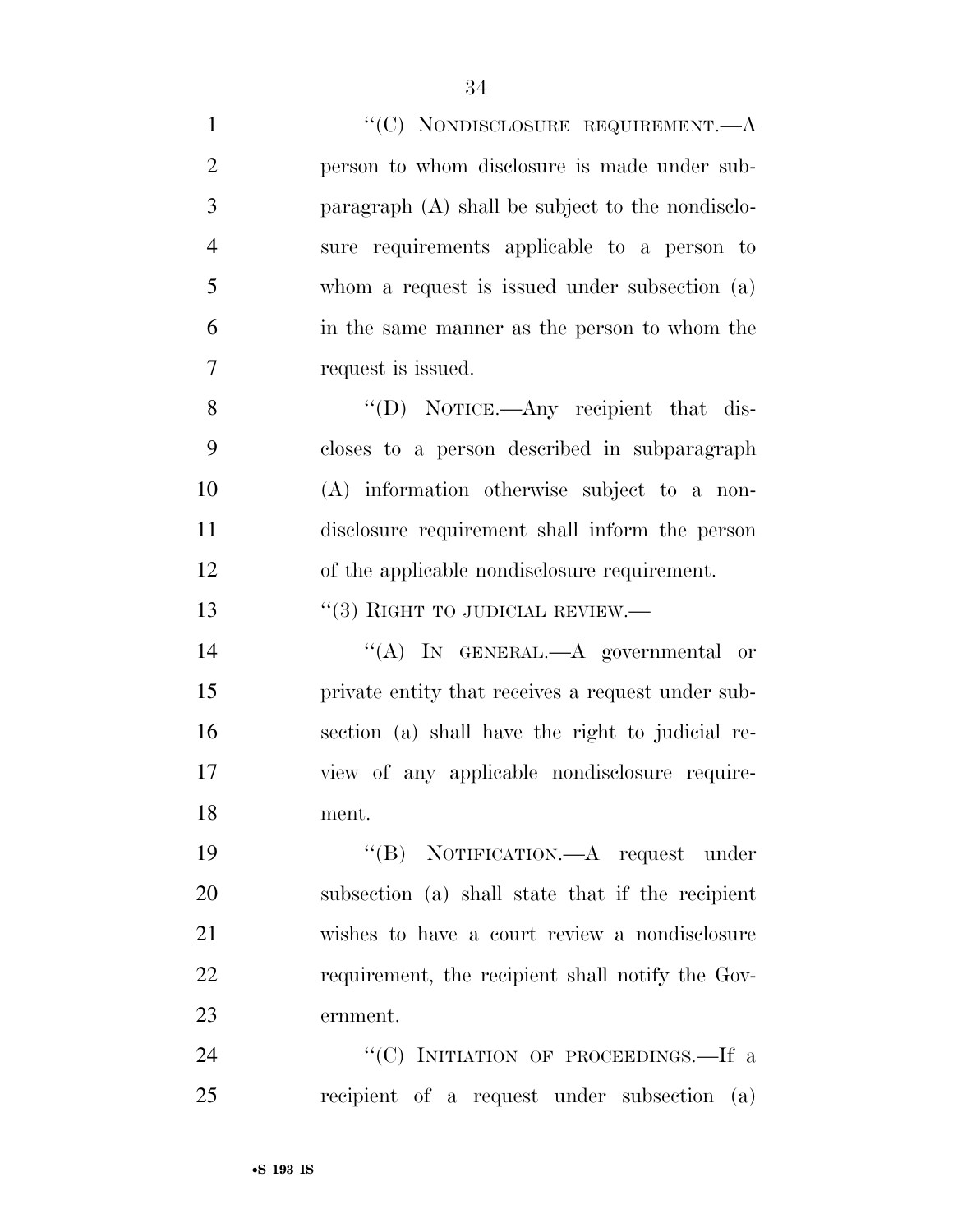| $\mathbf{1}$   | makes a notification under subparagraph $(B)$ ,     |
|----------------|-----------------------------------------------------|
| 2              | the Government shall initiate judicial review       |
| 3              | under the procedures established in section         |
| $\overline{4}$ | 3511 of title 18, United States Code, unless an     |
| 5              | appropriate official of the authorized investiga-   |
| 6              | tive agency described in subsection (a) makes a     |
| $\overline{7}$ | notification under paragraph (4).                   |
| 8              | "(4) TERMINATION.—In the case of any request        |
| 9              | for which a governmental or private entity has sub- |
|                |                                                     |

 mitted a notification under paragraph (3)(B), if the facts supporting a nondisclosure requirement cease to exist, an appropriate official of the authorized in- vestigative agency described in subsection (a) shall promptly notify the governmental or private entity, or officer, employee, or agent thereof, subject to the nondisclosure requirement that the nondisclosure re-17 quirement is no longer in effect.".

**SEC. 6. JUDICIAL REVIEW OF FISA ORDERS AND NATIONAL** 

**SECURITY LETTERS.** 

20 (a) FISA.—Section  $501(f)(2)$  of the Foreign Intel- ligence Surveillance Act of 1978 (50 U.S.C. 1861(f)(2)) is amended—

- 23 (1) in subparagraph  $(A)$ —
- 24 (A) in clause (i)—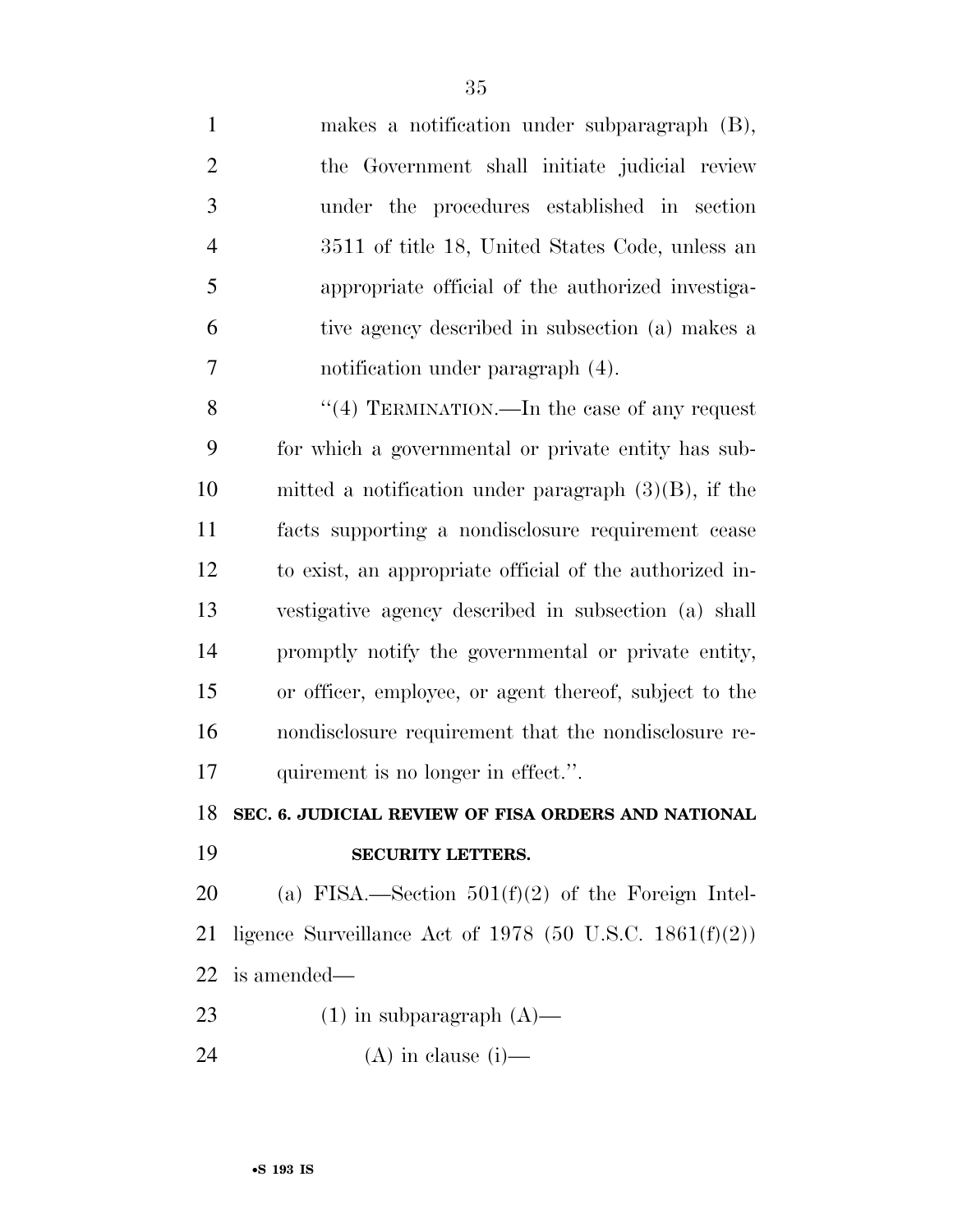| $\mathbf{1}$   | (i) by striking "a production order"                              |
|----------------|-------------------------------------------------------------------|
| $\overline{2}$ | and inserting "a production order or non-                         |
| 3              | disclosure order"; and                                            |
| $\overline{4}$ | (ii) by striking "Not less than 1 year"                           |
| 5              | and all that follows; and                                         |
| 6              | (B) in clause (ii), by striking "production"                      |
| 7              | order or nondisclosure"; and                                      |
| 8              | $(2)$ in subparagraph $(C)$ —                                     |
| 9              | $(A)$ by striking clause (ii); and                                |
| 10             | (B) by redesignating clause (iii) as clause                       |
| 11             | (ii).                                                             |
| 12             | (b) JUDICIAL REVIEW OF NATIONAL SECURITY LET-                     |
| 13             | TERS.—Section 3511(b) of title 18, United States Code,            |
| 14             | is amended to read as follows:                                    |
| 15             | "(b) NONDISCLOSURE.—                                              |
| 16             | $``(1)$ IN GENERAL.—                                              |
| 17             | "(A) NOTICE.—If a recipient of a request                          |
| 18             | or order for a report, records, or other informa-                 |
| 19             | tion under section 2709 of this title, section                    |
| 20             | 626 or 627 of the Fair Credit Reporting Act                       |
| 21             | $(15 \text{ U.S.C. } 1681u \text{ and } 1681v)$ , section 1114 of |

22 the Right to Financial Privacy Act of 1978 (12

U.S.C. 3414), or section 802 of the National

Security Act of 1947 (50 U.S.C. 436), wishes

to have a court review a nondisclosure require-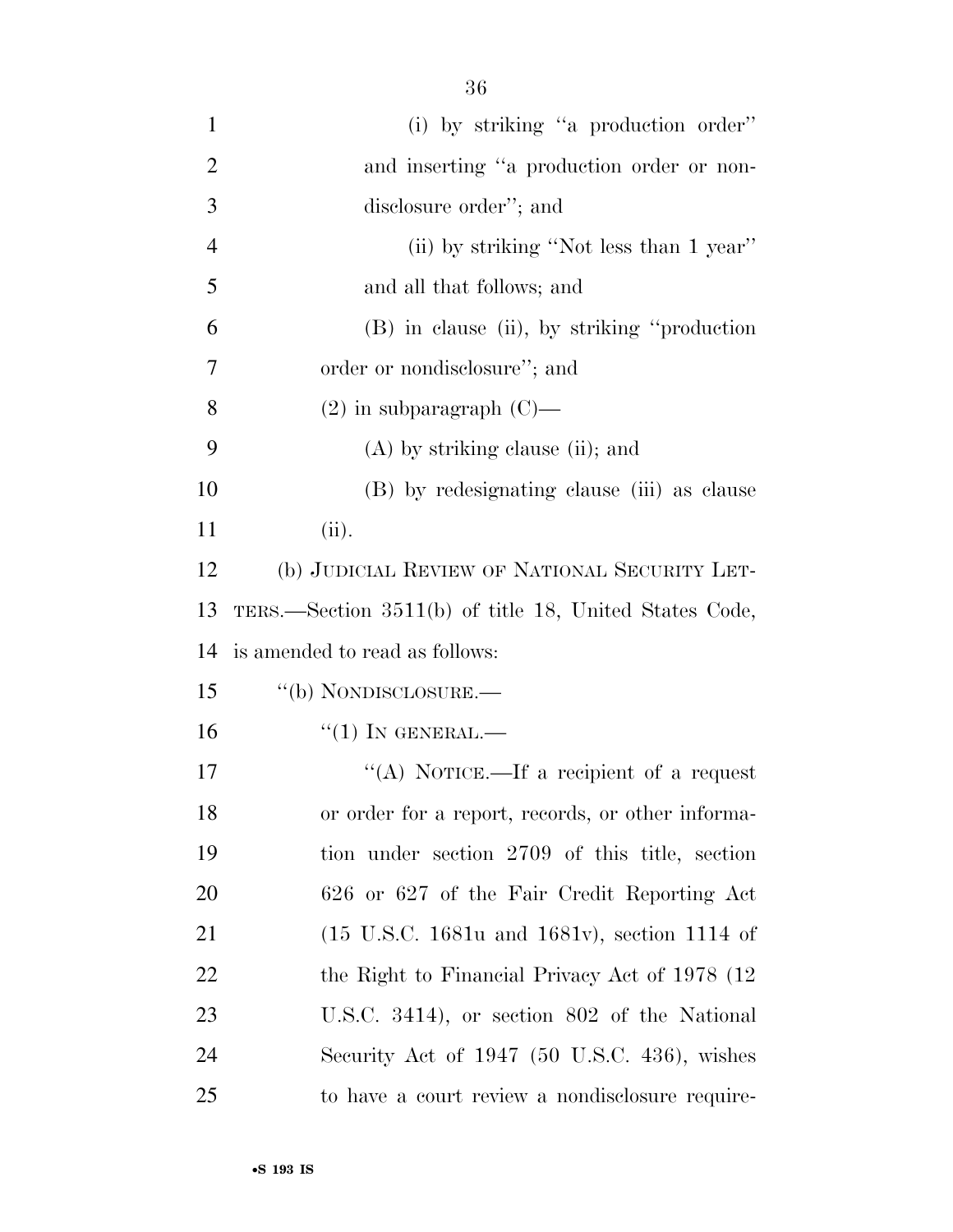ment imposed in connection with the request or order, the recipient shall notify the Govern-ment.

4 "(B) APPLICATION.—Not later than 30 days after the date of receipt of a notification under subparagraph (A), the Government shall apply for an order prohibiting the disclosure of the existence or contents of the relevant request or order. An application under this subpara- graph may be filed in the district court of the United States for the judicial district in which the recipient of the order is doing business or in the district court of the United States for any judicial district within which the authorized investigation that is the basis for the request or order is being conducted. The applicable non- disclosure requirement shall remain in effect during the pendency of proceedings relating to the requirement.

20 "'(C) CONSIDERATION.—A district court of the United States that receives an application under subparagraph (B) should rule expedi- tiously, and shall, subject to paragraph (3), issue a nondisclosure order that includes condi-tions appropriate to the circumstances.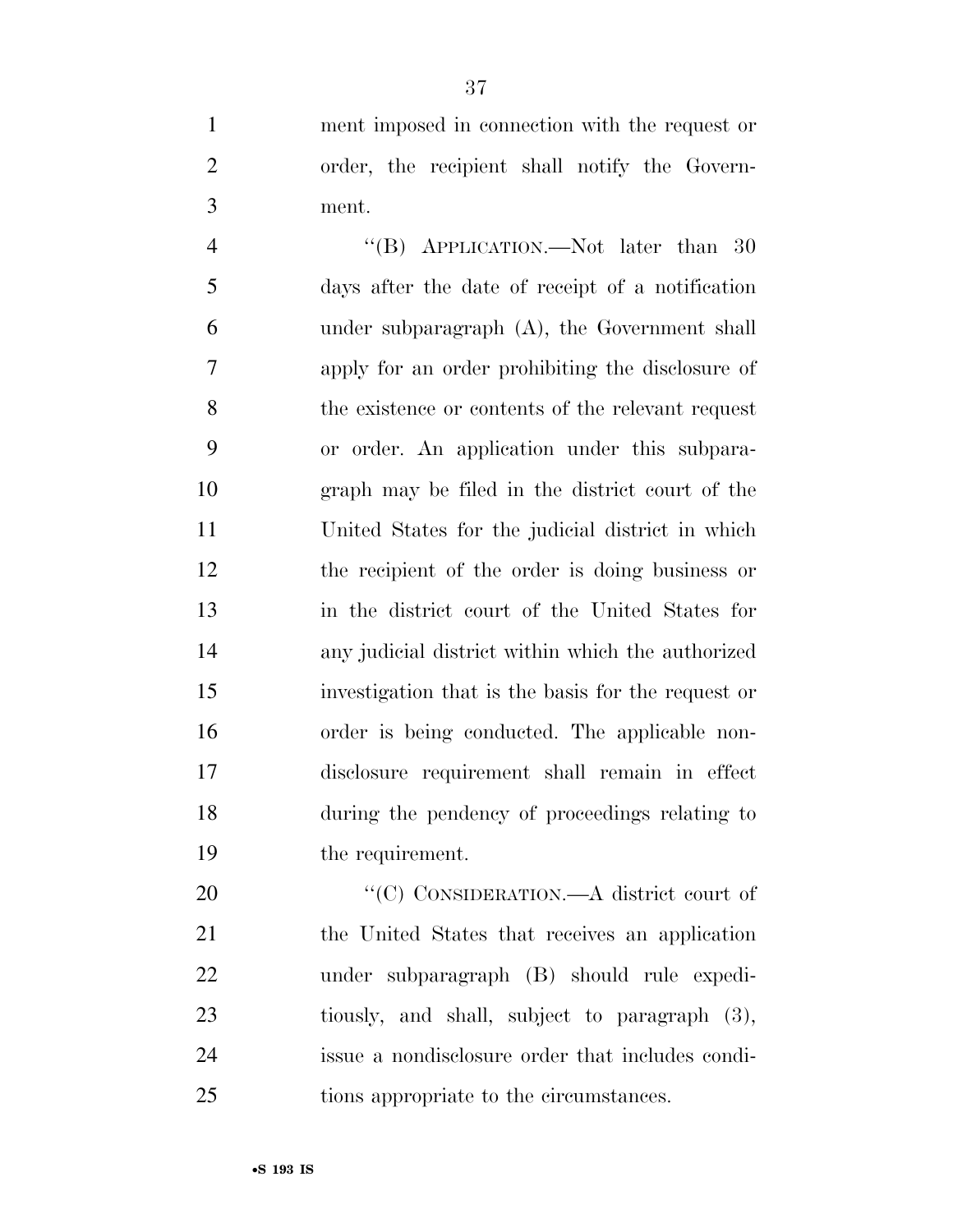| $\mathbf{1}$   | "(2) APPLICATION CONTENTS. An application               |
|----------------|---------------------------------------------------------|
| $\overline{2}$ | for a nondisclosure order or extension thereof under    |
| 3              | this subsection shall include a certification from the  |
| $\overline{4}$ | Attorney General, Deputy Attorney General, an As-       |
| 5              | sistant Attorney General, or the Director of the Fed-   |
| 6              | eral Bureau of Investigation, or in the case of a re-   |
| 7              | quest by a department, agency, or instrumentality of    |
| 8              | the Federal Government other than the Department        |
| 9              | of Justice, the head or deputy head of the depart-      |
| 10             | ment, agency, or instrumentality, containing a state-   |
| 11             | ment of specific and articulable facts indicating that, |
| 12             | absent a prohibition of disclosure under this sub-      |
| 13             | section, there may result—                              |
| 14             | $\lq\lq$ a danger to the national security of           |
| 15             | the United States;                                      |
| 16             | $\lq\lq$ ) interference with a criminal, counter-       |
| 17             | terrorism, or counterintelligence investigation;        |
| 18             | $\lq\lq$ interference with diplomatic relations;        |
| 19             | <b>or</b>                                               |
| 20             | $\lq\lq$ (D) danger to the life or physical safety      |
|                |                                                         |

of any person.

22 ''(3) STANDARD.—A district court of the United States shall issue a nondisclosure require- ment order or extension thereof under this sub-section if the court determines, giving substantial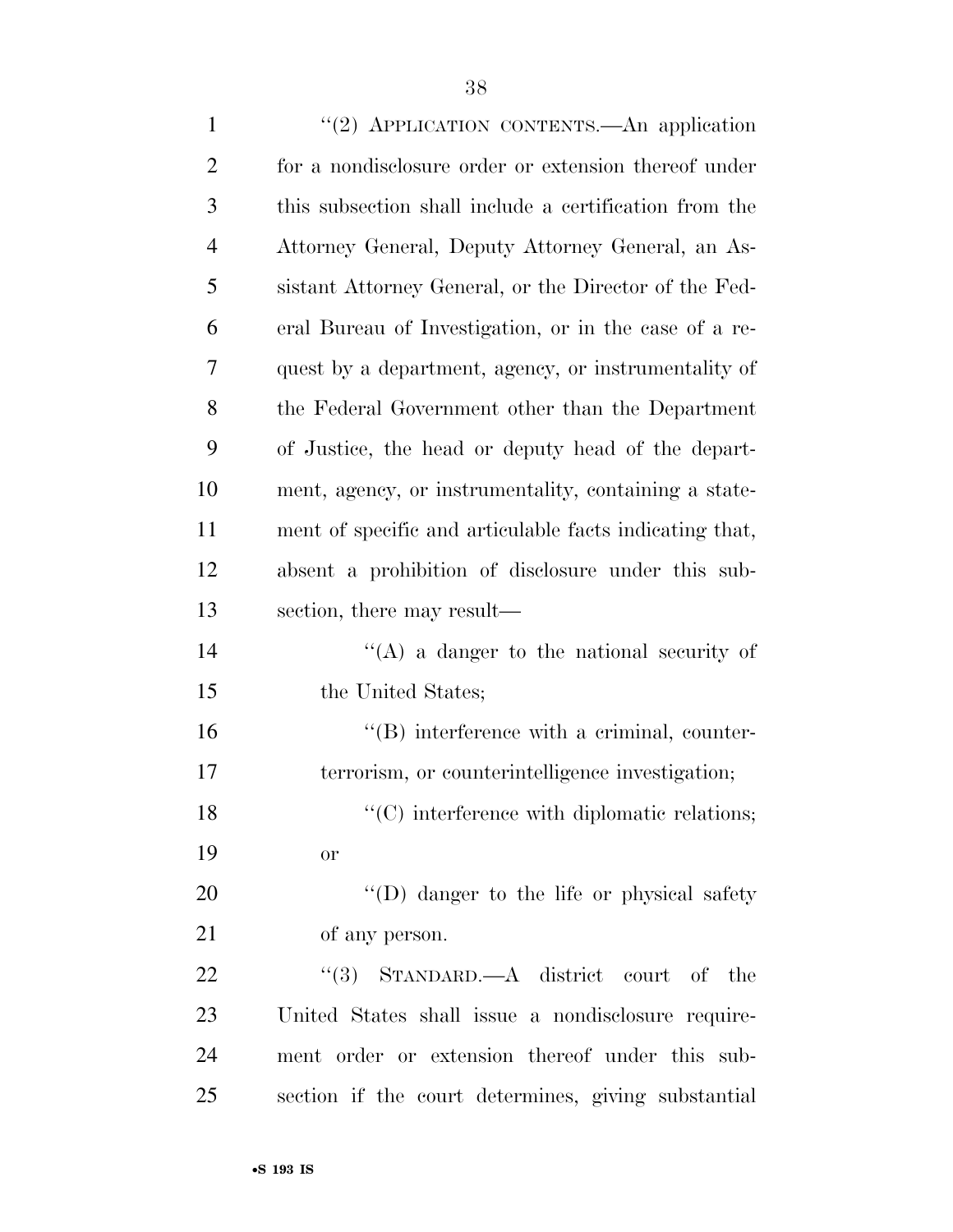| $\mathbf{1}$   | weight to the certification under paragraph $(2)$ that        |
|----------------|---------------------------------------------------------------|
| $\overline{2}$ | there is reason to believe that disclosure of the infor-      |
| $\mathfrak{Z}$ | mation subject to the nondisclosure requirement dur-          |
| $\overline{4}$ | ing the applicable time period will result in—                |
| 5              | "(A) a danger to the national security of                     |
| 6              | the United States;                                            |
| 7              | $\lq\lq (B)$ interference with a criminal, counter-           |
| $8\,$          | terrorism, or counterintelligence investigation;              |
| 9              | "(C) interference with diplomatic relations;                  |
| 10             | <b>or</b>                                                     |
| 11             | "(D) danger to the life or physical safety                    |
| 12             | of any person.".                                              |
| 13             | (c) MINIMIZATION.—Section $501(g)(1)$ of the For-             |
| 14             | eign Intelligence Surveillance Act of 1978 (50 U.S.C.         |
| 15             | $1861(g)(1)$ ) is amended by striking "Not later than" and    |
| 16             | all that follows and inserting "At or before the end of the   |
|                | 17 period of time for the production of tangible things under |
|                | 18 an order approved under this section or at any time after  |
|                | 19 the production of tangible things under an order approved  |
| 20             | under this section, a judge may assess compliance with        |
| 21             | the minimization procedures by reviewing the cir-             |
| 22             | cumstances under which information concerning United          |
|                | 23 States persons was retained or disseminated.".             |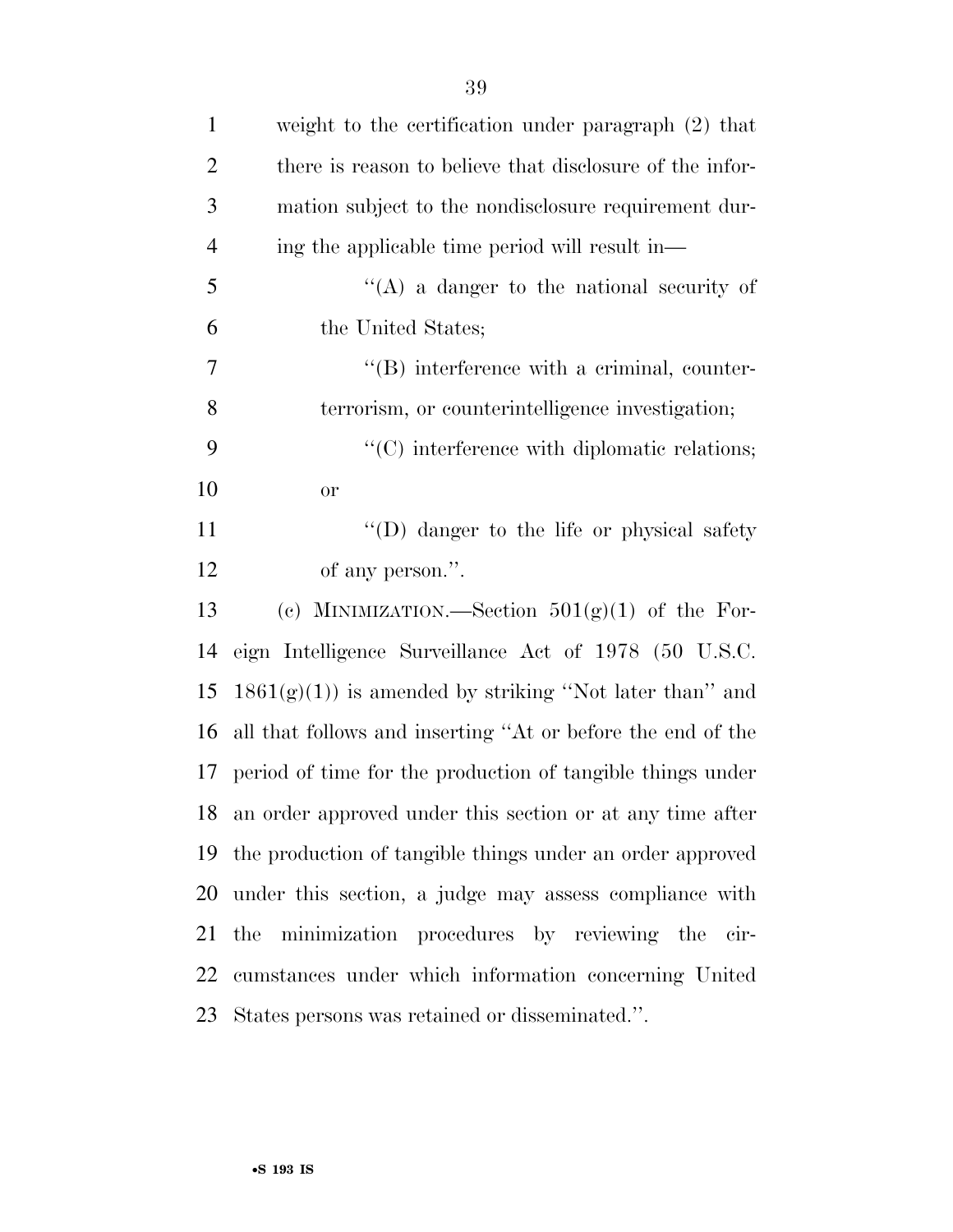| 1              | SEC. 7. CERTIFICATION FOR ACCESS TO TELEPHONE TOLL             |
|----------------|----------------------------------------------------------------|
| $\overline{2}$ | AND TRANSACTIONAL RECORDS.                                     |
| 3              | (a) IN GENERAL.—Section 2709 of title 18, United               |
| 4              | States Code, as amended by this Act, is amended—               |
| 5              | $(1)$ by striking subsection (e);                              |
| 6              | $(2)$ by redesignating subsections $(e)$ and $(d)$ as          |
| 7              | subsections (d) and (e), respectively; and                     |
| 8              | $(3)$ by inserting after subsection (b) the fol-               |
| 9              | lowing:                                                        |
| 10             | "(c) WRITTEN STATEMENT.—The Director of the                    |
| 11             | Federal Bureau of Investigation, or a designee in a posi-      |
| 12             | tion not lower than Deputy Assistant Director at Bureau        |
| 13             | headquarters or a Special Agent in Charge in a Bureau          |
| 14             | field office designated by the Director, may make a certifi-   |
| 15             | cation under subsection (b) only upon a written statement,     |
| 16             | which shall be retained by the Federal Bureau of Inves-        |
| 17             | tigation, of specific facts showing that there are reason-     |
|                | 18 able grounds to believe that the information sought is rel- |
| 19             | evant to the authorized investigation described in sub-        |
| 20             | section $(b)$ .".                                              |
| 21             | (b) IDENTITY OF FINANCIAL INSTITUTIONS AND                     |
|                | 22 CREDIT REPORTS.—Section 626 of the Fair Credit Re-          |
|                | 23 porting Act (15 U.S.C. 1681u), as amended by this Act,      |
|                | 24 is amended—                                                 |

25 (1) by striking subsection (h);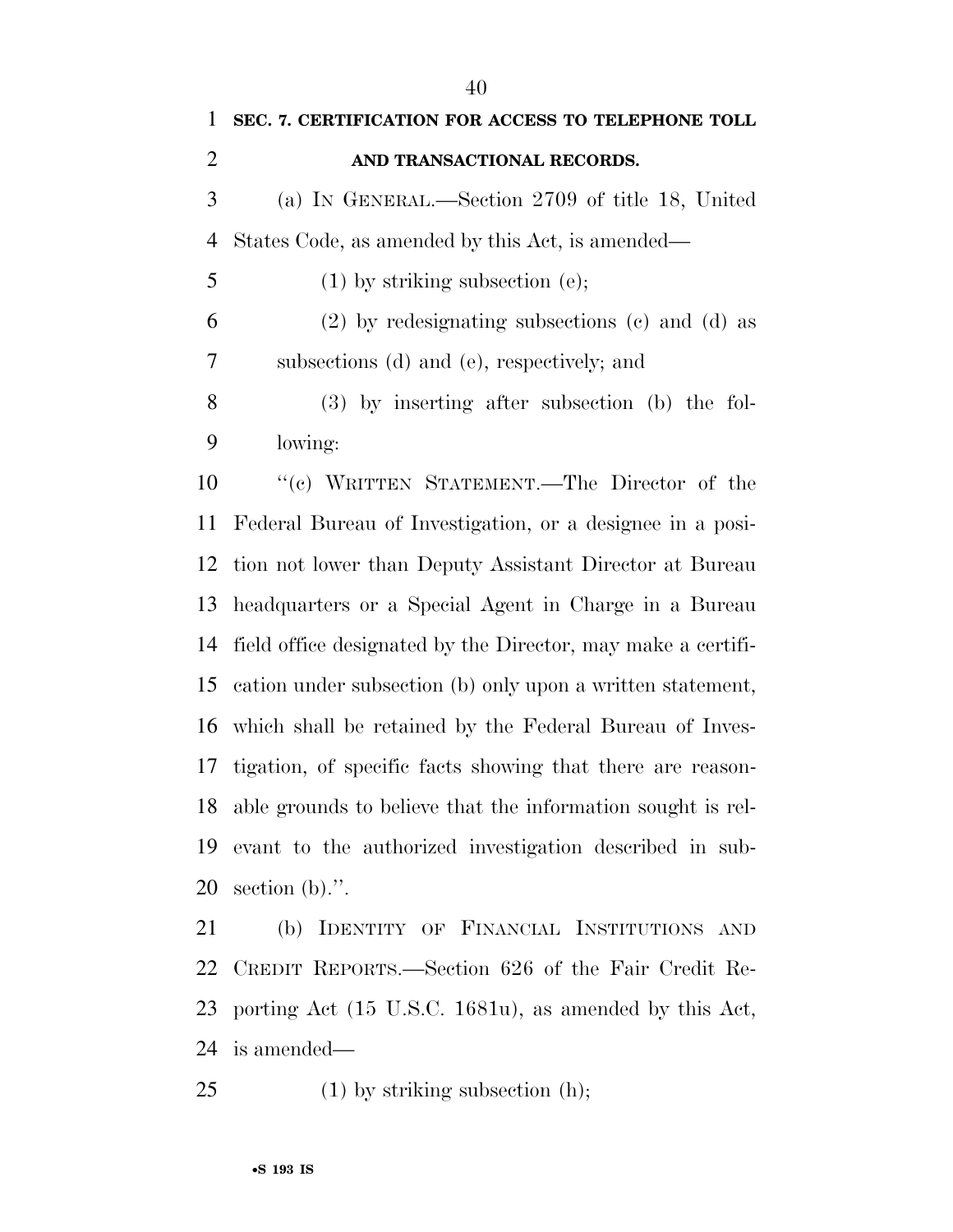(2) by redesignating subsections (d), (e), (f), 2 and  $(g)$  as subsections  $(e)$ ,  $(f)$ ,  $(g)$ , and  $(h)$ , respec-tively; and

 (3) by inserting after subsection (c) the fol-lowing:

 ''(d) WRITTEN STATEMENT.—The Director of the Federal Bureau of Investigation, or a designee in a posi- tion not lower than Deputy Assistant Director at Bureau headquarters or a Special Agent in Charge in a Bureau field office designated by the Director, may make a certifi- cation under subsection (a) or (b) only upon a written statement, which shall be retained by the Federal Bureau of Investigation, of specific facts showing that there are reasonable grounds to believe that the information sought is relevant to the authorized investigation described in subsection (a) or (b), as the case may be.''.

 (c) DISCLOSURES TO GOVERNMENTAL AGENCIES FOR COUNTERTERRORISM PURPOSES.—Section 627(b) of the Fair Credit Reporting Act (15 U.S.C. 1681v(b)) is amended—

 (1) in the subsection heading, by striking ''FORM OF CERTIFICATION'' and inserting ''CER-TIFICATION'';

 (2) by striking ''The certification'' and inserting the following: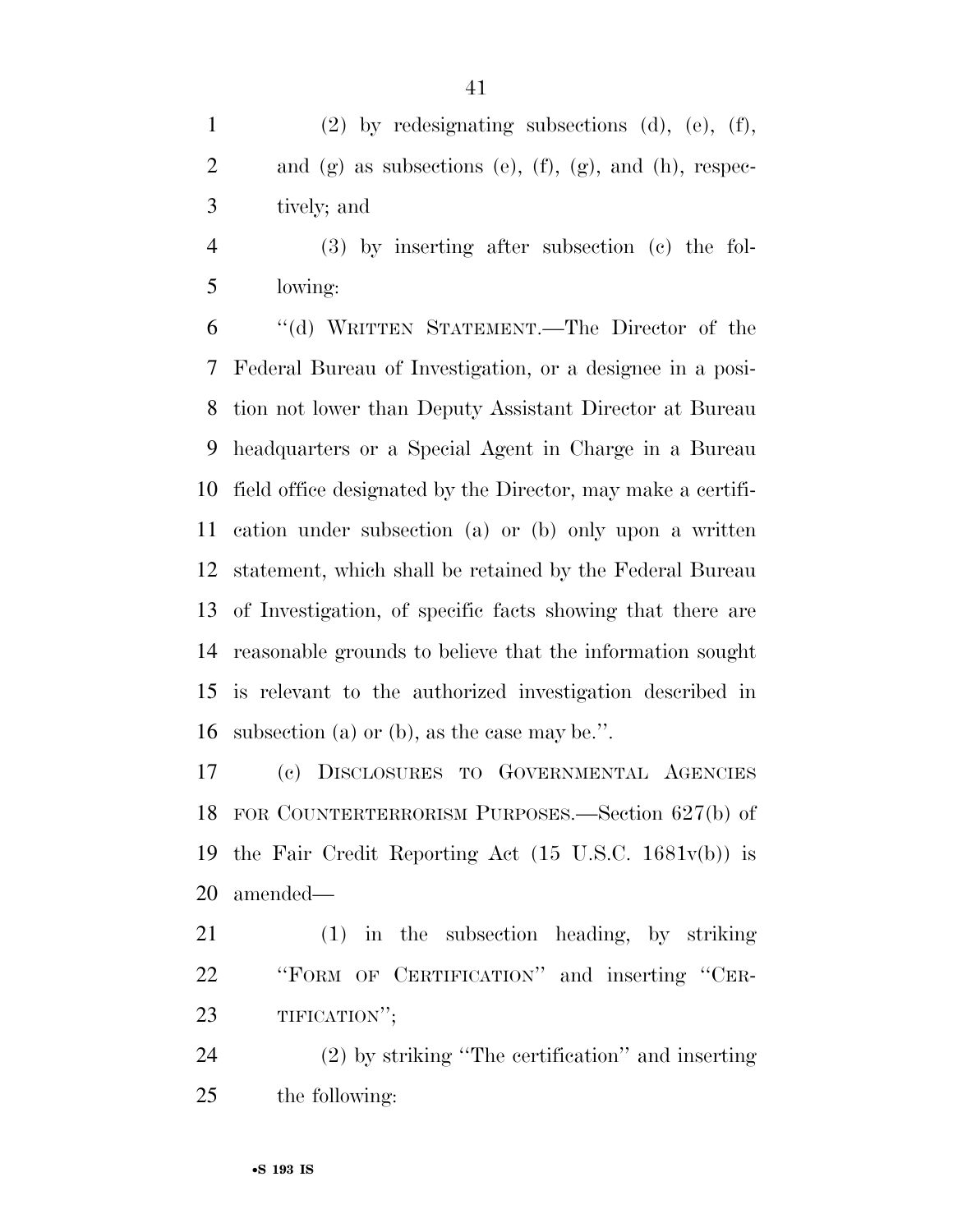1 "(1) FORM OF CERTIFICATION.—The certifi-cation''; and

 (3) by adding at the end the following: 4 "(2) WRITTEN STATEMENT.—A supervisory of- ficial or officer described in paragraph (1) may make a certification under subsection (a) only upon a written statement, which shall be retained by the government agency, of specific facts showing that there are reasonable grounds to believe that the in- formation sought is relevant to the authorized inves-tigation described in subsection (a).''.

 (d) FINANCIAL RECORDS.—Section 1114(a)(5) of the Right to Financial Privacy Act of 1978 (12 U.S.C. 14  $3414(a)(5)$ , as amended by this Act, is amended—

 (2) by redesignating subparagraph (B) as sub-paragraph (C); and

15 (1) by striking subparagraph  $(C)$ ;

 (3) by inserting after subparagraph (A) the fol-lowing:

20 "'(B) The Director of the Federal Bureau of Inves- tigation, or a designee in a position not lower than Deputy Assistant Director at Bureau headquarters or a Special Agent in Charge in a Bureau field office designated by the Director, may make a certification under subpara-graph (A) only upon a written statement, which shall be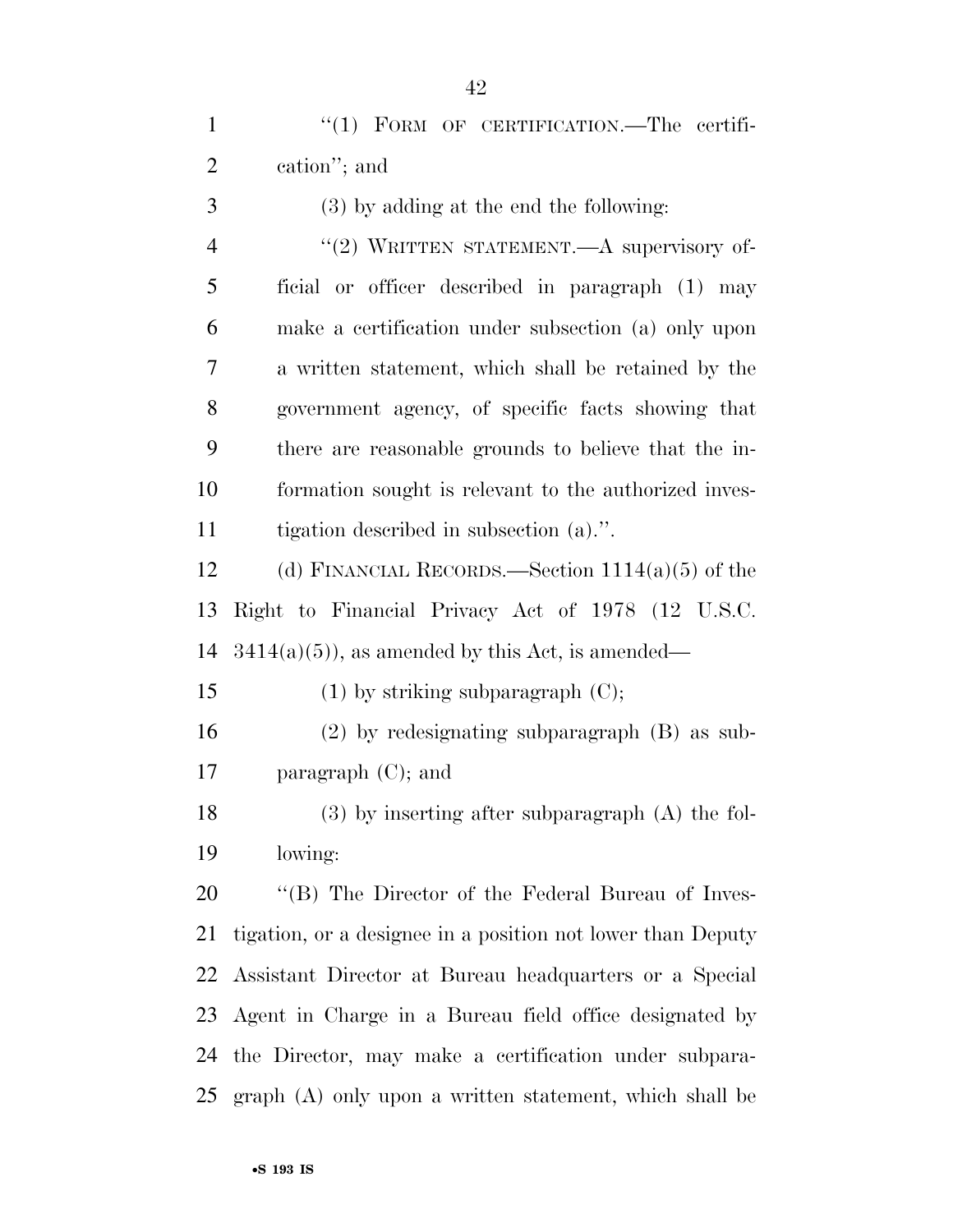retained by the Federal Bureau of Investigation, of spe- cific facts showing that there are reasonable grounds to believe that the information sought is relevant to the au-thorized investigation described in subparagraph (A).''.

 (e) REQUESTS BY AUTHORIZED INVESTIGATIVE AGENCIES.—Section 802(a) of the National Security Act of 1947 (50 U.S.C. 436(a)) is amended by adding at the end the following:

 ''(4) A department or agency head, deputy depart- ment or agency head, or senior official described in para- graph (3)(A) may make a certification under paragraph  $12 \quad (3)(A)$  only upon a written statement, which shall be re- tained by the authorized investigative agency, of specific facts showing that there are reasonable grounds to believe that the information sought is relevant to the authorized inquiry or investigation described in paragraph  $17 \quad (3)(A)(ii)$ .".

18 (f) TECHNICAL AND CONFORMING AMENDMENTS.— (1) OBSTRUCTION OF CRIMINAL INVESTIGA- TIONS.—Section 1510(e) of title 18, United States 21 Code, is amended by striking "section  $2709(e)(1)$  of 22 this title, section  $626(d)(1)$  or  $627(e)(1)$  of the Fair Credit Reporting Act (15 U.S.C. 1681u(d)(1) or 24 1681 $v(c)(1)$ , section 1114(a)(3)(A) or 1114(a)(5)(D)(i) of the Right to Financial Privacy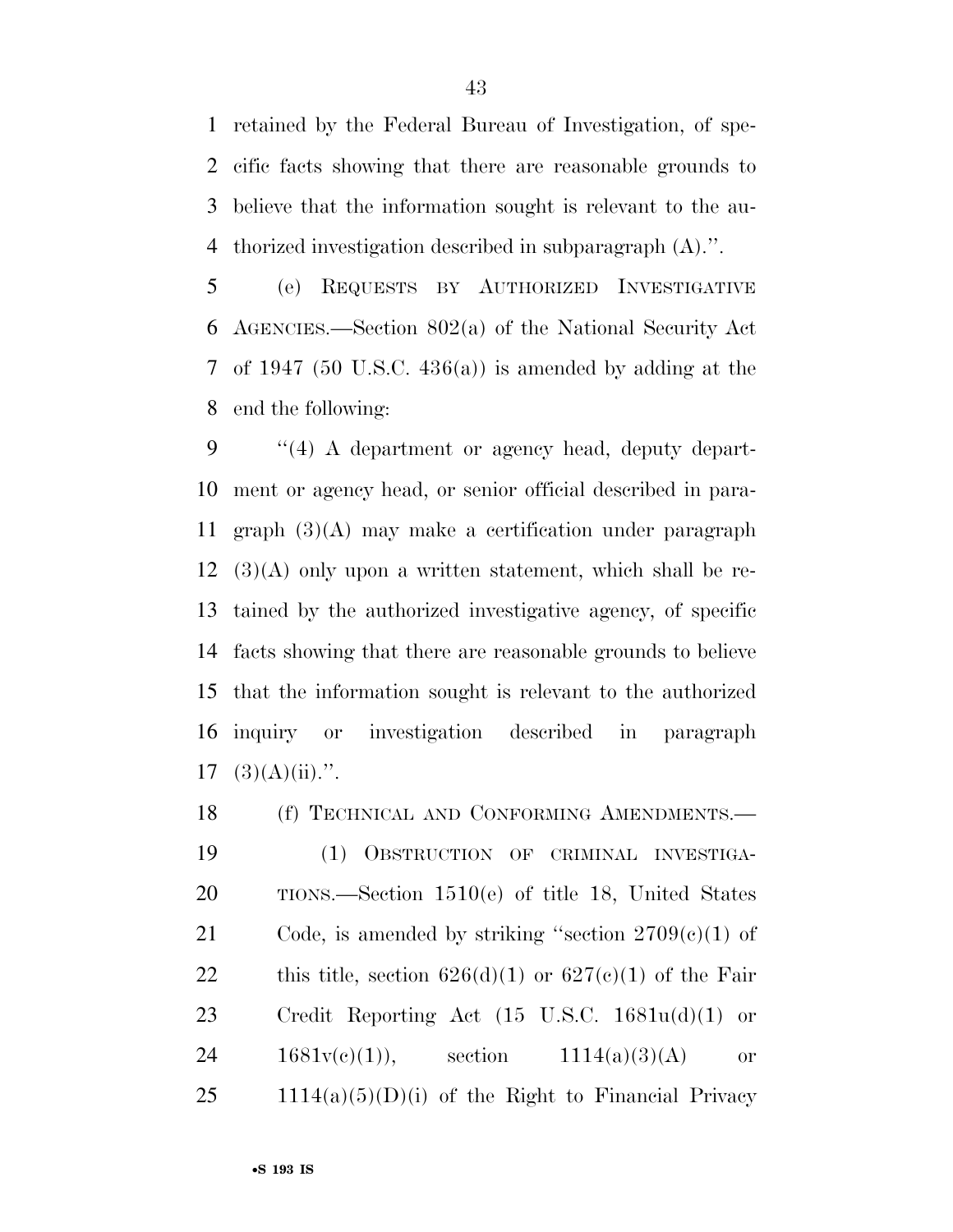| $\mathbf{1}$   | <b>or</b>                                             |
|----------------|-------------------------------------------------------|
| $\overline{2}$ | $3414(a)(5)(D)(i)$ ," and inserting "section          |
| 3              | $2709(d)(1)$ of this title, section $626(e)(1)$ or    |
| $\overline{4}$ | $627(c)(1)$ of the Fair Credit Reporting Act (15      |
| 5              | U.S.C. $1681u(e)(1)$ and $1681v(e)(1)$ , section      |
| 6              | $1114(a)(3)(A)$ or $1114(a)(5)(D)(i)$ of the Right to |
| 7              | Financial Privacy Act of 1978 (12 U.S.C.              |
| 8              | $3414(a)(3)(A)$ and $3414(a)(5)(D)(i)$ ,".            |
| 9              | (2) SEMIANNUAL REPORTS.—Section $507(b)$ of           |
| 10             | the National Security Act of 1947 (50 U.S.C.          |
| 11             | $415b(b)$ is amended—                                 |
| 12             | $(A)$ by striking paragraphs $(4)$ and $(5)$ ;        |
| 13             | and                                                   |
| 14             | $(B)$ by redesignating paragraph $(6)$ as             |
| 15             | paragraph $(4)$ .                                     |
| 16             | SEC. 8. PUBLIC REPORTING ON NATIONAL SECURITY LET-    |
| 17             | TERS.                                                 |
| 18             | (a) IN GENERAL.—Section $118(e)$ of the USA PA-       |
| 19             | TRIOT Improvement and Reauthorization Act of 2005     |
| 20             | (18 U.S.C. 3511 note) is amended to read as follows:  |
| 21             | "(c) REPORTS ON REQUESTS FOR NATIONAL SECU-           |
| 22             | RITY LETTERS.                                         |
| 23             | "(1) DEFINITIONS.—In this subsection—                 |
| 24             | "(A) the term 'applicable period' means—              |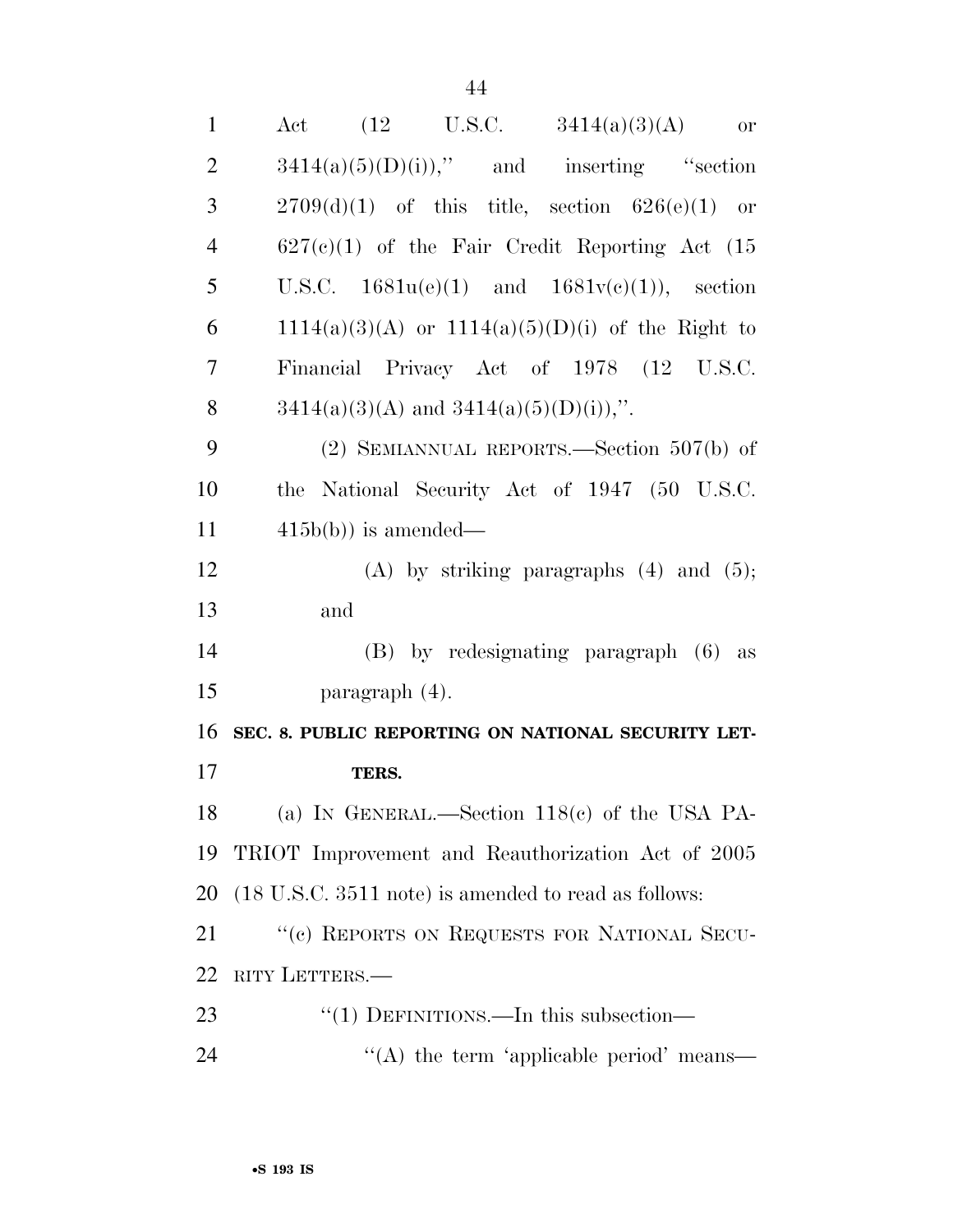| $\mathbf{1}$   | "(i) with respect to the first report           |
|----------------|-------------------------------------------------|
| $\overline{2}$ | submitted under paragraph $(2)$ or $(3)$ , the  |
| 3              | period beginning 180 days after the date        |
| $\overline{4}$ | of enactment of the USA PATRIOT Act             |
| 5              | Sunset Extension Act of 2011 and ending         |
| 6              | on December 31, 2011; and                       |
| 7              | "(ii) with respect to the second report         |
| 8              | submitted under paragraph $(2)$ or $(3)$ , and  |
| 9              | each report thereafter, the 6-month period      |
| 10             | ending on the last day of the second month      |
| 11             | before the date for submission of the re-       |
| 12             | port; and                                       |
| 13             | "(B) the term 'United States person' has        |
| 14             | the meaning given that term in section 101 of   |
| 15             | the Foreign Intelligence Surveillance Act of    |
| 16             | 1978 (50 U.S.C. 1801).                          |
| 17             | $``(2)$ CLASSIFIED FORM.—                       |
| 18             | "(A) IN GENERAL.—Not later than Feb-            |
| 19             | ruary 1, 2012, and every 6 months thereafter,   |
| 20             | the Attorney General shall submit to the Select |
| 21             | Committee on Intelligence, the Committee on     |
| 22             | the Judiciary, and the Committee on Banking,    |
| 23             | Housing, and Urban Affairs of the Senate and    |
| 24             | the Permanent Select Committee on Intel-        |
| 25             | ligence, the Committee on the Judiciary, and    |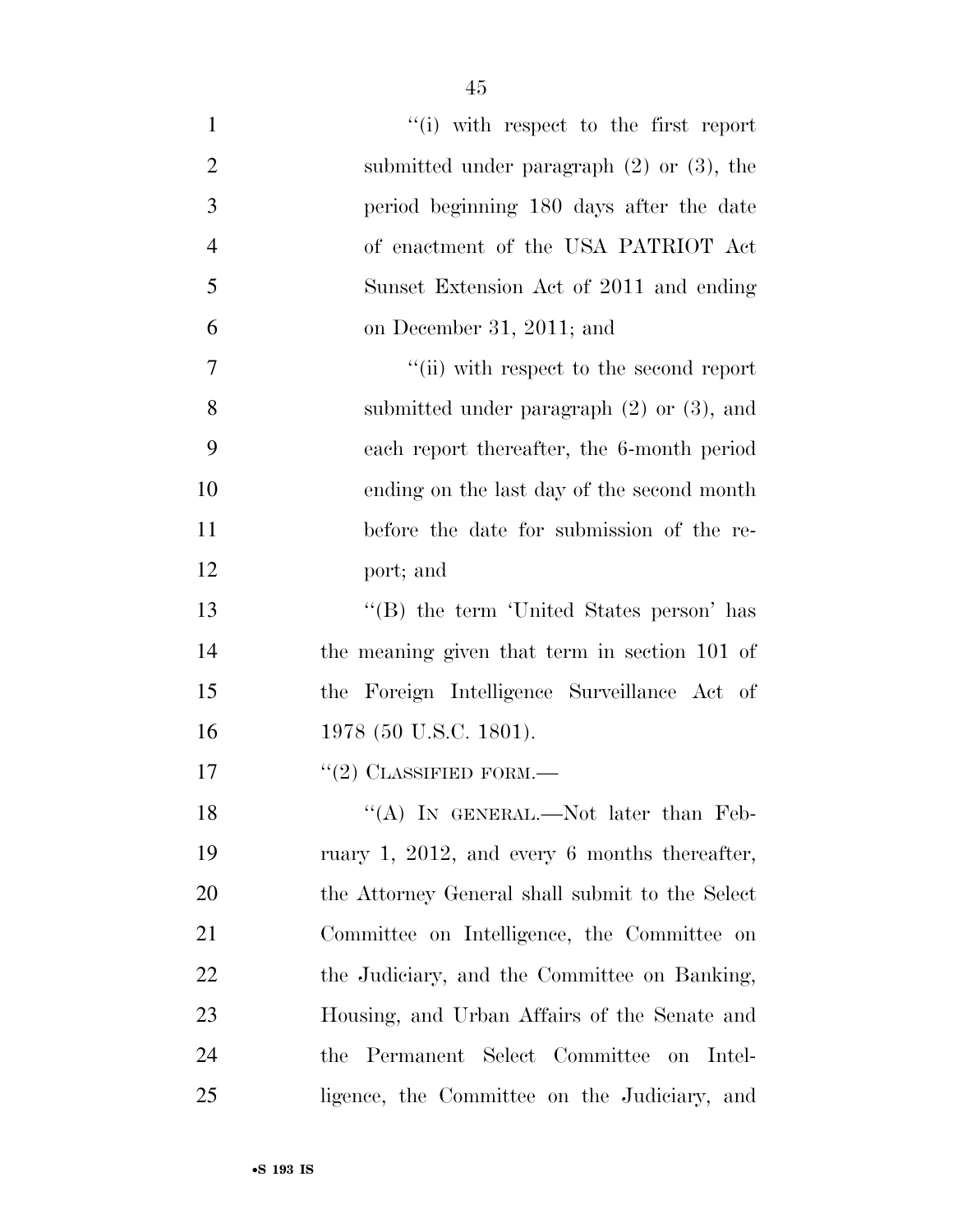| $\mathbf{1}$   | the Committee on Financial Services of the          |
|----------------|-----------------------------------------------------|
| $\overline{2}$ | House of Representatives a report fully inform-     |
| 3              | ing the committees concerning the requests          |
| $\overline{4}$ | made under section $2709(a)$ of title 18, United    |
| 5              | States Code, section $1114(a)(5)(A)$ of the Right   |
| 6              | to Financial Privacy Act of 1978 (12 U.S.C.         |
| 7              | $3414(a)(5)(A)$ , section 626 of the Fair Credit    |
| 8              | Reporting Act (15 U.S.C. 1681u), section 627        |
| 9              | of the Fair Credit Reporting Act (15 U.S.C.         |
| 10             | $1681v$ , or section $802$ of the National Security |
| 11             | Act of 1947 (50 U.S.C. 436) during the appli-       |
| 12             | cable period.                                       |
| 13             | "(B) CONTENTS.—Each report under sub-               |
| 14             | paragraph (A) shall include, for each provision     |
| 15             | of law described in subparagraph $(A)$ —            |
| 16             | "(i) the number of authorized re-                   |
| 17             | quests under the provision, including re-           |
| 18             | quests for subscriber information; and              |
| 19             | "(ii) the number of authorized re-                  |
| 20             | quests under the provision—                         |
| 21             | $\lq\lq$ (I) that relate to a United                |
| 22             | States person;                                      |
| 23             | "(II) that relate to a person that                  |
| 24             | is not a United States person;                      |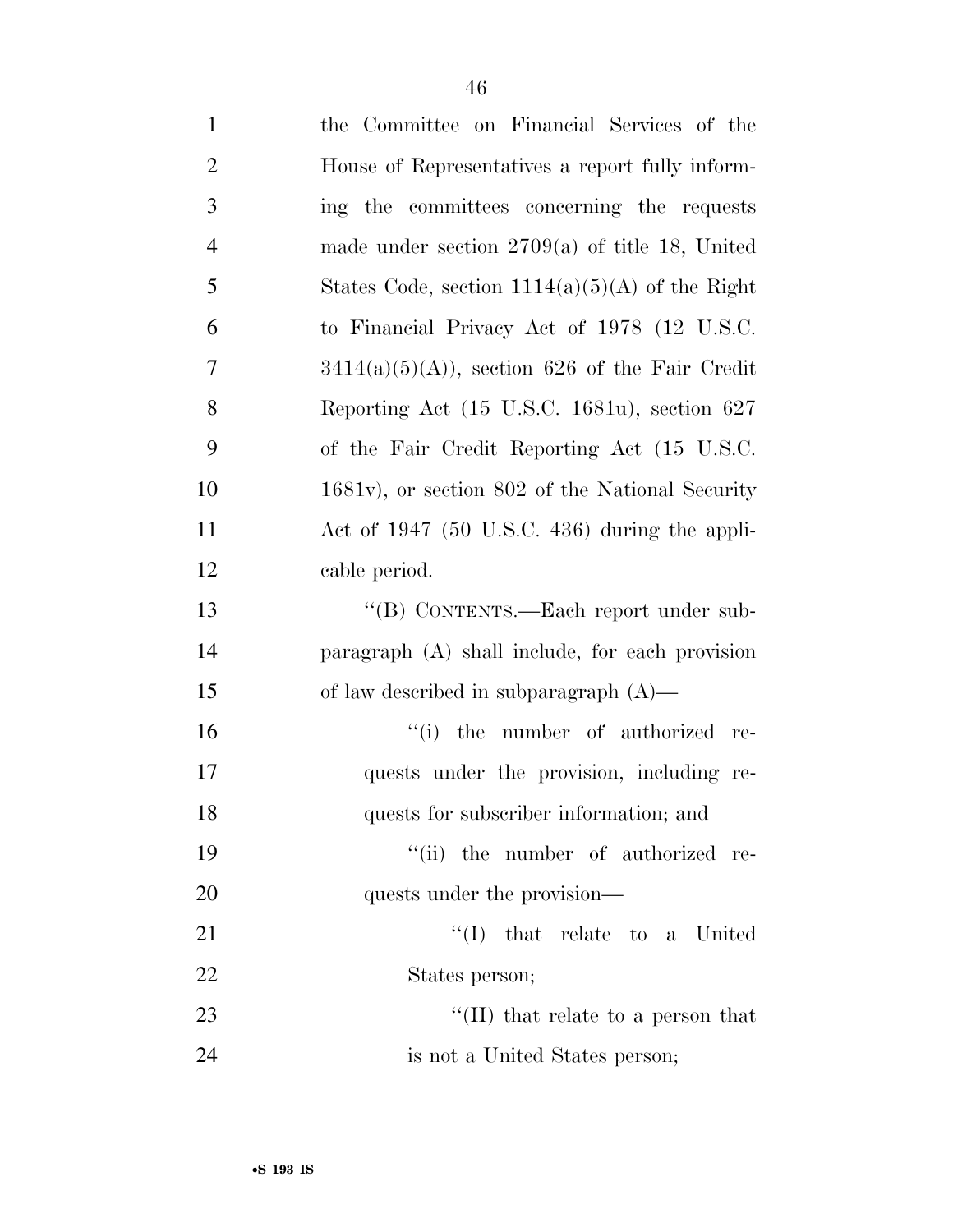$\text{``(III)}$  that relate to a person 2 that is—  $\frac{1}{2}$  and  $\frac{1}{2}$  the subject of an au- thorized national security inves- tigation; or ''(bb) an individual who has been in contact with or otherwise directly linked to the subject of an authorized national security 10 investigation; and  $\mathcal{C}(IV)$  that relate to a person that is not known to be the subject of an authorized national security investiga- tion or to have been in contact with or otherwise directly linked to the subject of an authorized national security in- vestigation. 18 "(3) UNCLASSIFIED FORM.— 19 "(A) In GENERAL.—Not later than Feb- ruary 1, 2012, and every 6 months thereafter, the Attorney General shall submit to the Select

Committee on Intelligence, the Committee on

the Judiciary, and the Committee on Banking,

Housing, and Urban Affairs of the Senate and

the Permanent Select Committee on Intel-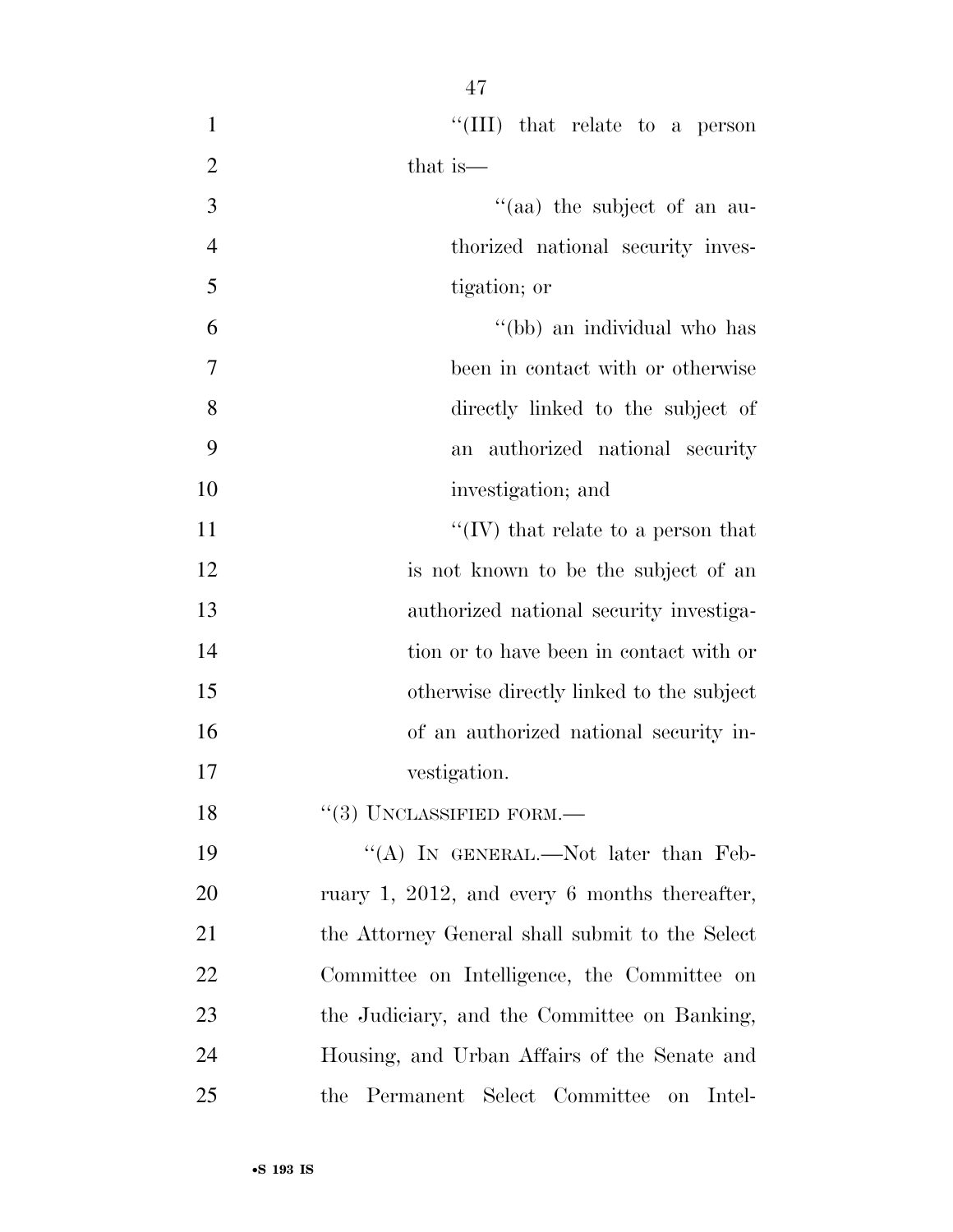| $\mathbf{1}$   | ligence, the Committee on the Judiciary, and                    |
|----------------|-----------------------------------------------------------------|
| $\overline{2}$ | the Committee on Financial Services of the                      |
| 3              | House of Representatives a report fully inform-                 |
| $\overline{4}$ | ing the committees concerning the aggregate                     |
| 5              | total of all requests identified under paragraph                |
| 6              | (2) during the applicable period ending on the                  |
| 7              | last day of the second month before the date for                |
| 8              | submission of the report. Each report under                     |
| 9              | this subparagraph shall be in unclassified form.                |
| 10             | "(B) CONTENTS.—Each report under sub-                           |
| 11             | paragraph (A) shall include the aggregate total                 |
| 12             | of requests—                                                    |
| 13             | "(i) that relate to a United States                             |
| 14             | person;                                                         |
| 15             | $\lq$ <sup>"</sup> (ii) that relate to a person that is         |
| 16             | not a United States person;                                     |
| 17             | "(iii) that relate to a person that is $\overline{\phantom{a}}$ |
| 18             | "(I) the subject of an authorized                               |
| 19             | national security investigation; or                             |
| 20             | "(II) an individual who has been                                |
| 21             | in contact with or otherwise directly                           |
| 22             | linked to the subject of an authorized                          |
| 23             | national security investigation; and                            |
| 24             | "(iv) that relate to a person that is                           |
| 25             | not known to be the subject of an author-                       |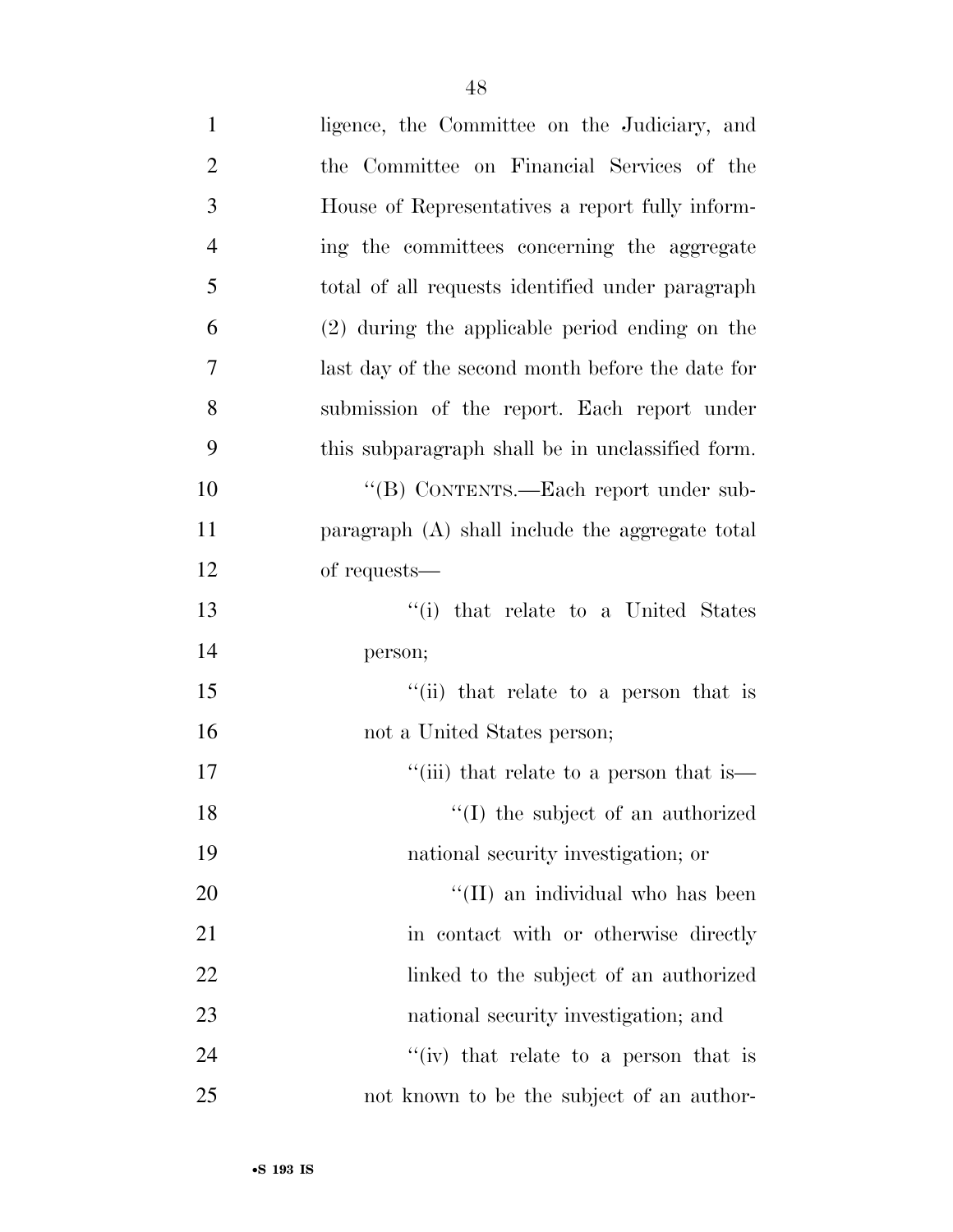ized national security investigation or to have been in contact with or otherwise di- rectly linked to the subject of an author- ized national security investigation.''. (b) TECHNICAL AND CONFORMING AMENDMENT.— Section 627 of the Fair Credit Reporting Act (15 U.S.C. 1681v) is amended by striking subsection (f).

## **SEC. 9. PUBLIC REPORTING ON THE FOREIGN INTEL-LIGENCE SURVEILLANCE ACT OF 1978.**

 (a) IN GENERAL.—Title VI of the Foreign Intel- ligence Surveillance Act of 1978 (50 U.S.C. 1871) is amended by adding at the end the following:

#### **''SEC. 602. ANNUAL UNCLASSIFIED REPORT.**

 ''Not later than June 30, 2012, and every year there- after, the Attorney General, in consultation with the Di- rector of National Intelligence, and with due regard for the protection of classified information from unauthorized disclosure, shall submit to the Committee on the Judiciary and the Select Committee on Intelligence of the Senate and the Committee on the Judiciary and the Permanent Select Committee on Intelligence of the House of Rep- resentatives an unclassified report summarizing how the authorities under this Act are used, including the impact of the use of the authorities under this Act on the privacy of United States persons (as defined in section 101).''.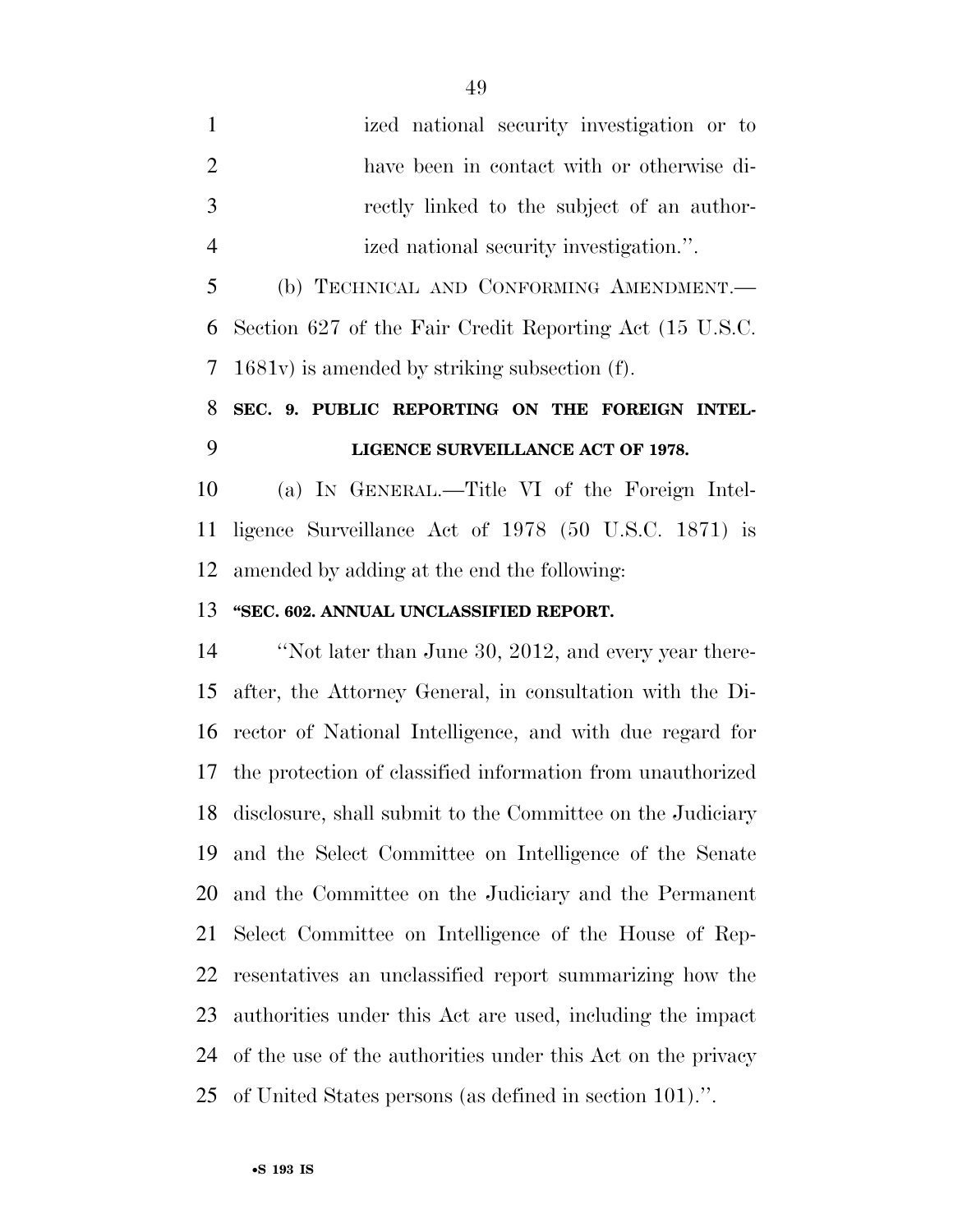(b) TECHNICAL AND CONFORMING AMENDMENT.— The table of contents in the first section of the Foreign Intelligence Surveillance Act of 1978 (50 U.S.C. 1801 et seq.) is amended by inserting after the item relating to section 601 the following: ''Sec. 602. Annual unclassified report.''. **SEC. 10. AUDITS.**  (a) TANGIBLE THINGS.—Section 106A of the USA PATRIOT Improvement and Reauthorization Act of 2005 (Public Law 109–177; 120 Stat. 200) is amended—  $(1)$  in subsection (b)—  $(A)$  in paragraph  $(1)$ , by striking "2006" 12 and inserting "2011"; 13 (B) by striking paragraphs (2) and (3); (C) by redesignating paragraphs (4) and (5) as paragraphs (2) and (3), respectively; and (D) in paragraph (3), as so redesignated— (i) by striking subparagraph (C) and inserting the following: 19 "'(C) with respect to calendar years 2007" 20 through 2011, an examination of the minimiza- tion procedures used in relation to orders under section 501 of the Foreign Intelligence Surveil- lance Act of 1978 (50 U.S.C. 1861) and wheth-er the minimization procedures protect the con-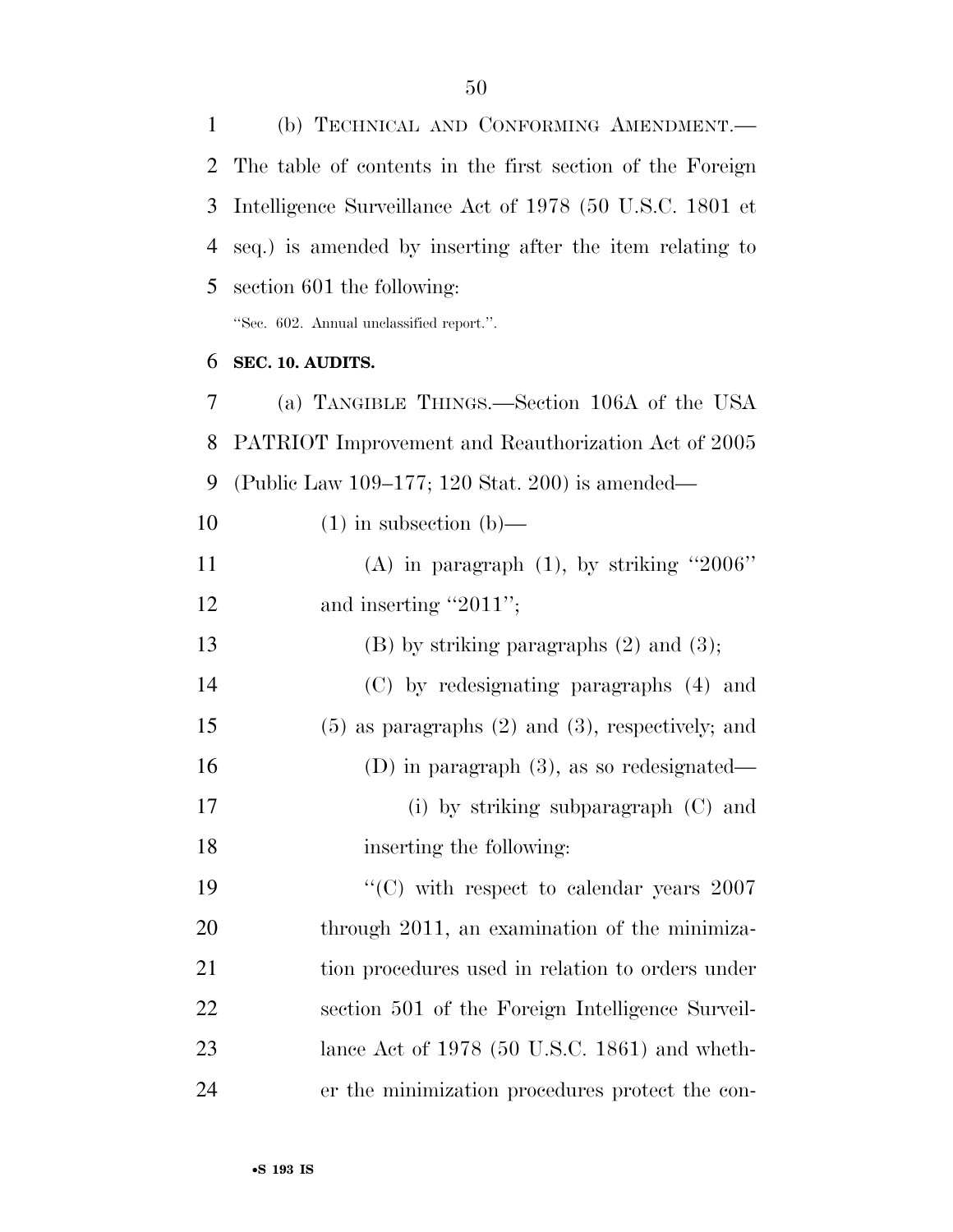| $\mathbf{1}$   | stitutional rights of United States persons.";        |
|----------------|-------------------------------------------------------|
| $\overline{2}$ | and                                                   |
| 3              | (ii) in subparagraph $(D)$ , by striking              |
| $\overline{4}$ | "(as such term is defined in section $3(4)$ of        |
| 5              | the National Security Act of 1947 (50                 |
| 6              | U.S.C. $401a(4))$ ";                                  |
| 7              | $(2)$ in subsection $(c)$ , by adding at the end the  |
| 8              | following:                                            |
| 9              | "(3) CALENDAR YEARS 2007, 2008, AND 2009.-            |
| 10             | Not later than September 30, 2011, the Inspector      |
| 11             | General of the Department of Justice shall submit     |
| 12             | to the Committee on the Judiciary and the Perma-      |
| 13             | nent Select Committee on Intelligence of the House    |
| 14             | of Representatives and the Committee on the Judici-   |
| 15             | ary and the Select Committee on Intelligence of the   |
| 16             | Senate a report containing the results of the audit   |
| 17             | conducted under subsection (a) for calendar years     |
| 18             | 2007, 2008, and 2009.                                 |
| 19             | "(4) CALENDAR YEARS 2010 AND 2011.-- $Not$            |
| 20             | later than December 31, 2012, the Inspector Gen-      |
| 21             | eral of the Department of Justice shall submit to the |
| <u>22</u>      | Committee on the Judiciary and the Permanent Se-      |
| 23             | lect Committee on Intelligence of the House of Rep-   |
| 24             | resentatives and the Committee on the Judiciary and   |
| 25             | the Select Committee on Intelligence of the Senate    |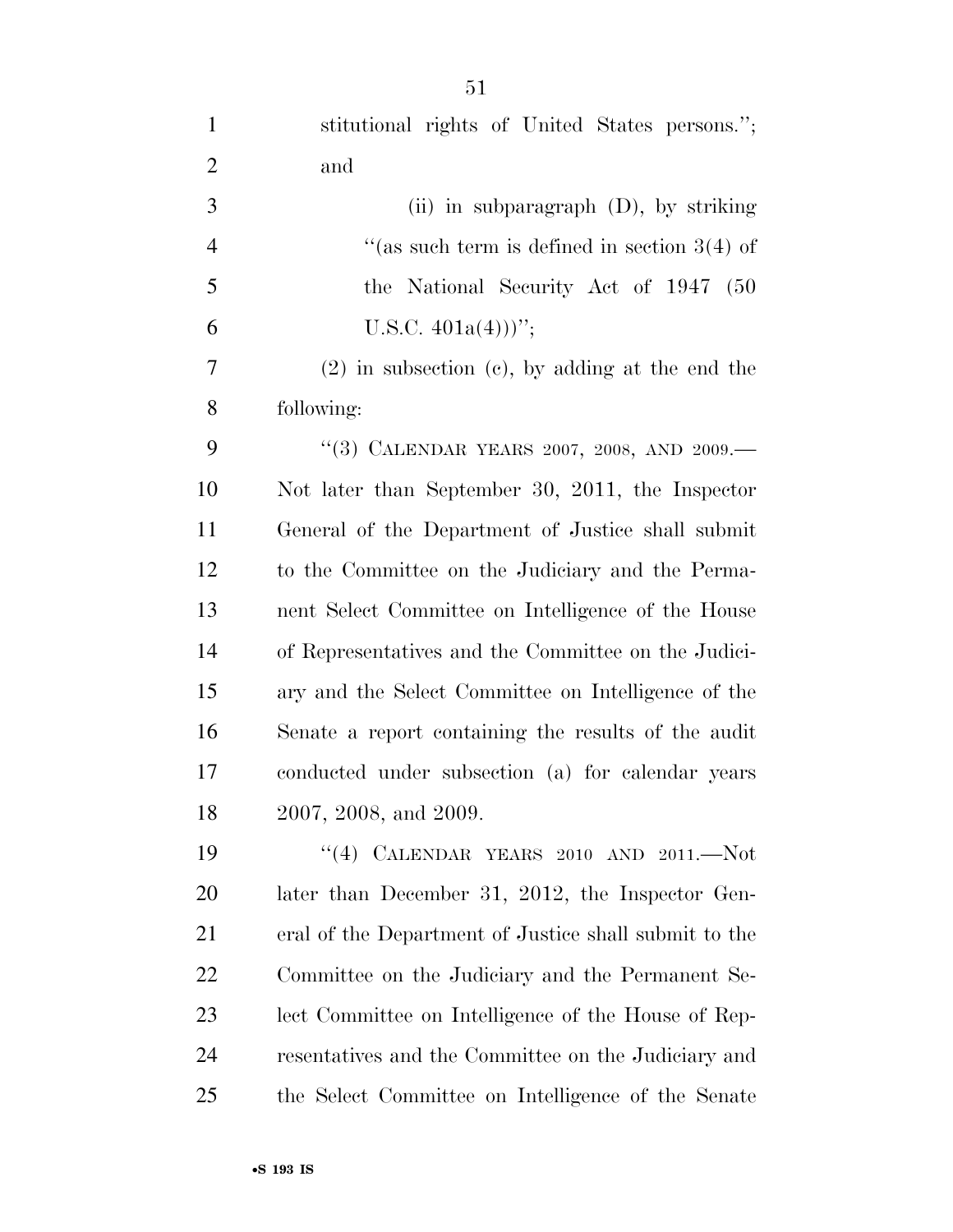| $\mathbf{1}$   | a report containing the results of the audit con-                          |
|----------------|----------------------------------------------------------------------------|
| $\overline{2}$ | ducted under subsection (a) for calendar years 2010                        |
| 3              | and $2011$ .";                                                             |
| $\overline{4}$ | (3) by redesignating subsections (d) and (e) as                            |
| 5              | subsections (e) and (f), respectively;                                     |
| 6              | $(4)$ by inserting after subsection $(c)$ the fol-                         |
| 7              | lowing:                                                                    |
| 8              | "(d) INTELLIGENCE ASSESSMENT.—                                             |
| 9              | "(1) IN GENERAL.—For the period beginning                                  |
| 10             | on January 1, 2007 and ending on December 31,                              |
| 11             | 2011, the Inspector General of each element of the                         |
| 12             | intelligence community outside of the Department of                        |
| 13             | Justice that used information acquired under title V                       |
| 14             | of the Foreign Intelligence Surveillance Act of 1978                       |
| 15             | $(50 \text{ U.S.C. } 1861 \text{ et seq.})$ in the intelligence activities |
| 16             | of the element of the intelligence community shall—                        |
| $17\,$         | $\lq\lq$ assess the importance of the informa-                             |
| 18             | tion to the intelligence activities of the element                         |
| 19             | of the intelligence community;                                             |
| 20             | $\lq\lq$ examine the manner in which that in-                              |
| 21             | formation was collected, retained, analyzed, and                           |
| 22             | disseminated by the element of the intelligence                            |
| 23             | community;                                                                 |
| 24             | "(C) describe any noteworthy facts or cir-                                 |
| 25             | cumstances relating to orders under title V of                             |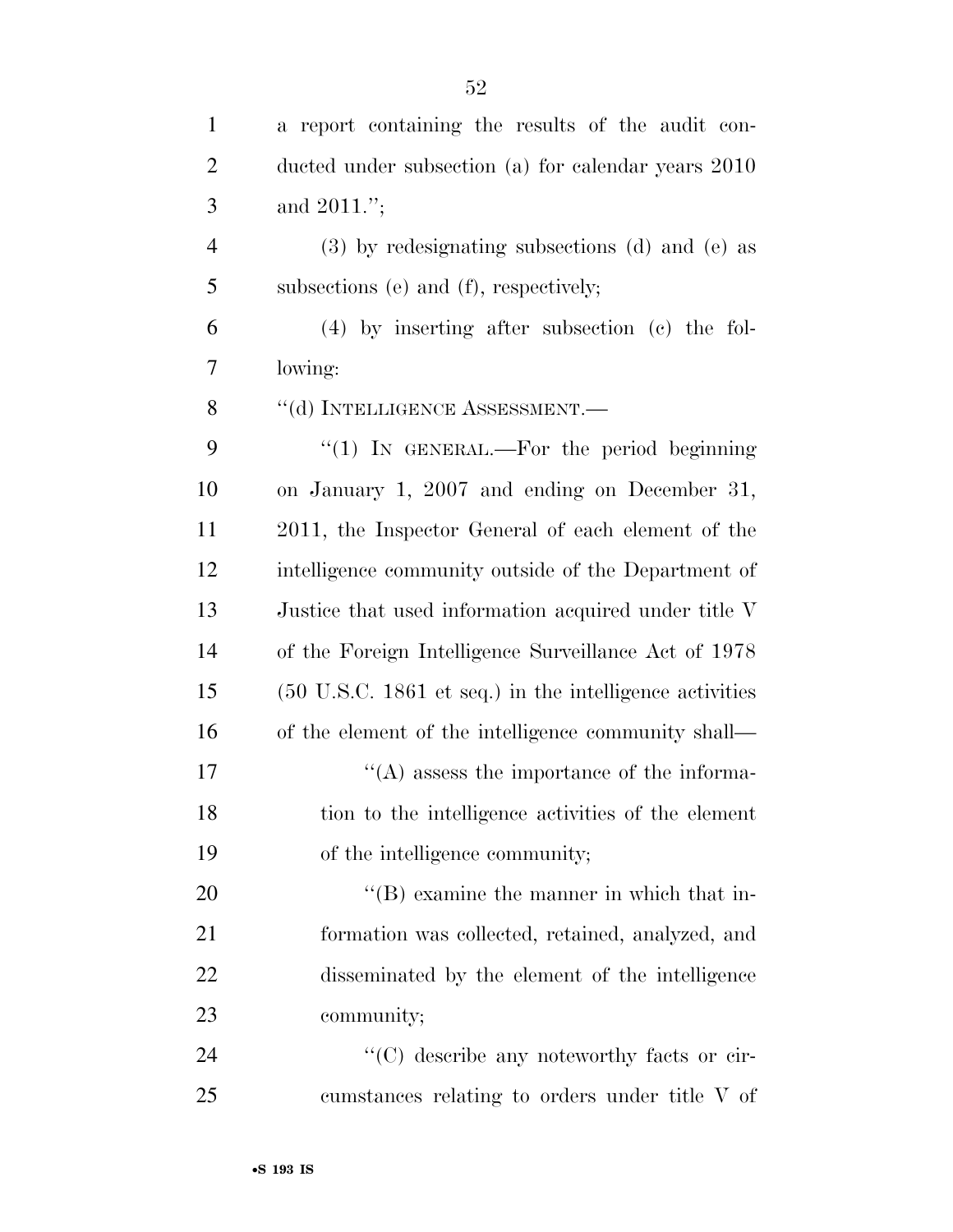| $\mathbf{1}$   | the Foreign Intelligence Surveillance Act of     |
|----------------|--------------------------------------------------|
| $\overline{2}$ | 1978 as the orders relate to the element of the  |
| 3              | intelligence community; and                      |
| $\overline{4}$ | $\lq\lq$ (D) examine any minimization procedures |
| 5              | used by the element of the intelligence commu-   |
| 6              | nity under title V of the Foreign Intelligence   |
| 7              | Surveillance Act of 1978 and whether the mini-   |
| 8              | mization procedures protect the constitutional   |
| 9              | rights of United States persons.                 |
| 10             | $``(2)$ SUBMISSION DATES FOR ASSESSMENT.—        |
| 11             | "(A) CALENDAR YEARS 2007 THROUGH                 |
| 12             | $2009.$ —Not later than September 30, 2011, the  |
| 13             | Inspector General of each element of the intel-  |
| 14             | ligence community that conducts an assessment    |
| 15             | under this subsection shall submit to the Com-   |
| 16             | mittee on the Judiciary and the Select Com-      |
| 17             | mittee on Intelligence of the Senate and the     |
| 18             | Committee on the Judiciary and the Permanent     |
| 19             | Select Committee on Intelligence of the House    |
| 20             | of Representative a report containing the re-    |
| 21             | sults of the assessment for calendar years 2007  |
| 22             | through 2009.                                    |
| 23             | "(B) CALENDAR YEARS 2010 AND 2011. $-$           |
| 24             | Not later than December 31, 2012, the Inspec-    |
| 25             | tor General of each element of the intelligence  |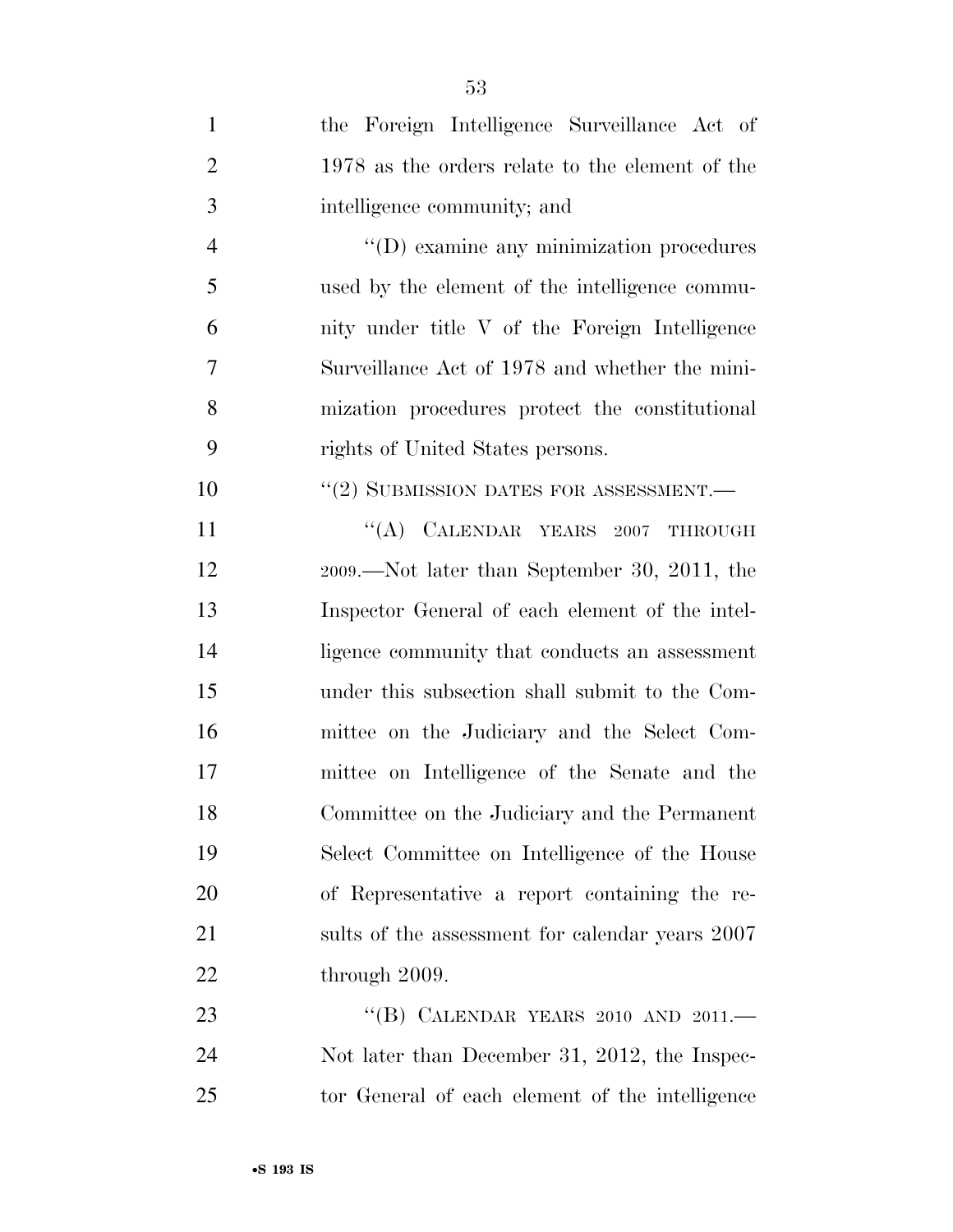| $\mathbf{1}$   | community that conducts an assessment under        |
|----------------|----------------------------------------------------|
| $\overline{2}$ | this subsection shall submit to the Committee      |
| 3              | on the Judiciary and the Select Committee on       |
| $\overline{4}$ | Intelligence of the Senate and the Committee       |
| 5              | on the Judiciary and the Permanent Select          |
| 6              | Committee on Intelligence of the House of Rep-     |
| 7              | resentatives a report containing the results of    |
| 8              | the assessment for calendar years 2010 and         |
| 9              | $2011$ .";                                         |
| 10             | $(5)$ in subsection (e), as redesignated by para-  |
| 11             | $graph(3)$ —                                       |
| 12             | $(A)$ in paragraph $(1)$ —                         |
| 13             | (i) by striking "a report under sub-               |
| 14             | section (c)(1) or (c)(2)" and inserting "any       |
| 15             | report under subsection (c) or $(d)$ "; and        |
| 16             | (ii) by inserting "and any Inspector"              |
| 17             | General of an element of the intelligence          |
| 18             | community that submits a report under              |
| 19             | this section" after "Justice"; and                 |
| 20             | $(B)$ in paragraph $(2)$ , by striking "the re-    |
| 21             | ports submitted under subsection $(e)(1)$ and      |
| <u>22</u>      | $(e)(2)$ " and inserting "any report submitted"    |
| 23             | under subsection (c) or $(d)$ ";                   |
| 24             | $(6)$ in subsection $(f)$ as redesignated by para- |
| 25             | $graph(3)$ —                                       |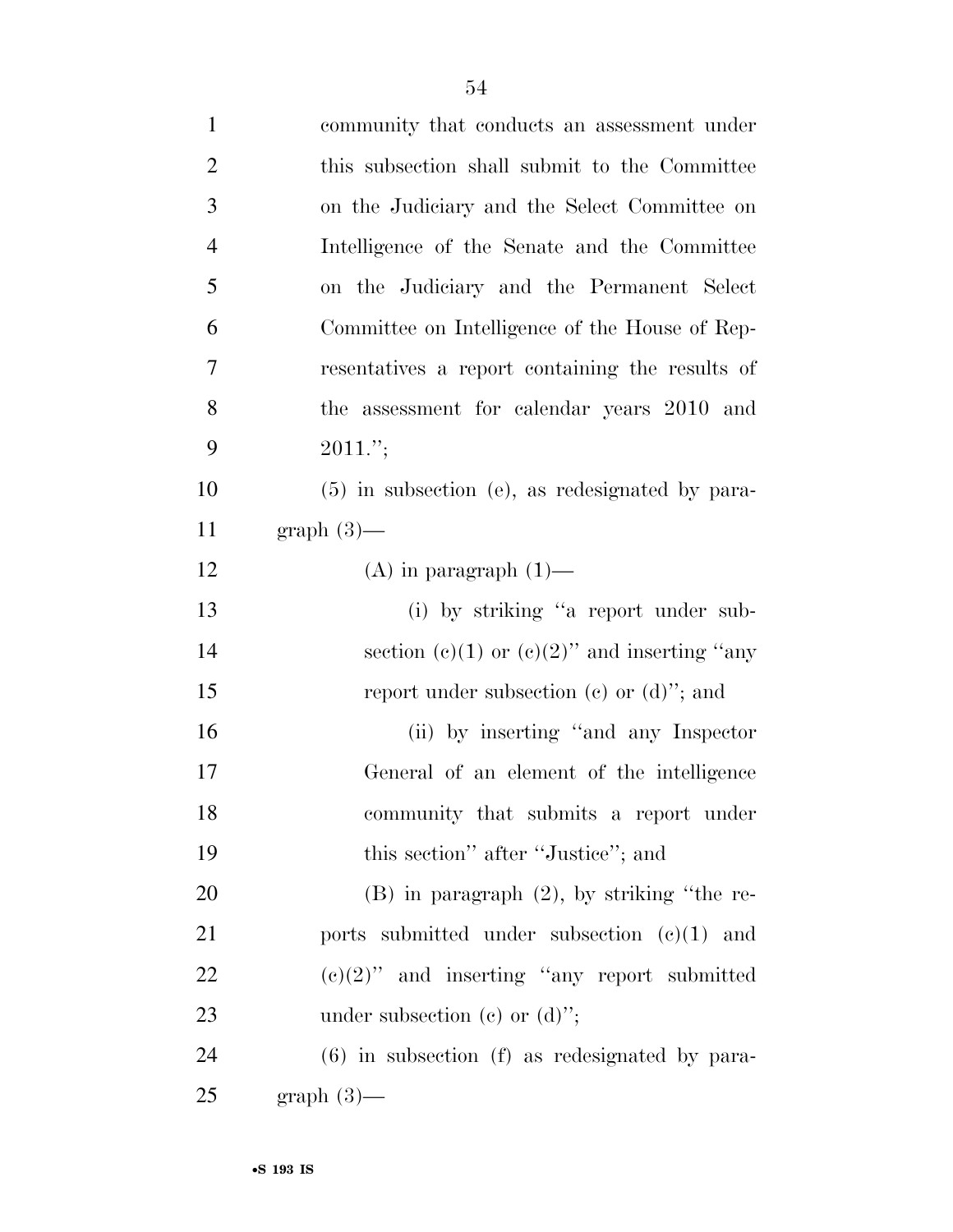| $\mathbf{1}$   | (A) by striking "The reports submitted                |
|----------------|-------------------------------------------------------|
| $\overline{2}$ | under subsections $(e)(1)$ and $(e)(2)$ " and insert- |
| 3              | ing "Each report submitted under subsection           |
| $\overline{4}$ | $(e)$ "; and                                          |
| 5              | (B) by striking "subsection $(d)(2)$ " and in-        |
| 6              | serting "subsection $(e)(2)$ "; and                   |
| 7              | (7) by adding at the end the following:               |
| 8              | "(g) DEFINITIONS.—In this section—                    |
| 9              | $\lq(1)$ the term 'intelligence community' has the    |
| 10             | meaning given that term in section 3 of the National  |
| 11             | Security Act of 1947 (50 U.S.C. 401a); and            |
| 12             | $\lq(2)$ the term 'United States person' has the      |
| 13             | meaning given that term in section 101 of the For-    |
| 14             | eign Intelligence Surveillance Act of 1978 (50        |
| 15             | U.S.C. $1801$ .".                                     |
| 16             | (b) NATIONAL SECURITY LETTERS.—Section 119 of         |
| 17             | the USA PATRIOT Improvement and Reauthorization       |
| 18             | Act of 2005 (Public Law 109–177; 120 Stat. 219) is    |
| 19             | amended—                                              |
| 20             | $(1)$ in subsection $(b)$ —                           |
| 21             | (A) in paragraph $(1)$ , by striking "2006"           |
| 22             | and inserting "2011"; and                             |
| 23             | (B) in paragraph $(3)(C)$ , by striking "(as          |
| 24             | such term is defined in section $3(4)$ of the Na-     |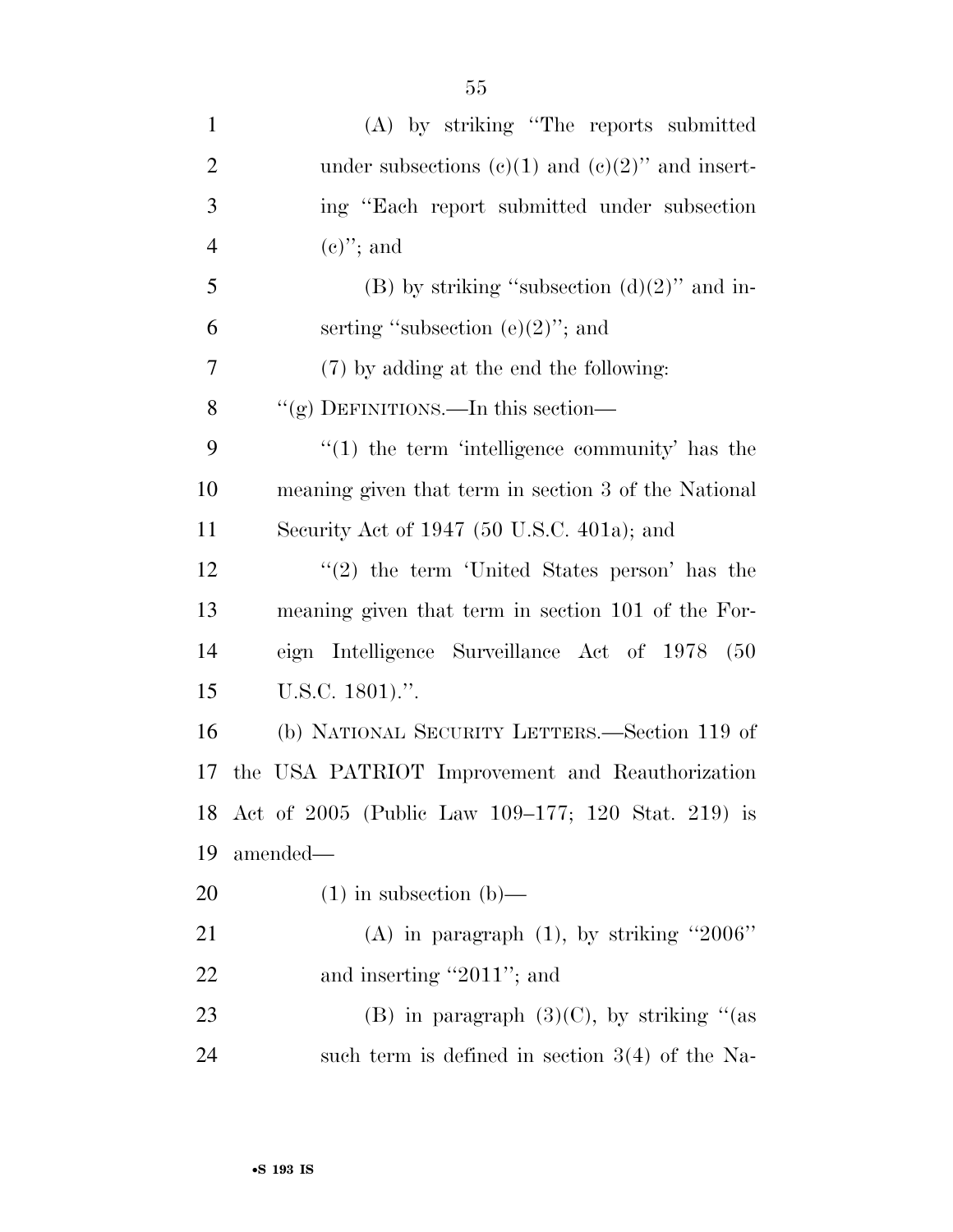|               | tional Security Act of 1947 (50 U.S.C. |  |  |  |
|---------------|----------------------------------------|--|--|--|
| $401a(4))$ "; |                                        |  |  |  |

 (2) in subsection (c), by adding at the end the following:

5 "(3) CALENDAR YEARS 2007, 2008, AND 2009.— Not later than September 30, 2011, the Inspector General of the Department of Justice shall submit to the Committee on the Judiciary and the Perma- nent Select Committee on Intelligence of the House of Representatives and the Committee on the Judici- ary and the Select Committee on Intelligence of the Senate a report containing the results of the audit conducted under subsection (a) for calendar years 2007, 2008, and 2009.

 ''(4) CALENDAR YEARS 2010 AND 2011.—Not later than December 31, 2012, the Inspector Gen- eral of the Department of Justice shall submit to the Committee on the Judiciary and the Permanent Se- lect Committee on Intelligence of the House of Rep- resentatives and the Committee on the Judiciary and the Select Committee on Intelligence of the Senate a report containing the results of the audit con- ducted under subsection (a) for calendar years 2010 and 2011.'';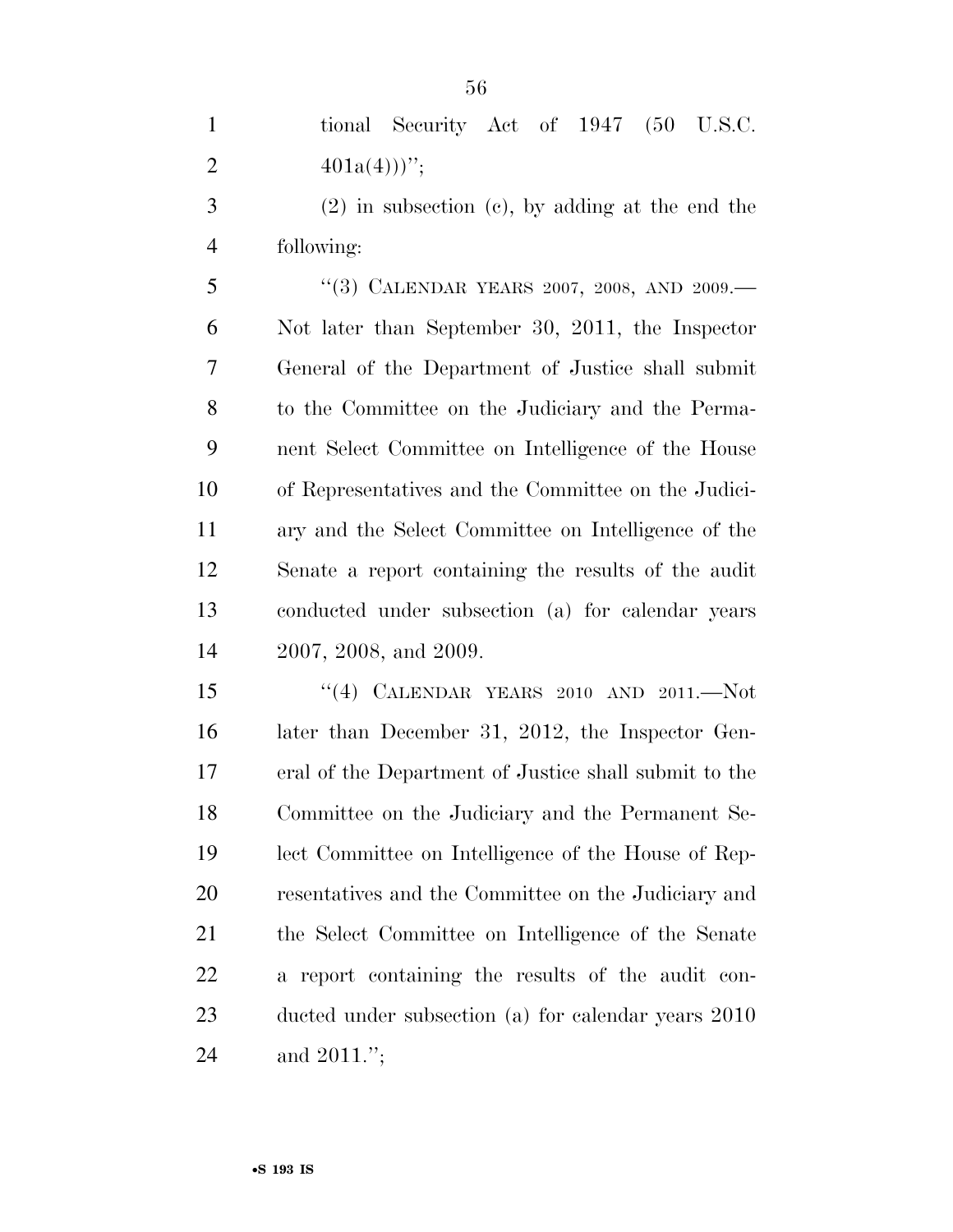| $\mathbf{1}$   | $(3)$ by striking subsection $(g)$ and inserting the |
|----------------|------------------------------------------------------|
| $\overline{2}$ | following:                                           |
| 3              | "(h) DEFINITIONS.—In this section—                   |
| $\overline{4}$ | $\lq(1)$ the term 'intelligence community' has the   |
| 5              | meaning given that term in section 3 of the National |
| 6              | Security Act of 1947 (50 U.S.C. 401a);               |
| $\overline{7}$ | $\lq(2)$ the term 'national security letter' means a |
| 8              | request for information under—                       |
| 9              | "(A) section $2709(a)$ of title 18, United           |
| 10             | States Code (to access certain communication         |
| 11             | service provider records);                           |
| 12             | "(B) section $1114(a)(5)(A)$ of the Right to         |
| 13             | Financial Privacy Act of 1978 (12 U.S.C.             |
| 14             | $3414(a)(5)(A)$ (to obtain financial institution     |
| 15             | customer records);                                   |
| 16             | $\lq\lq$ (C) section 802 of the National Security    |
| 17             | Act of $1947$ (50 U.S.C. 436) (to obtain finan-      |
| 18             | cial information, records, and consumer re-          |
| 19             | ports);                                              |
| 20             | $\lq\lq$ (D) section 626 of the Fair Credit Re-      |
| 21             | porting Act (15 U.S.C. 1681u) (to obtain cer-        |

ports); or

24 ''(E) section 627 of the Fair Credit Re-porting Act (15 U.S.C. 1681v) (to obtain credit

tain financial information and consumer re-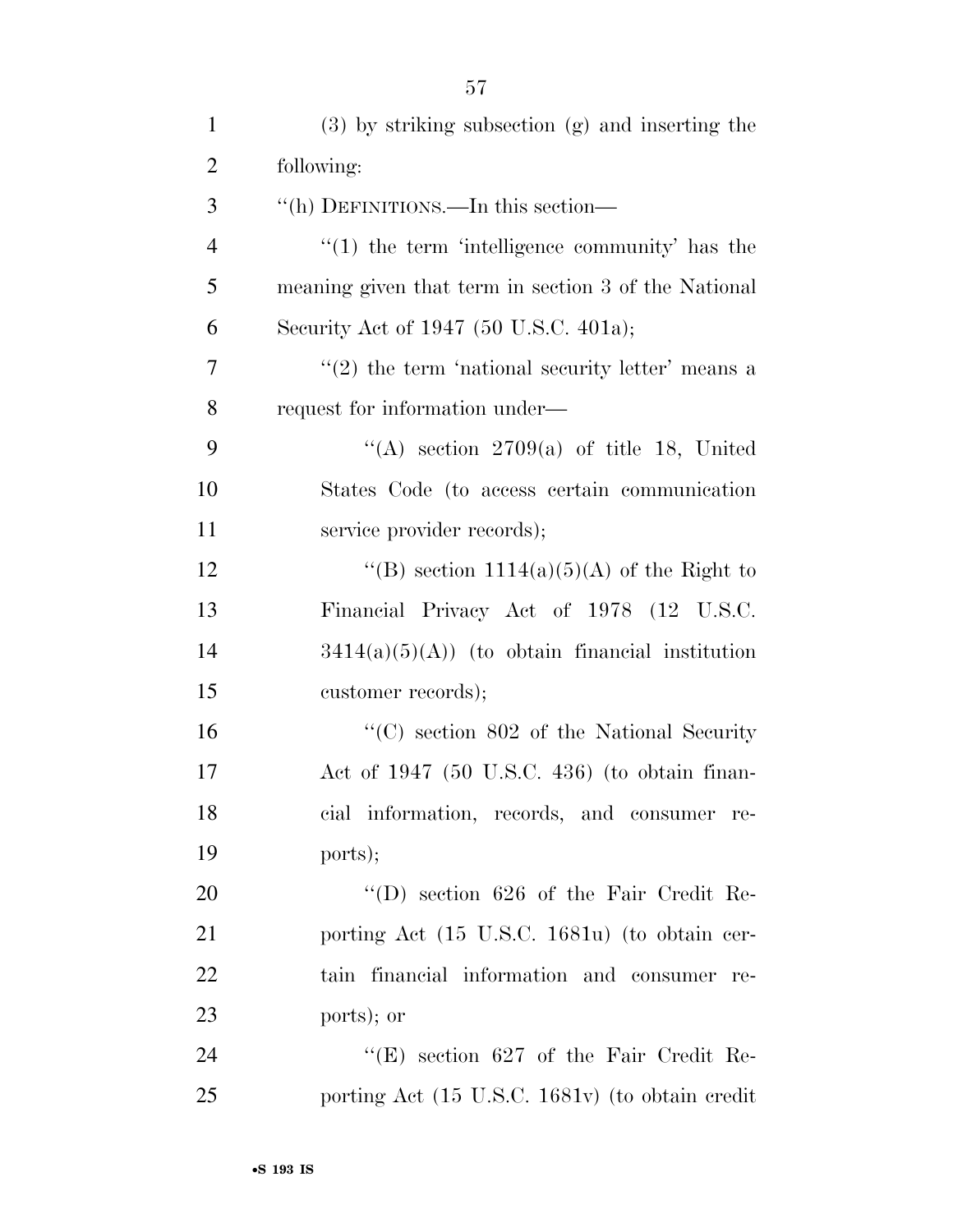| $\mathbf{1}$   | agency consumer records for counterterrorism                   |
|----------------|----------------------------------------------------------------|
| $\overline{2}$ | investigations); and                                           |
| 3              | $\cdot$ (3) the term 'United States person' has the            |
| $\overline{4}$ | meaning given that term in section 101 of the For-             |
| 5              | eign Intelligence Surveillance Act of 1978<br>(50)             |
| 6              | U.S.C. 1801).";                                                |
| $\overline{7}$ | $(4)$ by redesignating subsections $(d)$ , $(e)$ , and         |
| 8              | $(f)$ as subsections $(e)$ , $(f)$ , and $(g)$ , respectively; |
| 9              | $(5)$ by inserting after subsection $(e)$ the fol-             |
| 10             | lowing:                                                        |
| 11             | "(d) INTELLIGENCE ASSESSMENT.-                                 |
| 12             | " $(1)$ IN GENERAL.—For the period beginning                   |
| 13             | on January 1, 2007 and ending on December 31,                  |
| 14             | 2011, the Inspector General of each element of the             |
| 15             | intelligence community outside of the Department of            |
| 16             | Justice that issued national security letters in the           |
| 17             | intelligence activities of the element of the intel-           |
| 18             | ligence community shall—                                       |
| 19             | $\lq\lq$ examine the use of national security                  |
| 20             | letters by the element of the intelligence com-                |
| 21             | munity during the period;                                      |
| 22             | $\lq\lq (B)$ describe any noteworthy facts or cir-             |
| 23             | cumstances relating to the use of national secu-               |
| 24             | rity letters by the element of the intelligence                |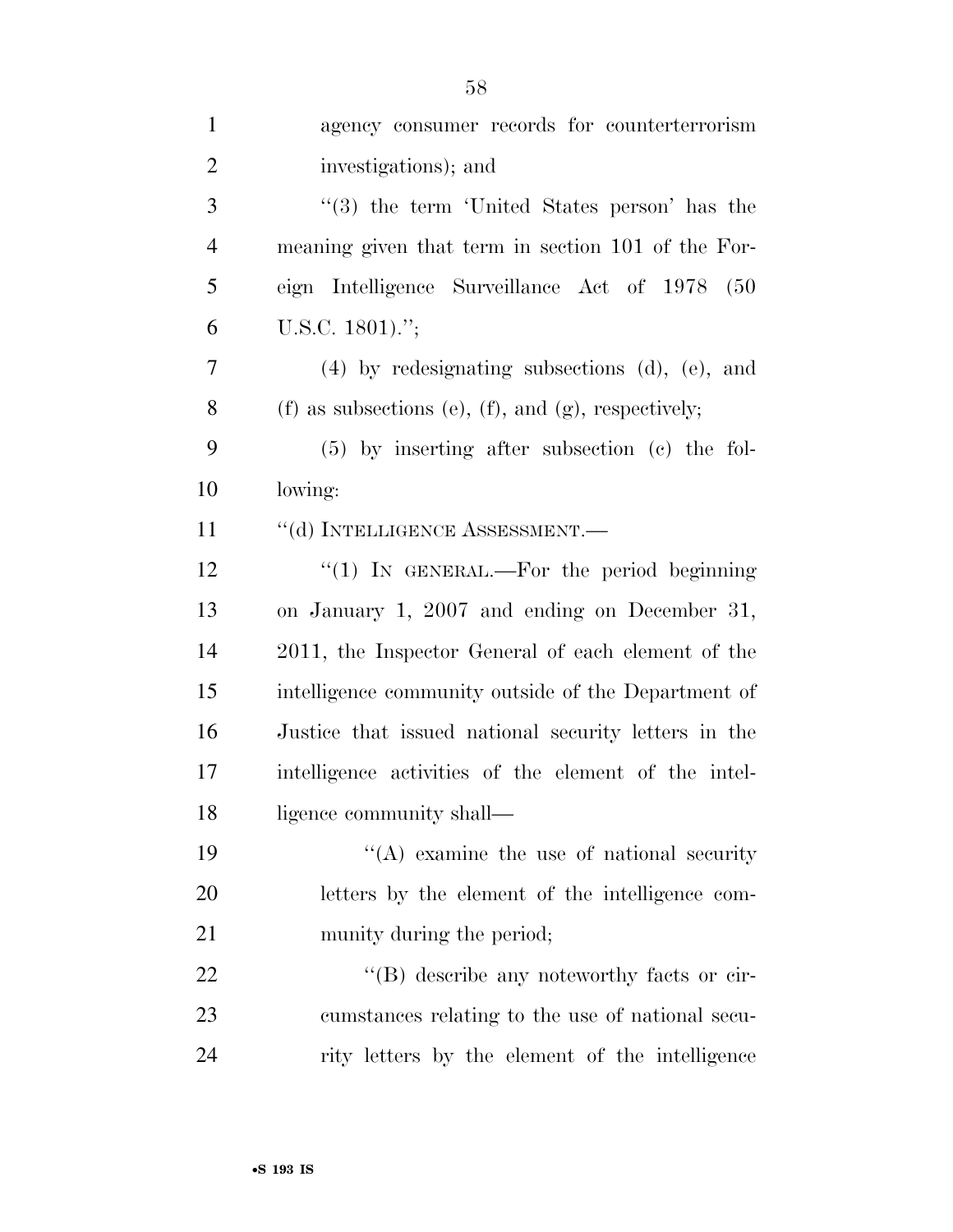| $\mathbf{1}$   | community, including any improper or illegal          |
|----------------|-------------------------------------------------------|
| $\overline{2}$ | use of such authority;                                |
| $\mathfrak{Z}$ | $\cdot\cdot$ (C) assess the importance of information |
| $\overline{4}$ | received under the national security letters to       |
| 5              | the intelligence activities of the element of the     |
| 6              | intelligence community; and                           |
| $\overline{7}$ | $\lq\lq$ (D) examine the manner in which infor-       |
| 8              | mation received under the national security let-      |
| 9              | ters was collected, retained, analyzed, and dis-      |
| 10             | seminated.                                            |
| 11             | $\lq (2)$ SUBMISSION DATES FOR ASSESSMENT.—           |
| 12             | "(A) CALENDAR YEARS 2007 THROUGH                      |
| 13             | 2009.—Not later than September 30, 2011, the          |
| 14             | Inspector General of each element of the intel-       |
| 15             | ligence community that conducts an assessment         |
| 16             | under this subsection shall submit to the Com-        |
| 17             | mittee on the Judiciary and the Select Com-           |
| 18             | mittee on Intelligence of the Senate and the          |
| 19             | Committee on the Judiciary and the Permanent          |
| 20             | Select Committee on Intelligence of the House         |
| 21             | of Representatives a report containing the re-        |
| 22             | sults of the assessment for calendar years 2007       |
| 23             | through 2009.                                         |
| 24             | "(B) CALENDAR YEARS 2010 AND 2011. $-$                |
| 25             | Not later than December 31, 2012, the Inspec-         |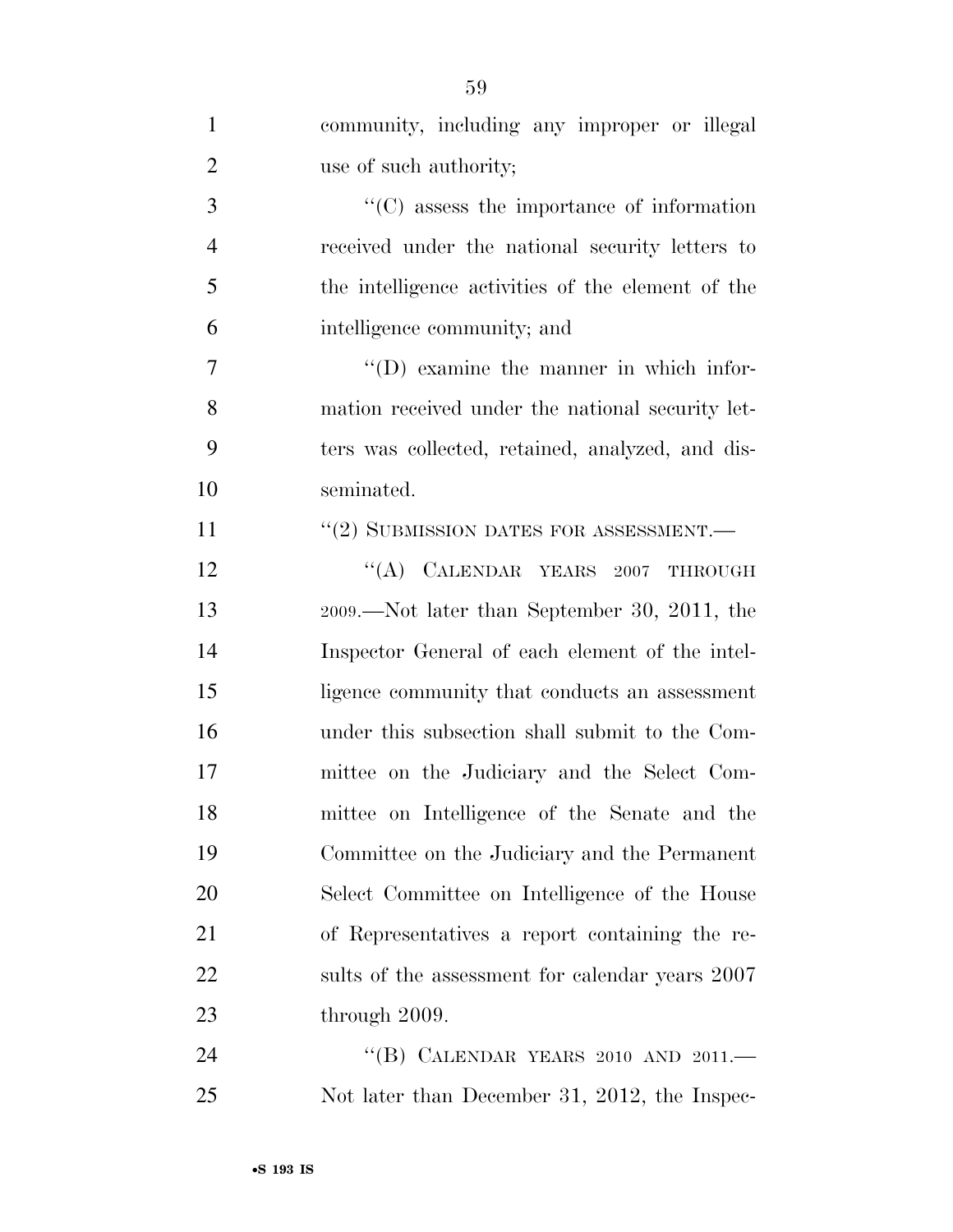| $\mathbf{1}$   | tor General of any element of the intelligence    |
|----------------|---------------------------------------------------|
| $\overline{2}$ | community that conducts an assessment under       |
| 3              | this subsection shall submit to the Committee     |
| $\overline{4}$ | on the Judiciary and the Select Committee on      |
| 5              | Intelligence of the Senate and the Committee      |
| 6              | on the Judiciary and the Permanent Select         |
| $\tau$         | Committee on Intelligence of the House of Rep-    |
| 8              | resentatives a report containing the results of   |
| 9              | the assessment for calendar years 2010 and        |
| 10             | $2011$ .";                                        |
| 11             | $(6)$ in subsection (e), as redesignated by para- |
| 12             | $graph(4)$ —                                      |
|                |                                                   |
| 13             | $(A)$ in paragraph $(1)$ —                        |
| 14             | (i) by striking "a report under sub-              |
| 15             | section (c)(1) or (c)(2)" and inserting "any      |
| 16             | report under subsection (c) or $(d)$ "; and       |
| 17             | (ii) by inserting "and any Inspector"             |
| 18             | General of an element of the intelligence         |
| 19             | community that submits a report under             |
| 20             | this section" after "Justice"; and                |
| 21             | $(B)$ in paragraph $(2)$ , by striking "the re-   |
| 22             | ports submitted under subsection $(e)(1)$ or      |
| 23             | $(e)(2)$ " and inserting "any report submitted    |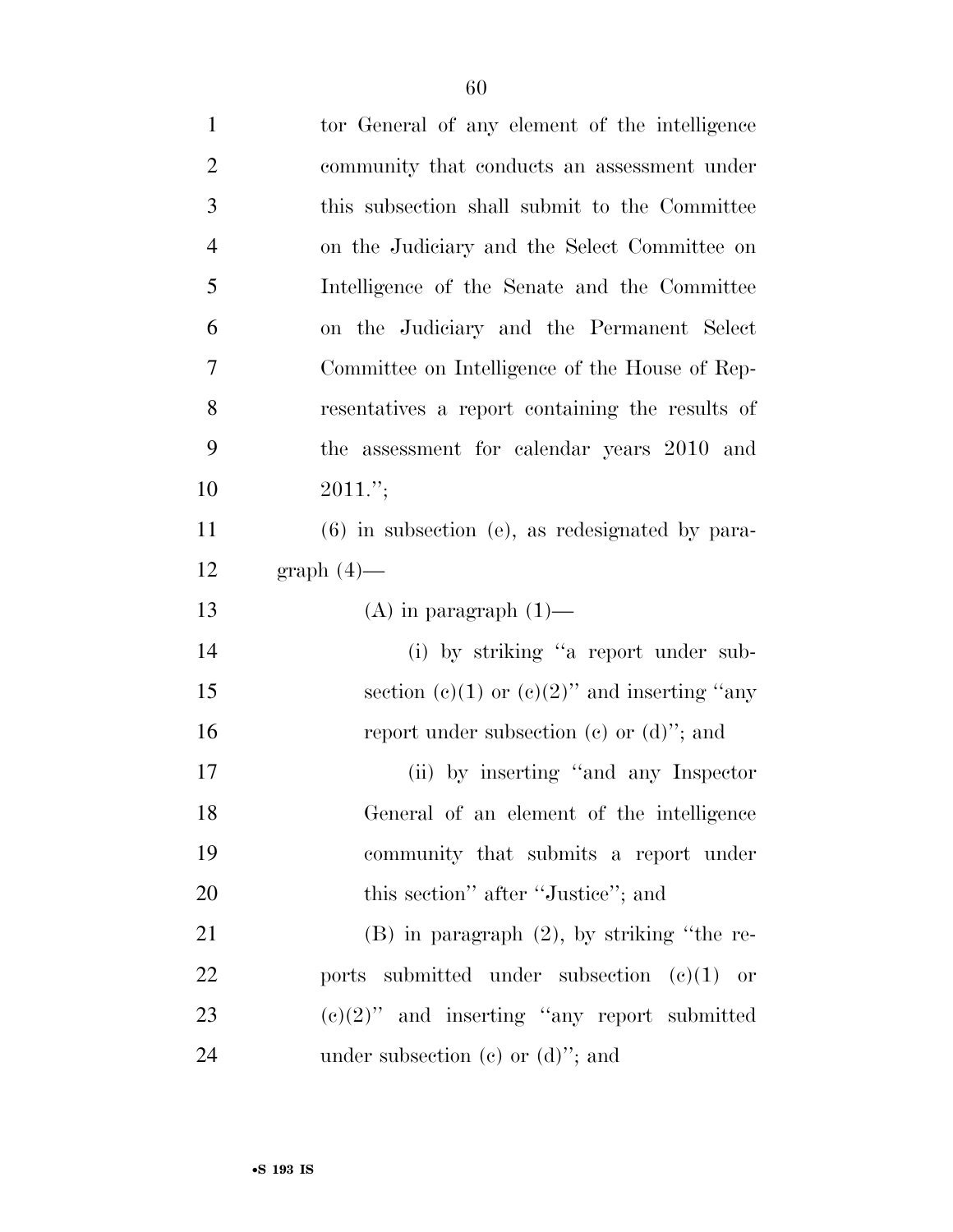| $\mathbf{1}$   | (7) in subsection (f), as redesignated by para-      |
|----------------|------------------------------------------------------|
| $\overline{2}$ | $graph(4)$ —                                         |
| 3              | (A) by striking "The reports submitted               |
| $\overline{4}$ | under subsections (c)(1) or (c)(2)" and insert-      |
| 5              | ing "Each report submitted under subsection"         |
| 6              | $(e)$ "; and                                         |
| 7              | (B) by striking "subsection $(d)(2)$ " and in-       |
| 8              | serting "subsection $(e)(2)$ ".                      |
| 9              | (c) PEN REGISTERS AND TRAP AND TRACE DE-             |
| 10             | VICES.-                                              |
| 11             | (1) AUDITS.—The Inspector General of the De-         |
| 12             | partment of Justice shall perform comprehensive au-  |
| 13             | dits of the effectiveness and use, including any im- |
| 14             | proper or illegal use, of pen registers and trap and |
| 15             | trace devices under title IV of the Foreign Intel-   |
| 16             | ligence Surveillance Act of 1978 (50 U.S.C. 1841 et  |
| 17             | seq.) during the period beginning on January 1,      |
| 18             | 2007 and ending on December 31, 2011.                |
| 19             | REQUIREMENTS.—The audits<br>required<br>(2)          |
| <b>20</b>      | under paragraph $(1)$ shall include—                 |
| 21             | $(A)$ an examination of the use of pen reg-          |
| 22             | isters and trap and trace devices under title IV     |
| 23             | of the Foreign Intelligence Surveillance Act of      |
| 24             | 1978 for calendar years $2007$ through $2011$ ;      |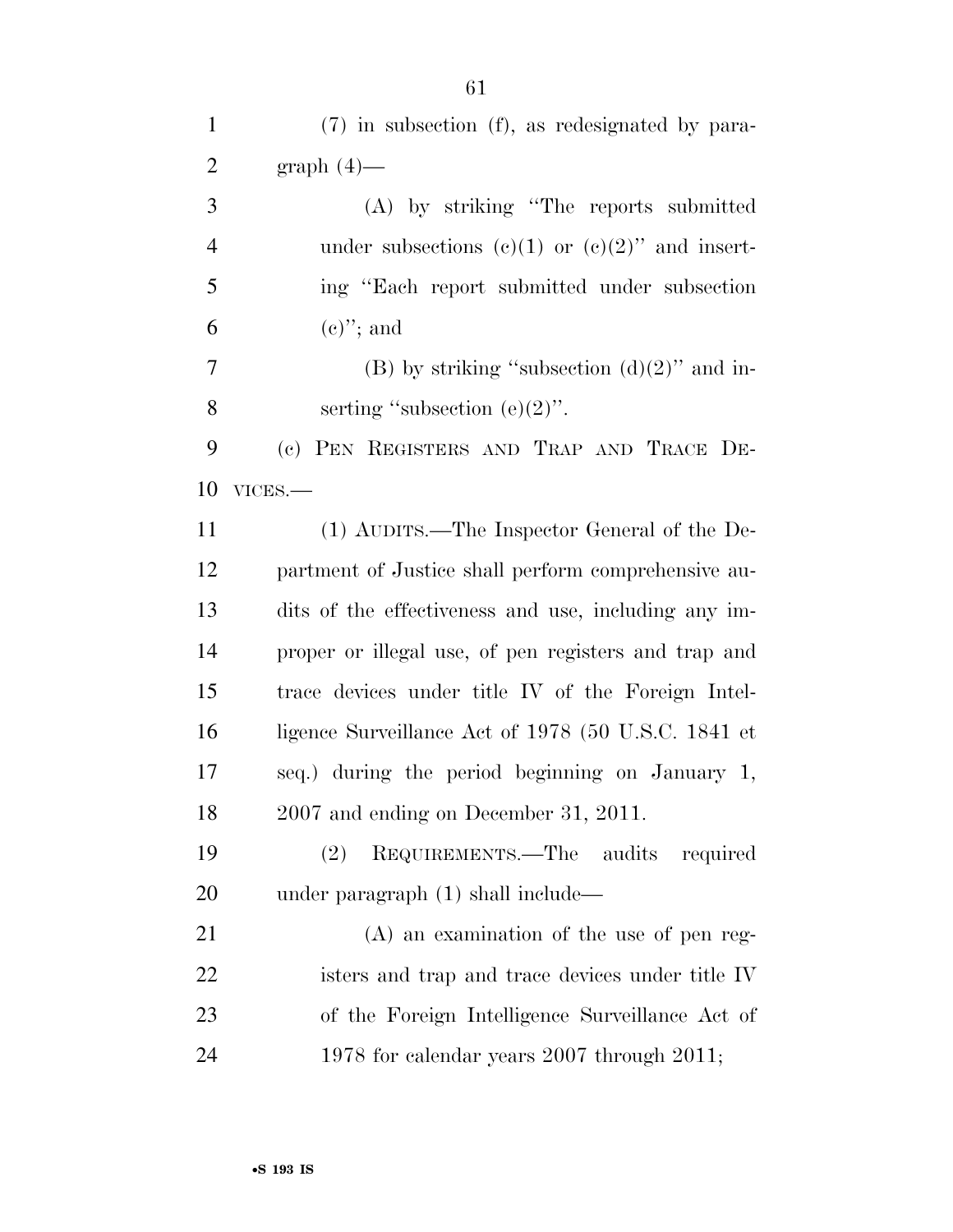| $\mathbf{1}$   | (B) an examination of the installation and        |
|----------------|---------------------------------------------------|
| $\overline{2}$ | use of a pen register or trap and trace device    |
| 3              | on emergency bases under section 403 of the       |
| $\overline{4}$ | Foreign Intelligence Surveillance Act of 1978     |
| 5              | $(50 \text{ U.S.C. } 1843);$                      |
| 6              | (C) any noteworthy facts or circumstances         |
| 7              | relating to the use of a pen register or trap and |
| 8              | trace device under title IV of the Foreign Intel- |
| 9              | ligence Surveillance Act of 1978, including any   |
| 10             | improper or illegal use of the authority provided |
| 11             | under that title; and                             |
| 12             | (D) an examination of the effectiveness of        |
| 13             | the authority under title IV of the Foreign In-   |
| 14             | telligence Surveillance Act of 1978 as an inves-  |
| 15             | tigative tool, including—                         |
| 16             | (i) the importance of the information             |
| 17             | acquired to the intelligence activities of the    |
| 18             | Federal Bureau of Investigation;                  |
| 19             | (ii) the manner in which the informa-             |
| 20             | tion is collected, retained, analyzed, and        |
| 21             | disseminated by the Federal Bureau of In-         |
| 22             | vestigation, including any direct access to       |
| 23             | the information provided to any other de-         |
| 24             | partment, agency, or instrumentality of           |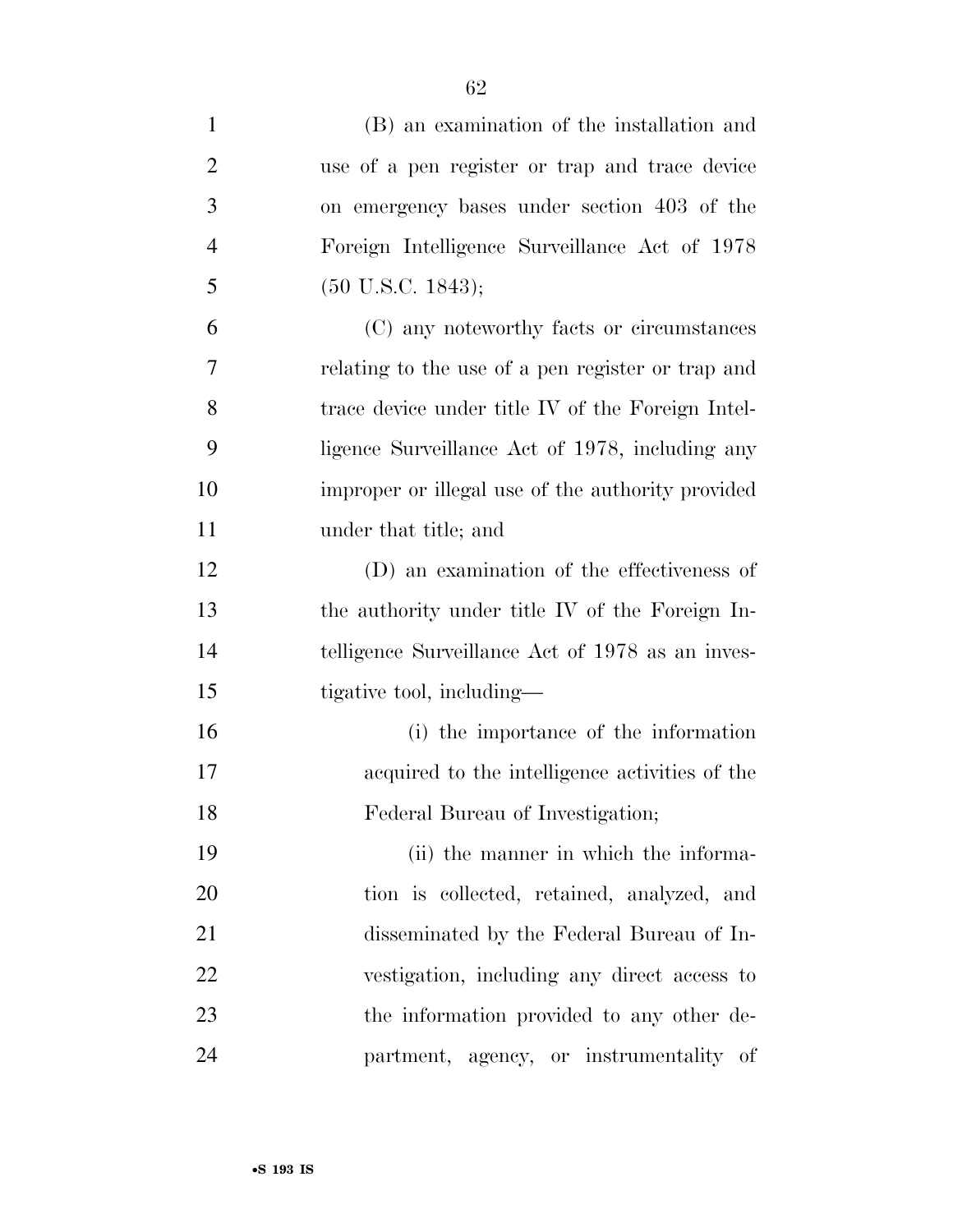Federal, State, local, or tribal governments or any private sector entity;

 (iii) with respect to calendar years 2010 and 2011, an examination of the minimization procedures of the Federal Bureau of Investigation used in relation to pen registers and trap and trace devices under title IV of the Foreign Intelligence Surveillance Act of 1978 and whether the minimization procedures protect the con-stitutional rights of United States persons;

 (iv) whether, and how often, the Fed- eral Bureau of Investigation used informa- tion acquired under a pen register or trap and trace device under title IV of the For- eign Intelligence Surveillance Act of 1978 to produce an analytical intelligence prod- uct for distribution within the Federal Bu- reau of Investigation, to the intelligence community, or to another department, agency, or instrumentality of Federal, State, local, or tribal governments; and

 (v) whether, and how often, the Fed- eral Bureau of Investigation provided in-formation acquired under a pen register or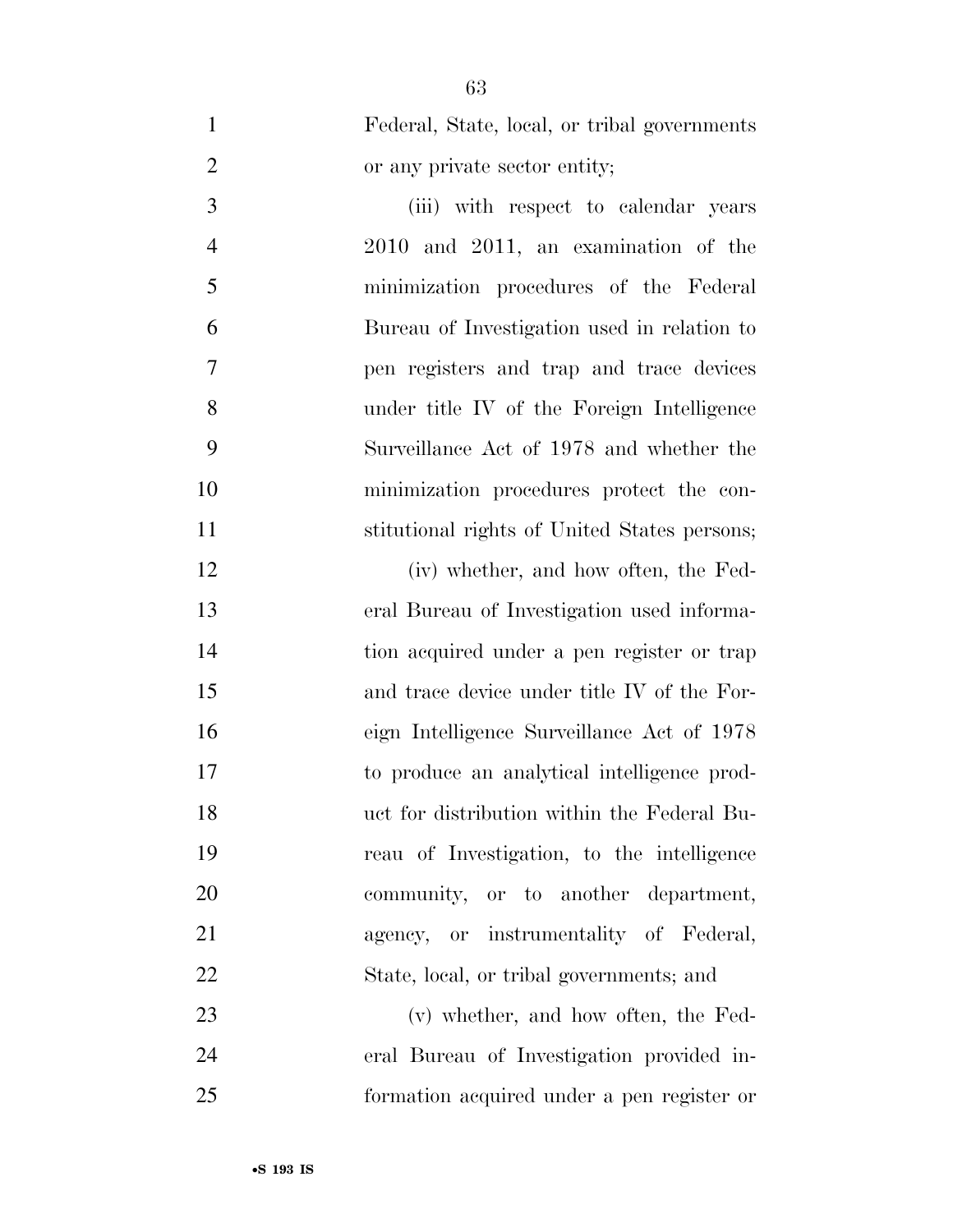| $\mathbf{1}$   | trap and trace device under title IV of the     |
|----------------|-------------------------------------------------|
| $\overline{2}$ | Foreign Intelligence Surveillance Act of        |
| 3              | 1978 to law enforcement authorities for         |
| $\overline{4}$ | use in criminal proceedings.                    |
| 5              | (3) SUBMISSION DATES.—                          |
| 6              | (A) CALENDAR YEARS 2007<br>THROUGH              |
| 7              | 2009.—Not later than September 30, 2011, the    |
| 8              | Inspector General of the Department of Justice  |
| 9              | shall submit to the Committee on the Judiciary  |
| 10             | and the Select Committee on Intelligence of the |
| 11             | Senate and the Committee on the Judiciary and   |
| 12             | the Permanent Select Committee on Intelligence  |
| 13             | of the House of Representatives a report con-   |
| 14             | taining the results of the audits conducted     |
| 15             | under paragraph $(1)$ for calendar years $2007$ |
| 16             | through 2009.                                   |
| 17             | (B) CALENDAR YEARS 2010 AND 2011.-              |
| 18             | Not later than December 31, 2012, the Inspec-   |
| 19             | tor General of the Department of Justice shall  |
| 20             | submit to the Committee on the Judiciary and    |
| 21             | the Select Committee on Intelligence of the     |
| <u>22</u>      | Senate and the Committee on the Judiciary and   |
| 23             | the Permanent Select Committee on Intelligence  |
| 24             | of the House of Representatives a report con-   |
| 25             | taining the results of the audits conducted     |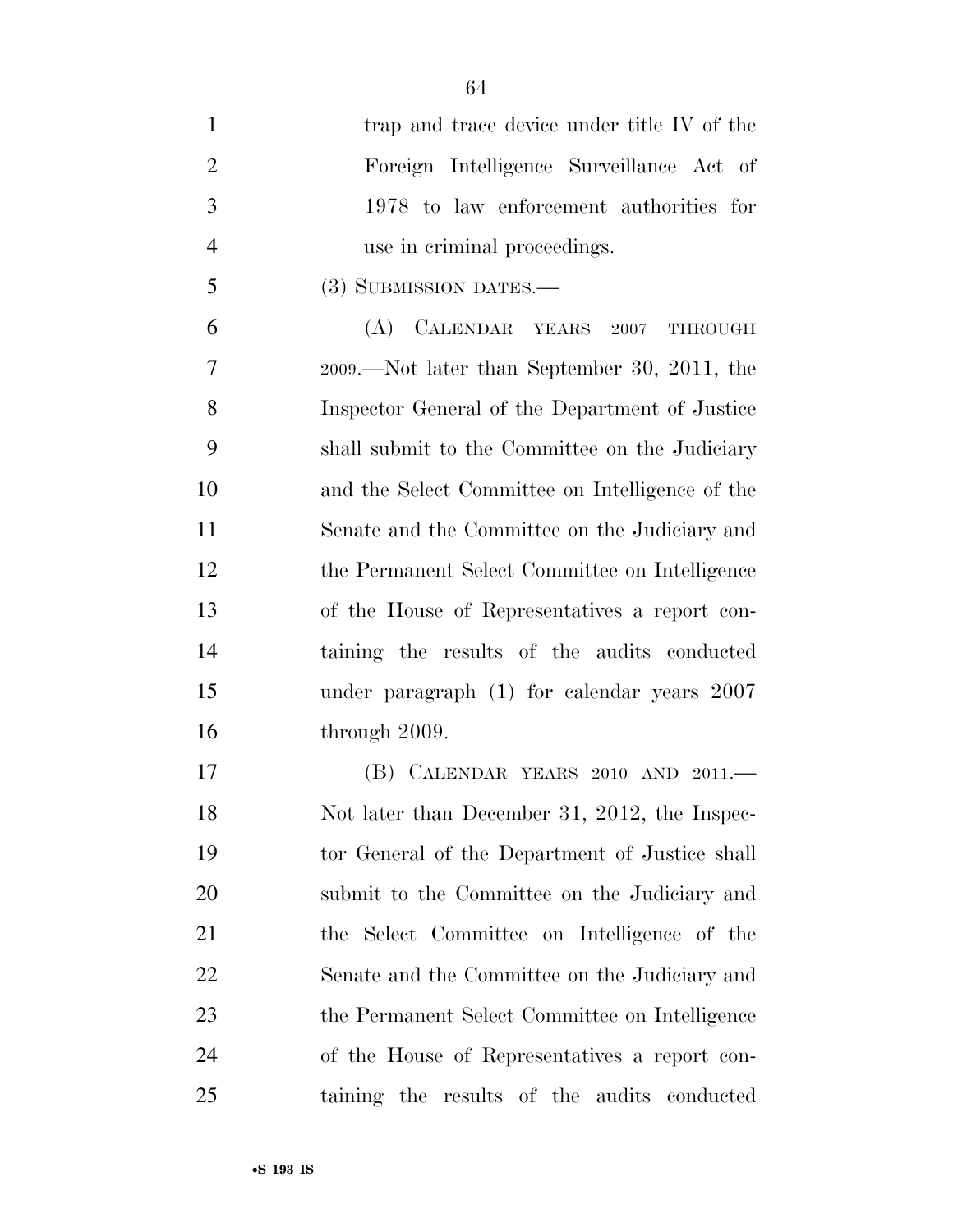under paragraph (1) for calendar years 2010 and 2011.

(4) INTELLIGENCE ASSESSMENT.—

 (A) IN GENERAL.—For the period begin- ning January 1, 2007 and ending on December 31, 2011, the Inspector General of any element of the intelligence community outside of the De- partment of Justice that used information ac- quired under a pen register or trap and trace device under title IV of the Foreign Intelligence Surveillance Act of 1978 in the intelligence ac- tivities of the element of the intelligence com-munity shall—

 (i) assess the importance of the infor- mation to the intelligence activities of the 16 element of the intelligence community;

 (ii) examine the manner in which the information was collected, retained, ana-lyzed, and disseminated;

 (iii) describe any noteworthy facts or circumstances relating to orders under title 22 IV of the Foreign Intelligence Surveillance 23 Act of 1978 as the orders relate to the ele-ment of the intelligence community; and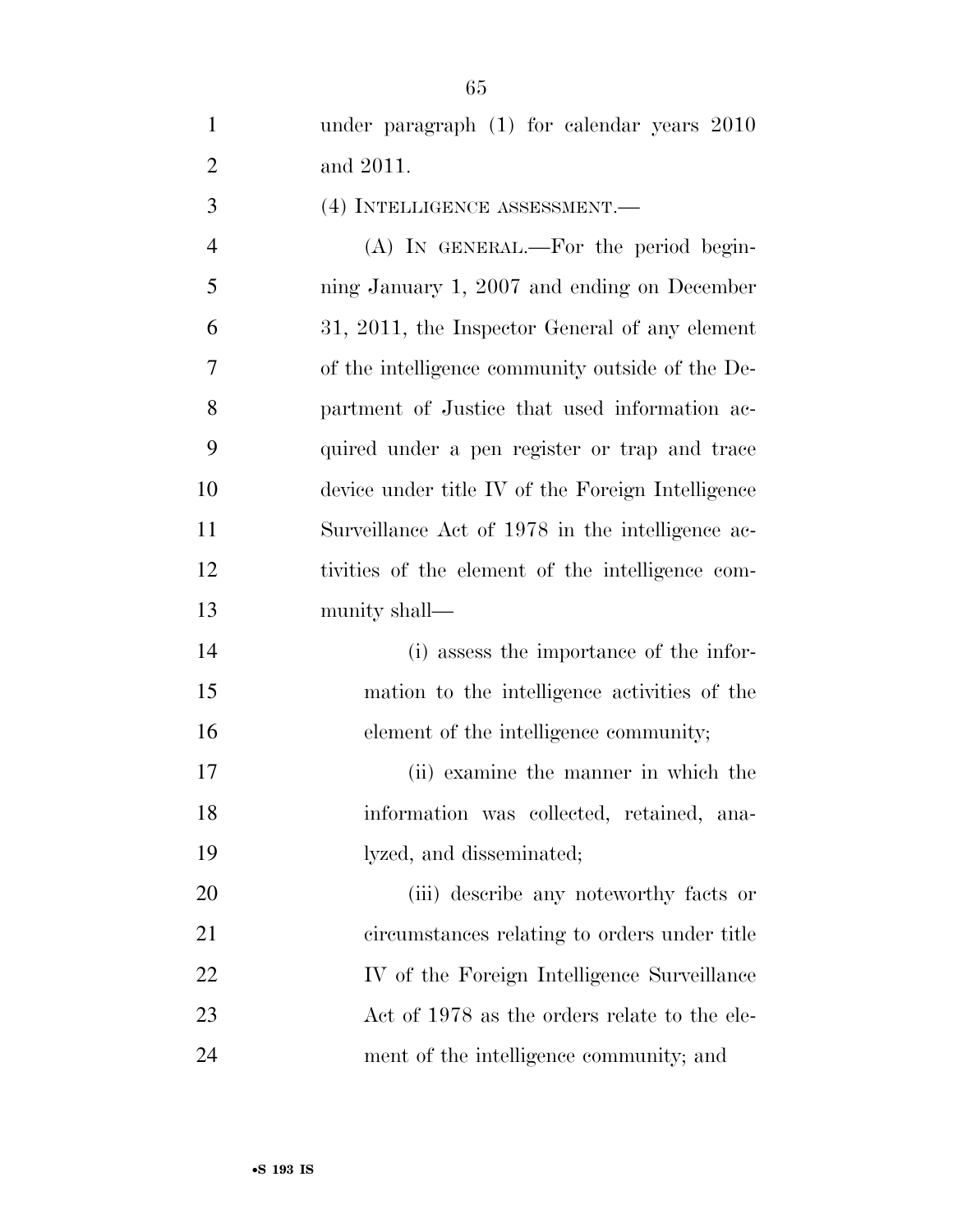| $\mathbf{1}$   | (iv) examine any minimization proce-          |
|----------------|-----------------------------------------------|
| $\overline{2}$ | dures used by the element of the intel-       |
| 3              | ligence community in relation to pen reg-     |
| $\overline{4}$ | isters and trap and trace devices under       |
| 5              | title IV of the Foreign Intelligence Surveil- |
| 6              | lance Act of 1978 and whether the mini-       |
| 7              | mization procedures protect the constitu-     |
| 8              | tional rights of United States persons.       |
| 9              | SUBMISSION DATES FOR ASSESS-<br>(B)           |
| 10             | MENT.                                         |
| 11             | (i) CALENDAR YEARS 2007 THROUGH               |
| 12             | $2009$ .—Not later than September 30, 2011,   |
| 13             | the Inspector General of each element of      |
| 14             | the intelligence community that conducts      |
| 15             | an assessment under this paragraph shall      |
| 16             | submit to the Committee on the Judiciary      |
| 17             | and the Select Committee on Intelligence      |
| 18             | of the Senate and the Committee on the        |
| 19             | Judiciary and the Permanent Select Com-       |
| 20             | mittee on Intelligence of the House of Rep-   |
| 21             | resentative a report containing the results   |
| 22             | of the assessment for calendar years 2007     |
| 23             | through 2009.                                 |
| 24             | CALENDAR YEARS 2010<br>(ii)<br><b>AND</b>     |
| 25             | $2011$ .—Not later than December 31, 2012,    |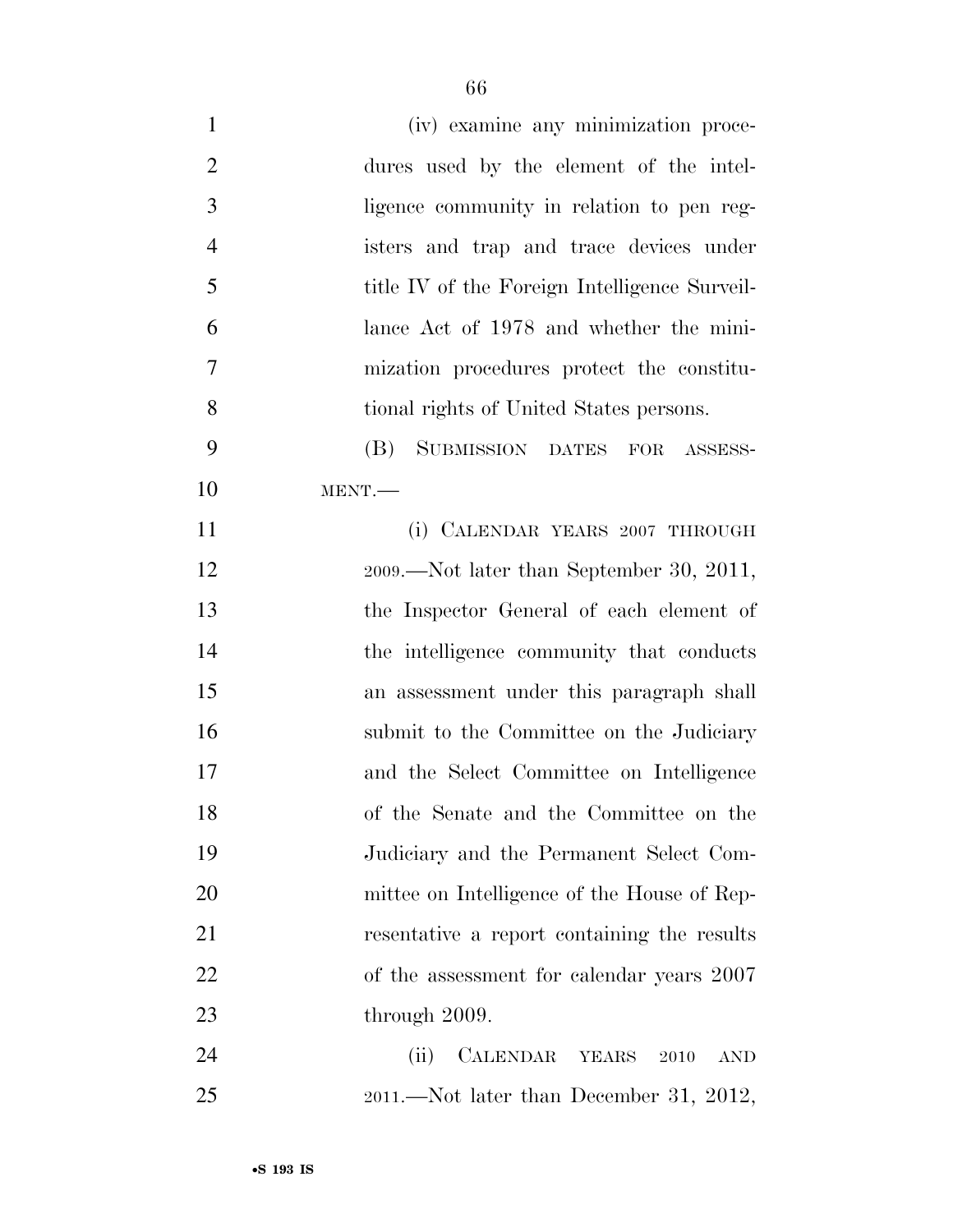the Inspector General of each element of 2 the intelligence community that conducts an assessment under this paragraph shall submit to the Committee on the Judiciary and the Select Committee on Intelligence of the Senate and the Committee on the Judiciary and the Permanent Select Com- mittee on Intelligence of the House of Rep- resentative a report containing the results of the assessment for calendar years 2010 and 2011. 12 (5) PRIOR NOTICE TO ATTORNEY GENERAL AND DIRECTOR OF NATIONAL INTELLIGENCE; COM- MENTS.— (A) NOTICE.—Not later than 30 days be-16 fore the submission of any report paragraph (3) or (4), the Inspector General of the Department of Justice and any Inspector General of an ele- ment of the intelligence community that sub-mits a report under this subsection shall pro-

•**S 193 IS**

 (B) COMMENTS.—The Attorney General or the Director of National Intelligence may pro-vide such comments to be included in any re-

vide the report to the Attorney General and the

Director of National Intelligence.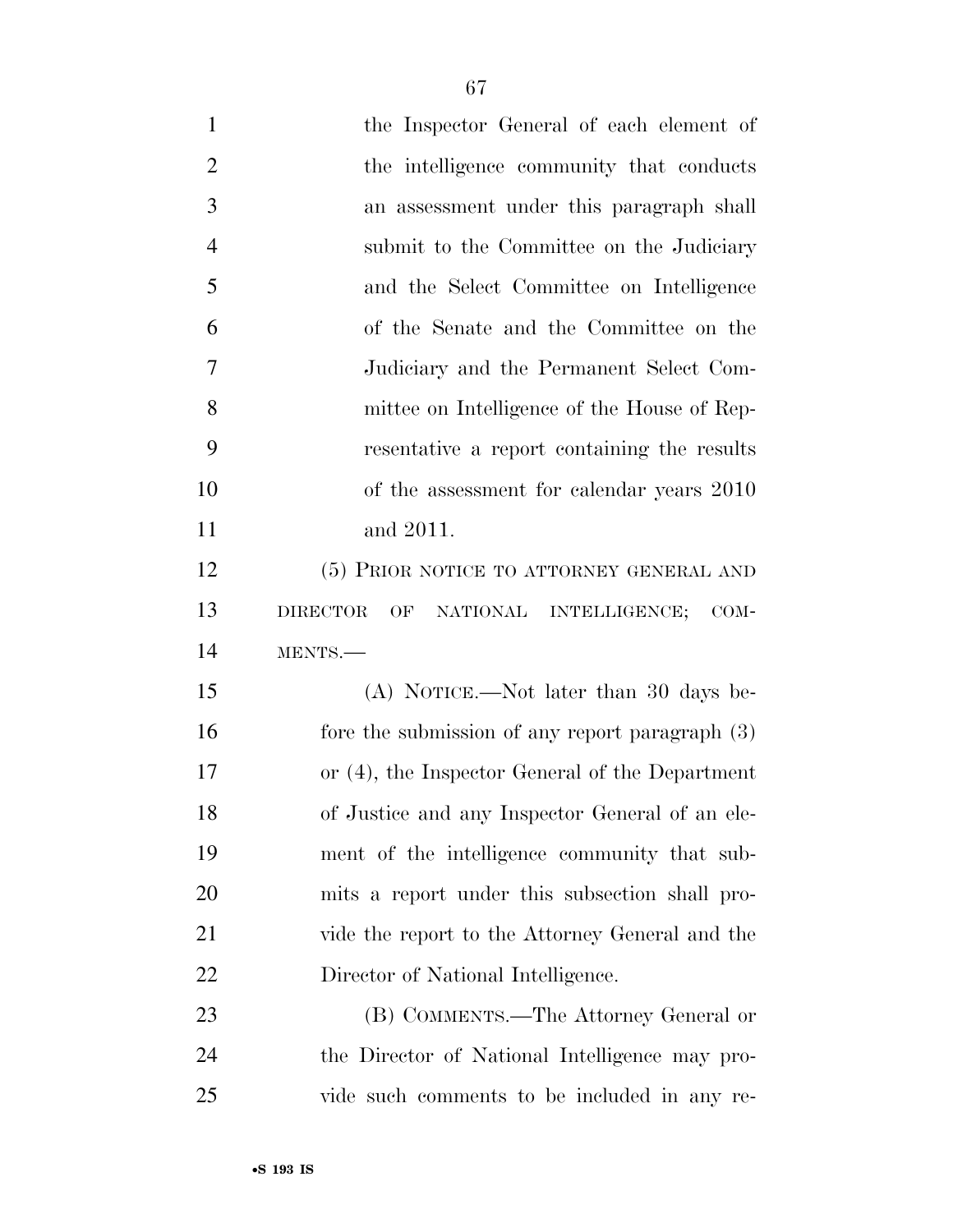| $\mathbf{1}$   | port submitted under paragraph $(3)$ or $(4)$ as            |
|----------------|-------------------------------------------------------------|
| $\overline{2}$ | the Attorney General or the Director of Na-                 |
| 3              | tional Intelligence may consider necessary.                 |
| $\overline{4}$ | (6) UNCLASSIFIED FORM.—Each report sub-                     |
| 5              | mitted under paragraph (3) and any comments in-             |
| 6              | cluded in that report under paragraph $(5)(B)$ shall        |
| 7              | be in unclassified form, but may include a classified       |
| 8              | annex.                                                      |
| 9              | (d) DEFINITIONS.—In this section—                           |
| 10             | (1) the terms "foreign intelligence information"            |
| 11             | and "United States person" have the meanings                |
| 12             | given those terms in section 101 of the Foreign In-         |
| 13             | telligence Surveillance Act of 1978 (50 U.S.C.              |
| 14             | $1801$ ; and                                                |
| 15             | $(2)$ the term "intelligence community" has the             |
| 16             | meaning given that term in section 3 of the National        |
| 17             | Security Act of 1947 (50 U.S.C. 401a).                      |
| 18             | SEC. 11. DELAYED NOTICE SEARCH WARRANTS.                    |
| 19             | Section $3103a(b)(3)$ of title 18, United States Code,      |
| 20             | is amended by striking "30 days" and inserting "7 days".    |
| 21             | SEC. 12. PROCEDURES.                                        |
| 22             | (a) IN GENERAL.—The Attorney General shall peri-            |
| 23             | odically review, and revise as necessary, the procedures    |
| 24             | adopted by the Attorney General on October 1, 2010 for      |
| 25             | the collection, use, and storage of information obtained in |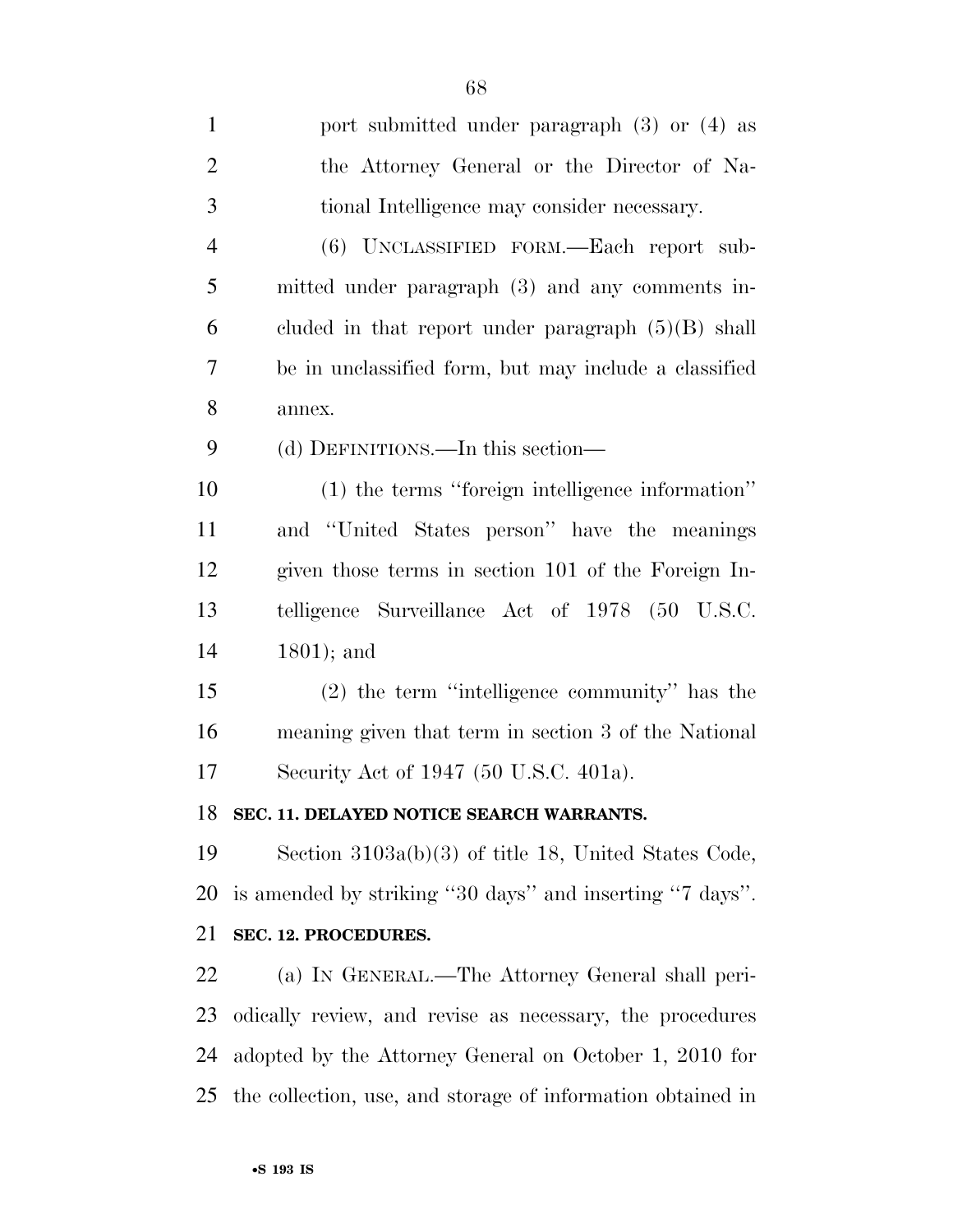response to a national security letter issued under section 2 2709 of title 18, United States Code, section  $1114(a)(5)$  of the Right to Financial Privacy Act of 1978 (12 U.S.C. 3414(5)), section 626 of the Fair Credit Reporting Act (15 U.S.C. 1681u), or section 627 of the Fair Credit Re-porting Act (15 U.S.C. 1681v).

 (b) CONSIDERATIONS.—In reviewing and revising the procedures described in subsection (a), the Attorney Gen- eral shall give due consideration to the privacy interests of individuals and the need to protect national security.

 (c) REVISIONS TO PROCEDURES AND OVERSIGHT.— If the Attorney General makes any significant changes to the procedures described in subsection (a), the Attorney General shall notify and submit a copy of the changes to the Committee on the Judiciary and the Select Committee on Intelligence of the Senate and the Committee on the Judiciary and the Permanent Select Committee on Intel-ligence of the House of Representatives.

#### **SEC. 13. SEVERABILITY.**

 If any provision of this Act or an amendment made by this Act, or the application of the provision to any per- son or circumstance, is held to be unconstitutional, the remainder of this Act and the amendments made by this Act, and the application of the provisions of this Act and